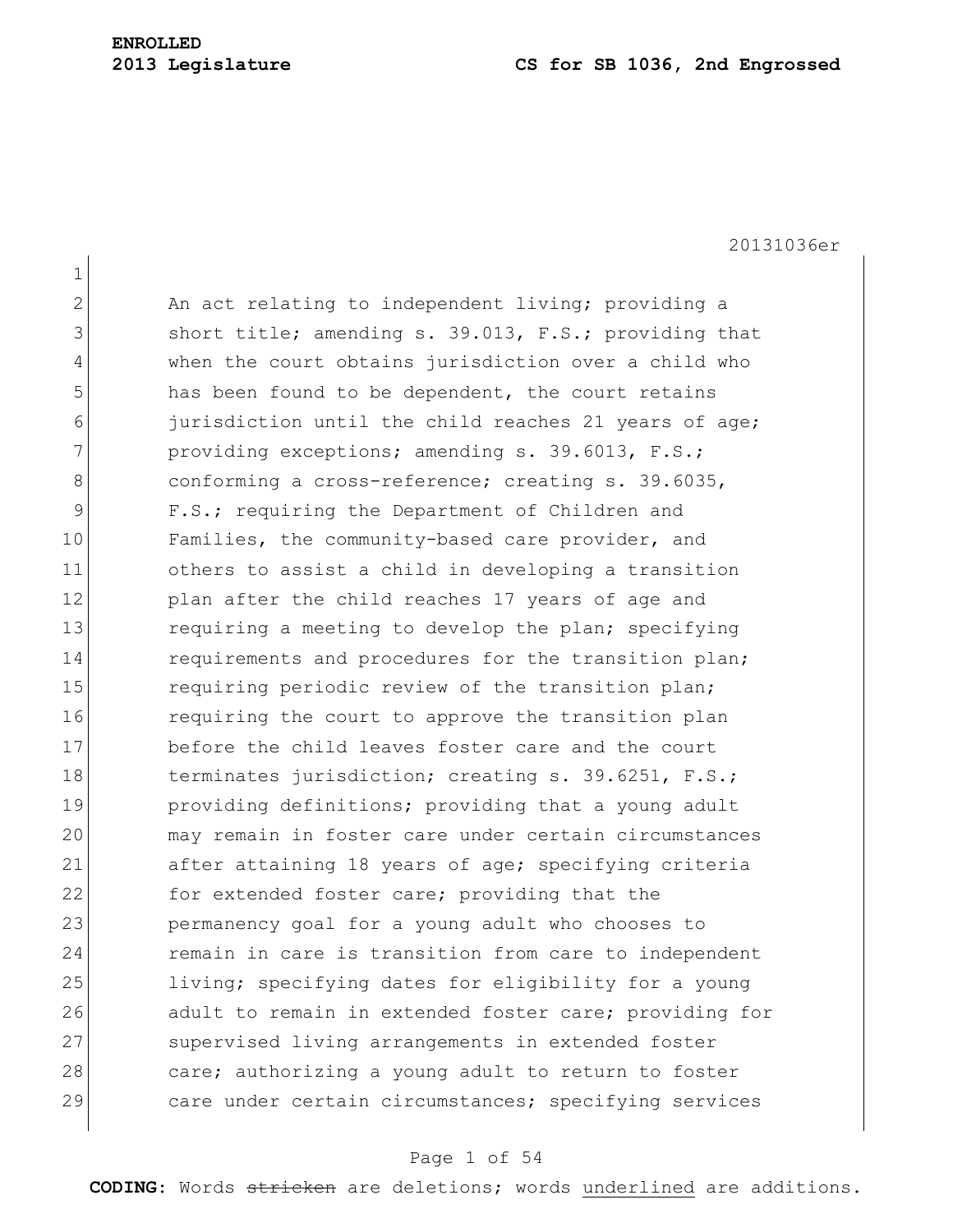#### **2013 Legislature CS for SB 1036, 2nd Engrossed**

20131036er 30 that must be provided to the young adult; directing 31 the court to retain jurisdiction and hold review 32 hearings; amending s. 39.701, F.S.; revising judicial 33 review of foster care cases; making technical changes; 34 providing criteria for review hearings for children 35 younger than 18 years of age; providing criteria for 36 **review hearings for children 17 years of age;** 37 **requiring the department to verify that the child has** 38 certain documents; requiring the department to update 39 the case plan; providing for review hearings for young 40 adults in foster care; amending s. 409.145, F.S.; 41 requiring the department to develop and implement a 42 system of care for children in foster care; specifying 43 the goals of the foster care system; requiring the 44 department to assist foster care caregivers to achieve 45 quality parenting; specifying the roles and 46 **responsibilities of caregivers, the department, and** 47 others; providing for transition from a caregiver; 48 requiring information sharing; providing for the 49 adoption and use of a "reasonable and prudent parent" 50 standard; defining terms; providing for the 51 **b** application for the standard of care; providing for 52 limiting liability of caregivers; specifying foster 53 care room and board rates; authorizing community-based 54 care service providers to pay a supplemental monthly 55 **room** and board payment to foster parents for providing 56 **certain services;** directing the department to adopt 57 rules; deleting obsolete provisions; amending s. 58 409.1451, F.S.; providing for the Road-to-Independence

#### Page 2 of 54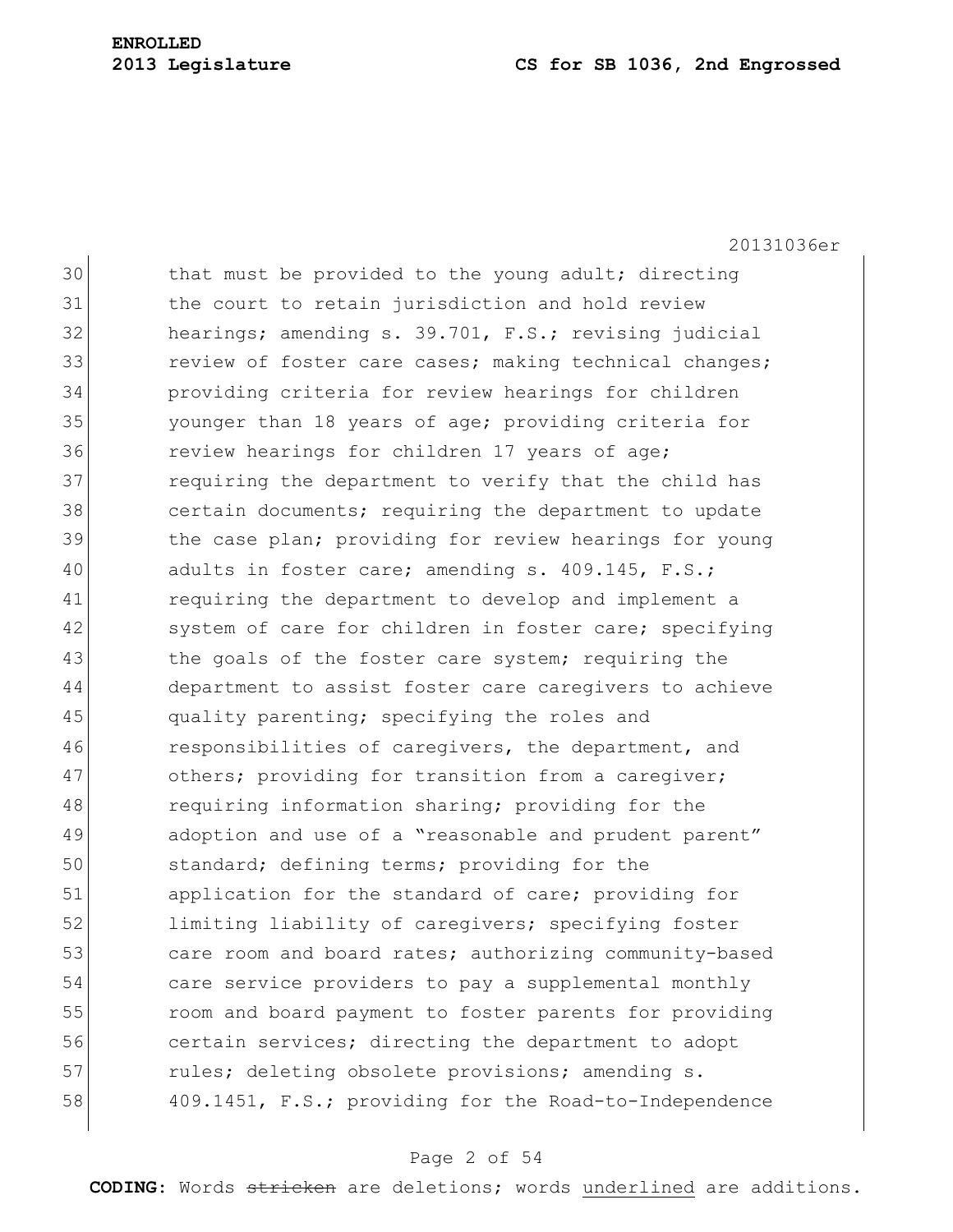87

#### **2013 Legislature CS for SB 1036, 2nd Engrossed**

20131036er

59 program; providing legislative findings and intent; 60 **providing for postsecondary services and supports;** 61 specifying aftercare services; providing for appeals 62 of a determination of eligibility; providing for 63 **portability of services across county lines and** 64 between lead agencies; providing for accountability; 65 **creating the Independent Living Services Advisory** 66 Council; providing for membership and specifying the 67 duties and functions of the council; requiring reports 68 and recommendations; directing the department to adopt 69 rules; amending s. 409.175; allowing for young adults 70 remaining in care to be considered in total number of 71 children placed in a foster home; amending s. 409.903, 72 F.S.; conforming a cross-reference; directing the 73 Department of Children and Families to work in 74 collaboration with the Board of Governors, the Florida 75 College System, and the Department of Education to 76 help address the need for a comprehensive support 77 Structure in the academic arena to assist young adults 78 who have been or remain in the foster care system; 79 providing for an annual report; directing the 80 Department of Children and Families in collaboration 81 With the Florida Foster and Adoptive Parent 82 Association and the Quality Parenting Initiative to 83 develop design training for caregivers; providing 84 effective dates. 85

86 Be It Enacted by the Legislature of the State of Florida:

#### Page 3 of 54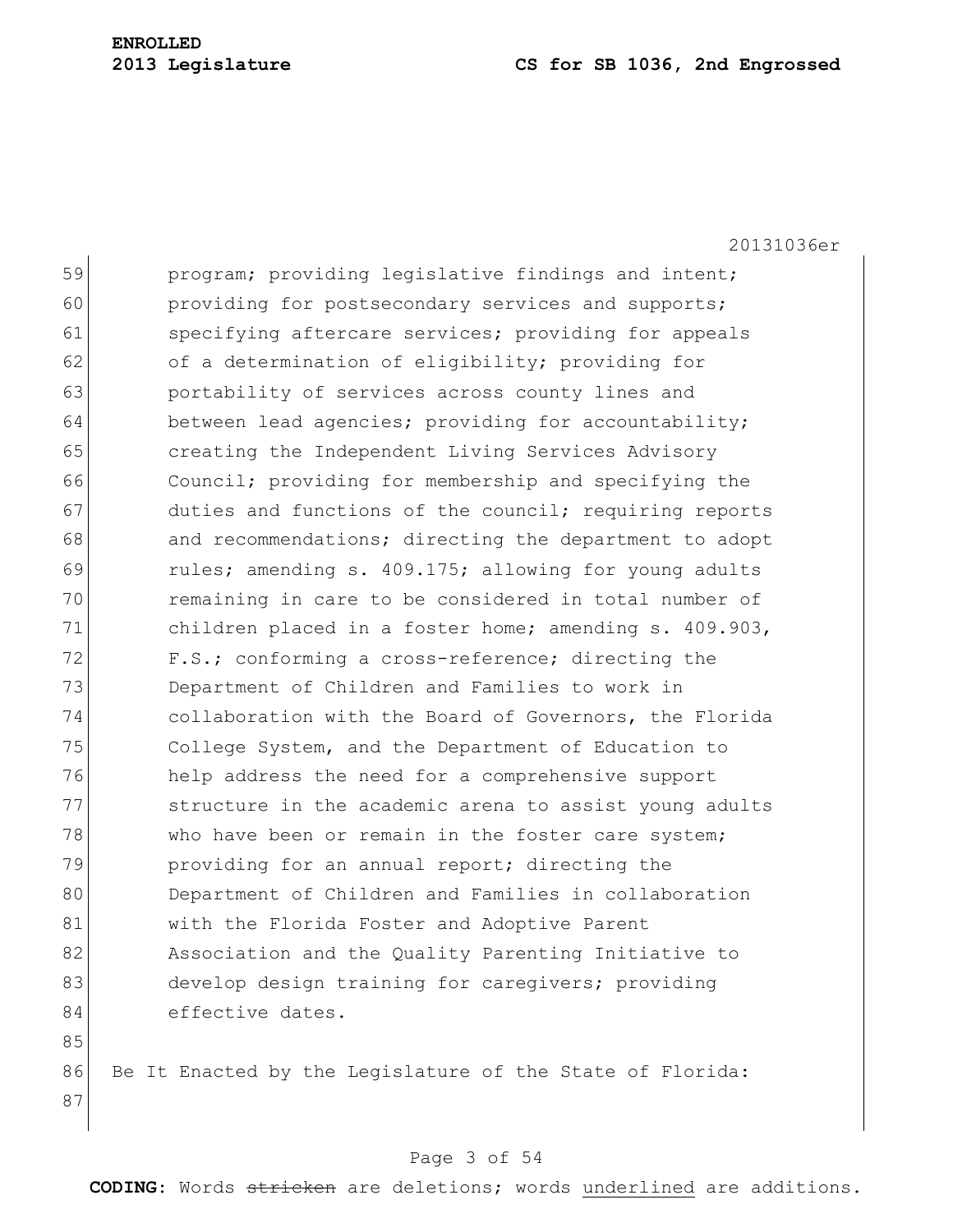# **ENROLLED**

#### **2013 Legislature CS for SB 1036, 2nd Engrossed**

20131036er 88 Section 1. This act may be cited as the "Nancy C. Detert 89 Common Sense and Compassion Independent Living Act." 90 Section 2. Subsection (2) of section 39.013, Florida 91 Statutes, is amended to read: 92 39.013 Procedures and jurisdiction; right to counsel. 93 (2) The circuit court has exclusive original jurisdiction 94 of all proceedings under this chapter, of a child voluntarily 95 placed with a licensed child-caring agency, a licensed child-96 placing agency, or the department, and of the adoption of 97 children whose parental rights have been terminated under this 98 chapter. Jurisdiction attaches when the initial shelter 99 petition, dependency petition, or termination of parental rights 100 petition, or a petition for an injunction to prevent child abuse 101 issued pursuant to s. 39.504, is filed or when a child is taken 102 into the custody of the department. The circuit court may assume 103 jurisdiction over any such proceeding regardless of whether the 104 child was in the physical custody of both parents, was in the 105 sole legal or physical custody of only one parent, caregiver, or 106 some other person, or was not in the physical or legal custody 107 of any person when the event or condition occurred that brought 108 the child to the attention of the court. When the court obtains 109 jurisdiction of any child who has been found to be dependent, 110 the court shall retain jurisdiction, unless relinquished by its 111 order, until the child reaches 21 <del>18</del> years of age, with the 112 following exceptions: 113 (a) If a young adult chooses to leave foster care upon 114 reaching 18 years of age. 115 (b) If a young adult does not meet the eligibility 116 requirements to remain in foster care under s. 39.6251 or

#### Page 4 of 54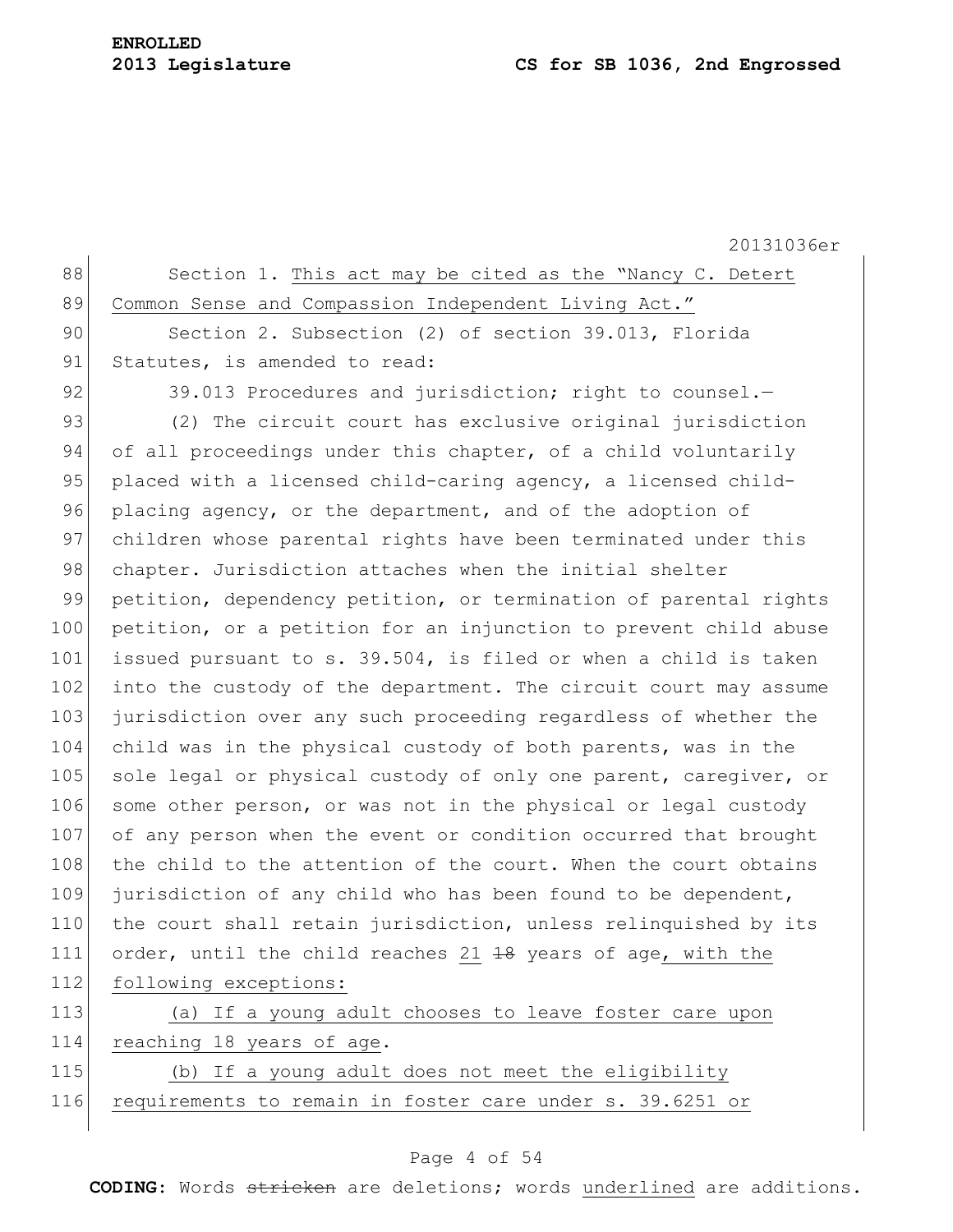117 chooses to leave care under that section.

118 (c) However, If a young adult youth petitions the court at 119 any time before his or her 19th birthday requesting the court's 120 continued jurisdiction, the juvenile court may retain 121 jurisdiction under this chapter for a period not to exceed 1 122 year following the young adult's youth's 18th birthday for the 123 purpose of determining whether appropriate aftercare support, 124 Road-to-Independence Program, transitional support, mental 125 health, and developmental disability services, that were 126 required to be provided to the young adult before reaching 18 127 years of age, to the extent otherwise authorized by law, have 128 been provided to the formerly dependent child who was in the 129 legal custody of the department immediately before his or her  $130$  18th birthday.

131 (d) If a petition for special immigrant juvenile status and 132 an application for adjustment of status have been filed on 133 behalf of a foster child and the petition and application have 134 not been granted by the time the child reaches 18 years of age, 135 the court may retain jurisdiction over the dependency case 136 solely for the purpose of allowing the continued consideration 137 of the petition and application by federal authorities. Review 138 hearings for the child shall be set solely for the purpose of 139 determining the status of the petition and application. The 140 court's jurisdiction terminates upon the final decision of the 141 federal authorities. Retention of jurisdiction in this instance 142 does not affect the services available to a young adult under s. 143 409.1451. The court may not retain jurisdiction of the case 144 after the immigrant child's 22nd birthday.

145 Section 3. Subsection (6) of section 39.6013, Florida

### Page 5 of 54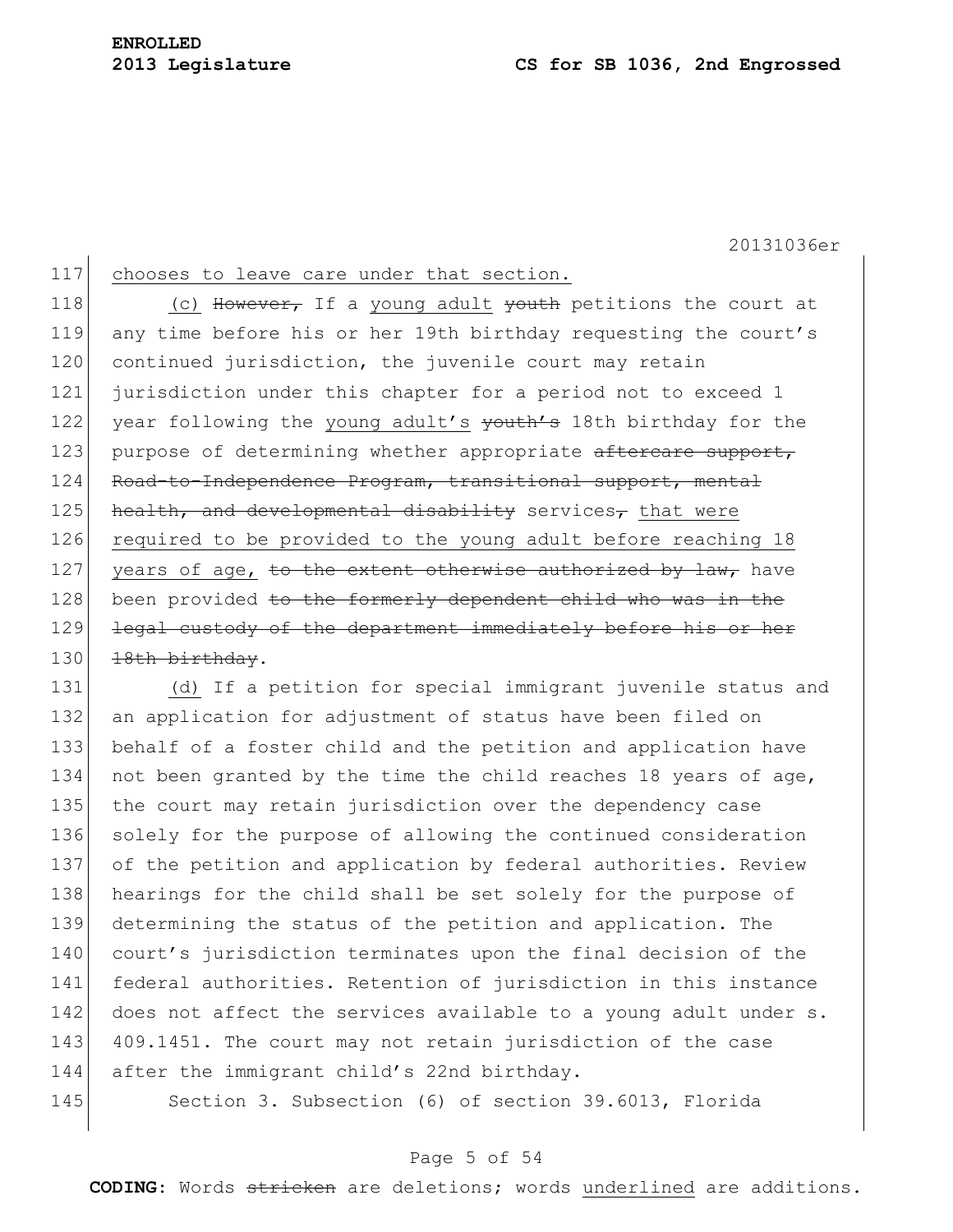|     | 20131036er                                                      |
|-----|-----------------------------------------------------------------|
| 146 | Statutes, is amended to read:                                   |
| 147 | 39.6013 Case plan amendments.-                                  |
| 148 | (6) The case plan is deemed amended as to the child's           |
| 149 | health, mental health, and education records required by s.     |
| 150 | 39.6012 when the child's updated health and education records   |
| 151 | are filed by the department under s. $39.701(2)$ (a) $s$ .      |
| 152 | $39.701(8)(a)$ .                                                |
| 153 | Section 4. Section 39.6035, Florida Statutes, is created to     |
| 154 | read:                                                           |
| 155 | 39.6035 Transition plan.-                                       |
| 156 | (1) During the 180-day period after a child reaches 17          |
| 157 | years of age, the department and the community-based care       |
| 158 | provider, in collaboration with the caregiver and any other     |
| 159 | individual whom the child would like to include, shall assist   |
| 160 | the child in developing a transition plan. The required         |
| 161 | transition plan is in addition to standard case management      |
| 162 | requirements. The transition plan must address specific options |
| 163 | for the child to use in obtaining services, including housing,  |
| 164 | health insurance, education, and workforce support and          |
| 165 | employment services. The plan must also consider establishing   |
| 166 | and maintaining naturally occurring mentoring relationships and |
| 167 | other personal support services. The transition plan may be as  |
| 168 | detailed as the child chooses. In developing the transition     |
| 169 | plan, the department and the community-based provider shall:    |
| 170 | (a) Provide the child with the documentation required           |
| 171 | pursuant to s. 39.701(3); and                                   |
| 172 | (b) Coordinate the transition plan with the independent         |
| 173 | living provisions in the case plan and, for a child with        |
| 174 | disabilities, the Individuals with Disabilities Education Act   |
|     |                                                                 |

# Page 6 of 54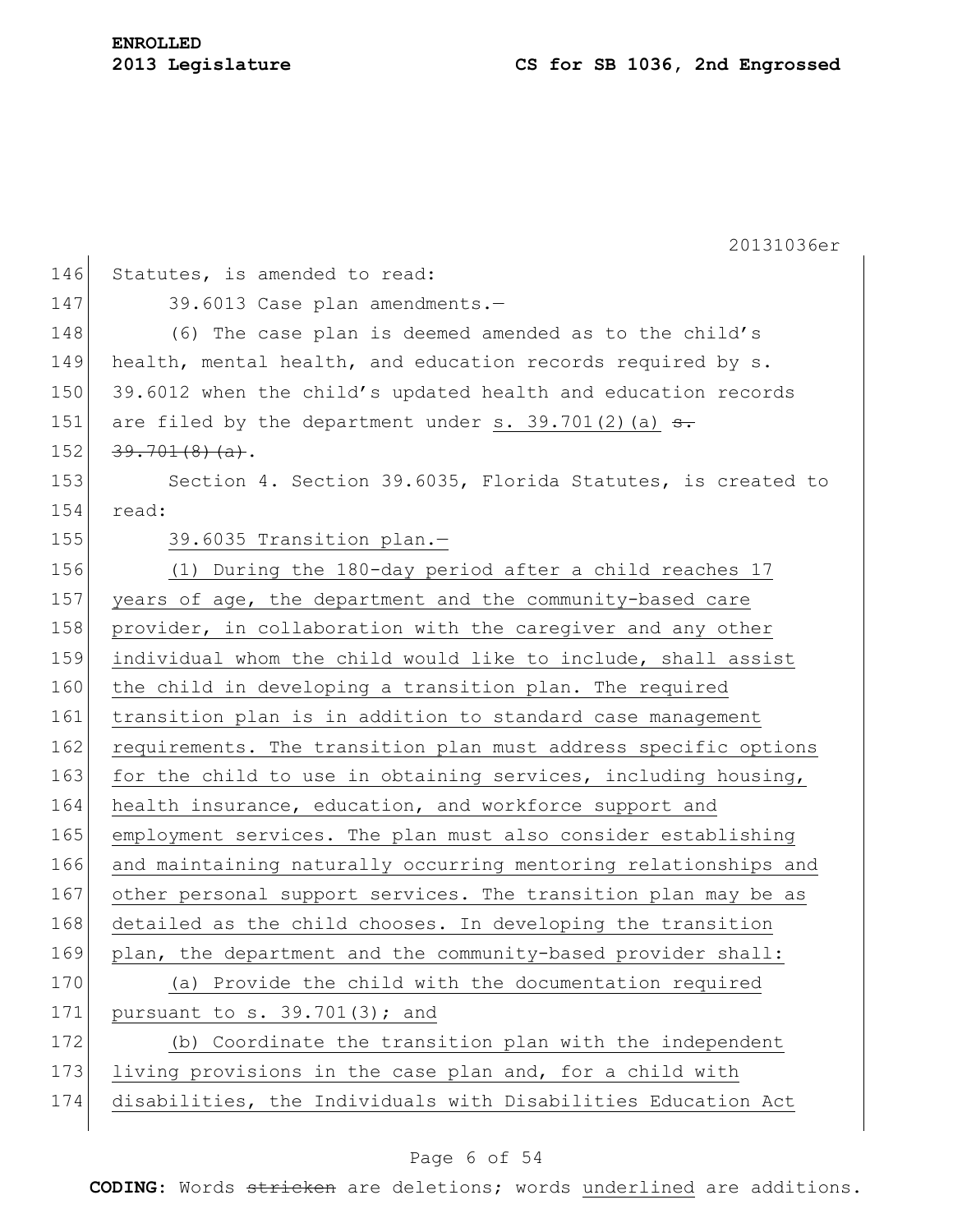|     | 20131036er                                                       |
|-----|------------------------------------------------------------------|
| 175 | transition plan.                                                 |
| 176 | (2) The department and the child shall schedule a time,          |
| 177 | date, and place for a meeting to assist the child in drafting    |
| 178 | the transition plan. The time, date, and place must be           |
| 179 | convenient for the child and any individual whom the child would |
| 180 | like to include. This meeting shall be conducted in the child's  |
| 181 | primary language.                                                |
| 182 | (3) The transition plan shall be reviewed periodically with      |
| 183 | the child, the department, and other individuals of the child's  |
| 184 | choice and updated when necessary before each judicial review so |
| 185 | long as the child or young adult remains in care.                |
| 186 | (4) If a child is planning to leave care upon reaching 18        |
| 187 | years of age, the transition plan must be approved by the court  |
| 188 | before the child leaves care and the court terminates            |
| 189 | jurisdiction.                                                    |
| 190 | Section 5. Section 39.6251, Florida Statutes, is created to      |
| 191 | read:                                                            |
| 192 | 39.6251 Continuing care for young adults.-                       |
| 193 | (1) As used in this section, the term "child" means an           |
| 194 | individual who has not attained 21 years of age, and the term    |
| 195 | "young adult" means an individual who has attained 18 years of   |
| 196 | age but who has not attained 21 years of age.                    |
| 197 | (2) The primary goal for a child in care is permanency. A        |
| 198 | child who is living in licensed care on his or her 18th birthday |
| 199 | and who has not achieved permanency under s. 39.621, is eligible |
| 200 | to remain in licensed care under the jurisdiction of the court   |
| 201 | and in the care of the department. A child is eligible to remain |
| 202 | in licensed care if he or she is:                                |
| 203 | (a) Completing secondary education or a program leading to       |
|     |                                                                  |

# Page 7 of 54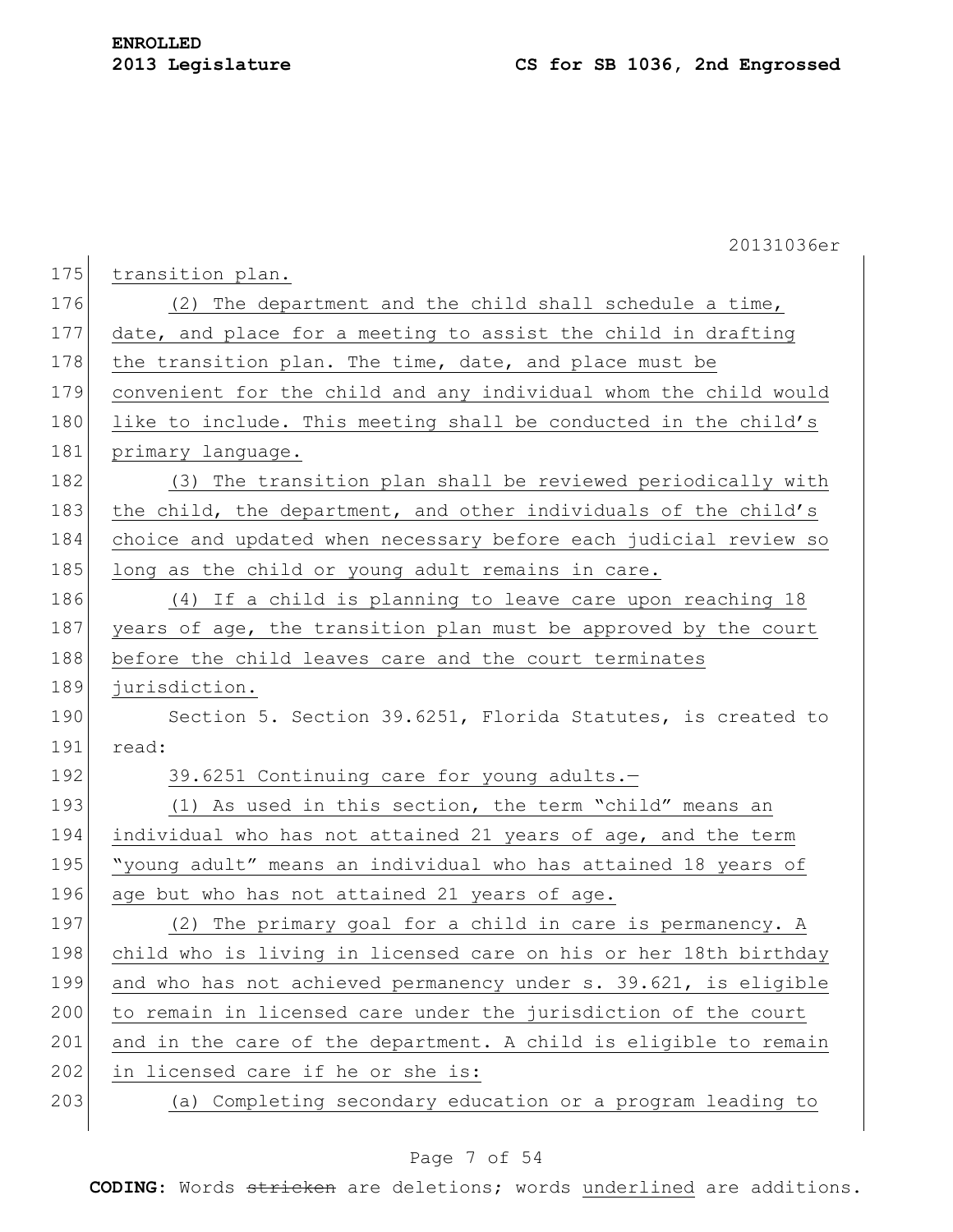|     | 20131036er                                                       |
|-----|------------------------------------------------------------------|
| 204 | an equivalent credential;                                        |
| 205 | (b) Enrolled in an institution that provides postsecondary       |
| 206 | or vocational education;                                         |
| 207 | (c) Participating in a program or activity designed to           |
| 208 | promote or eliminate barriers to employment;                     |
| 209 | (d) Employed for at least 80 hours per month; or                 |
| 210 | (e) Unable to participate in programs or activities listed       |
| 211 | in (a)-(d) full time due to a physical, intellectual, emotional, |
| 212 | or psychiatric condition that limits participation. Any such     |
| 213 | barrier to participation must be supported by documentation in   |
| 214 | the child's case file or school or medical records of a          |
| 215 | physical, intellectual, or psychiatric condition that impairs    |
| 216 | the child's ability to perform one or more life activities.      |
| 217 | (3) The permanency goal for a young adult who chooses to         |
| 218 | remain in care is transition from licensed care to independent   |
| 219 | living.                                                          |
| 220 | (4) (a) The young adult must reside in a supervised living       |
| 221 | environment that is approved by the department or a community-   |
| 222 | based care lead agency. The young adult shall live               |
| 223 | independently, but in an environment in which he or she is       |
| 224 | provided supervision, case management, and supportive services   |
| 225 | by the department or lead agency. Such an environment must offer |
| 226 | developmentally appropriate freedom and responsibility to        |
| 227 | prepare the young adult for adulthood. For the purposes of this  |
| 228 | subsection, a supervised living arrangement may include a        |
| 229 | licensed foster home, licensed group home, college dormitory,    |
| 230 | shared housing, apartment, or another housing arrangement if the |
| 231 | arrangement is approved by the community-based care lead agency  |
| 232 | and is acceptable to the young adult, with first choice being a  |
|     |                                                                  |

# Page 8 of 54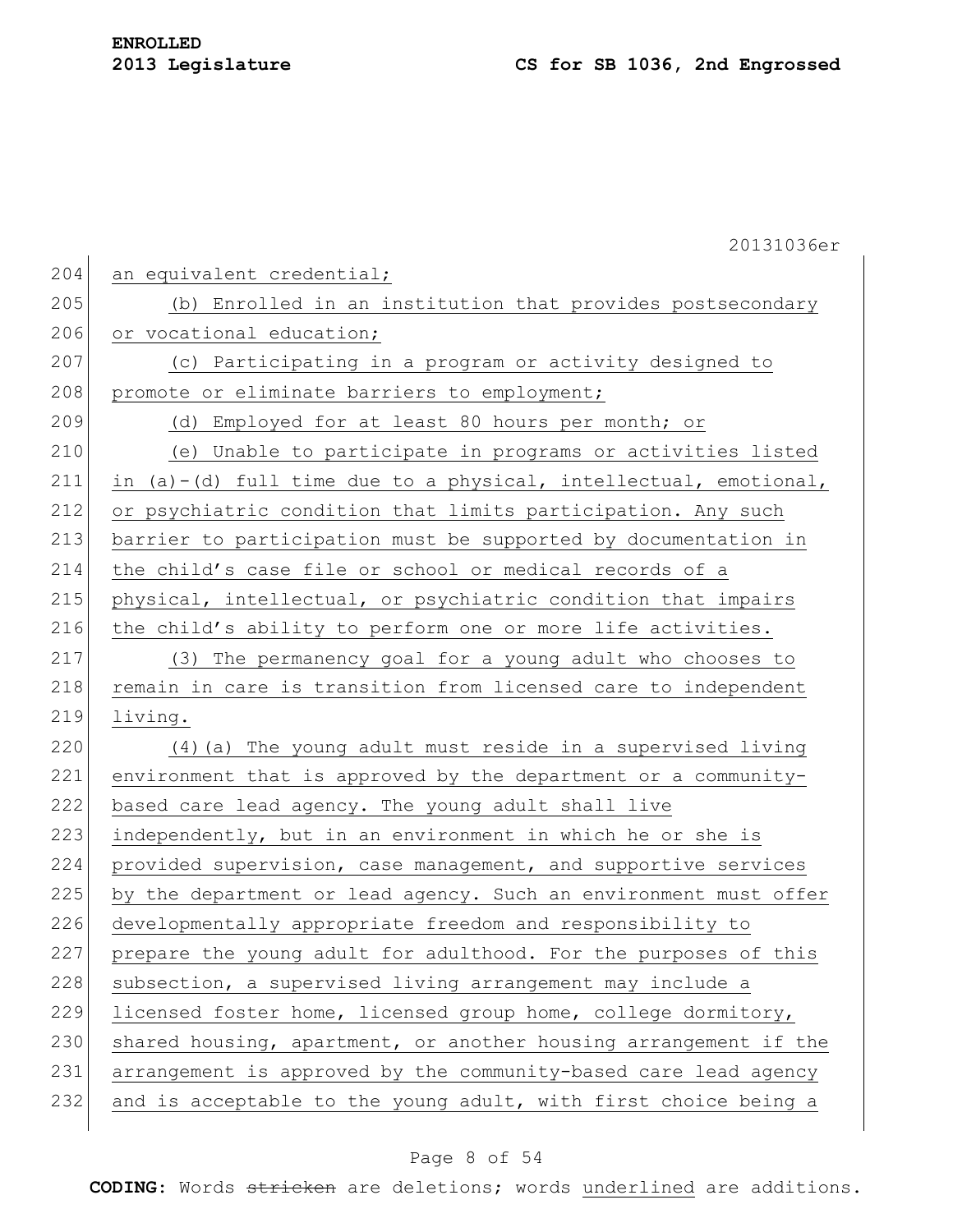|     | 20131036er                                                       |
|-----|------------------------------------------------------------------|
| 233 | licensed foster home. A young adult may continue to reside with  |
| 234 | the same licensed foster family or group care provider with whom |
| 235 | he or she was residing at the time he or she reached the age of  |
| 236 | 18 years.                                                        |
| 237 | (b) Before approving the residential setting in which the        |
| 238 | young adult will live, the department or community-based care    |
| 239 | lead agency must ensure that:                                    |
| 240 | 1. The young adult will be provided with a level of              |
| 241 | supervision consistent with his or her individual education,     |
| 242 | health care needs, permanency plan, and independent living goals |
| 243 | as assessed by the department or lead agency with input from the |
| 244 | young adult. Twenty-four hour on-site supervision is not         |
| 245 | required, however, 24-hour crisis intervention and support must  |
| 246 | be available.                                                    |
| 247 | 2. The young adult will live in an independent living            |
| 248 | environment that offers, at a minimum, life skills instruction,  |
| 249 | counseling, educational support, employment preparation and      |
| 250 | placement, and development of support networks. The              |
| 251 | determination of the type and duration of services shall be      |
| 252 | based on the young adult's assessed needs, interests, and input  |
| 253 | and must be consistent with the goals set in the young adult's   |
| 254 | case plan.                                                       |
| 255 | (5) Eligibility for a young adult to remain in extended          |
| 256 | foster care ends on the earliest of the dates that the young     |
| 257 | adult:                                                           |
| 258 | 1. Reaches 21 years of age or, in the case of a young adult      |
| 259 | with a disability, reaches 22 years of age;                      |
| 260 | 2. Leaves care to live in a permanent home consistent with       |
| 261 | his or her permanency plan; or                                   |
|     |                                                                  |

# Page 9 of 54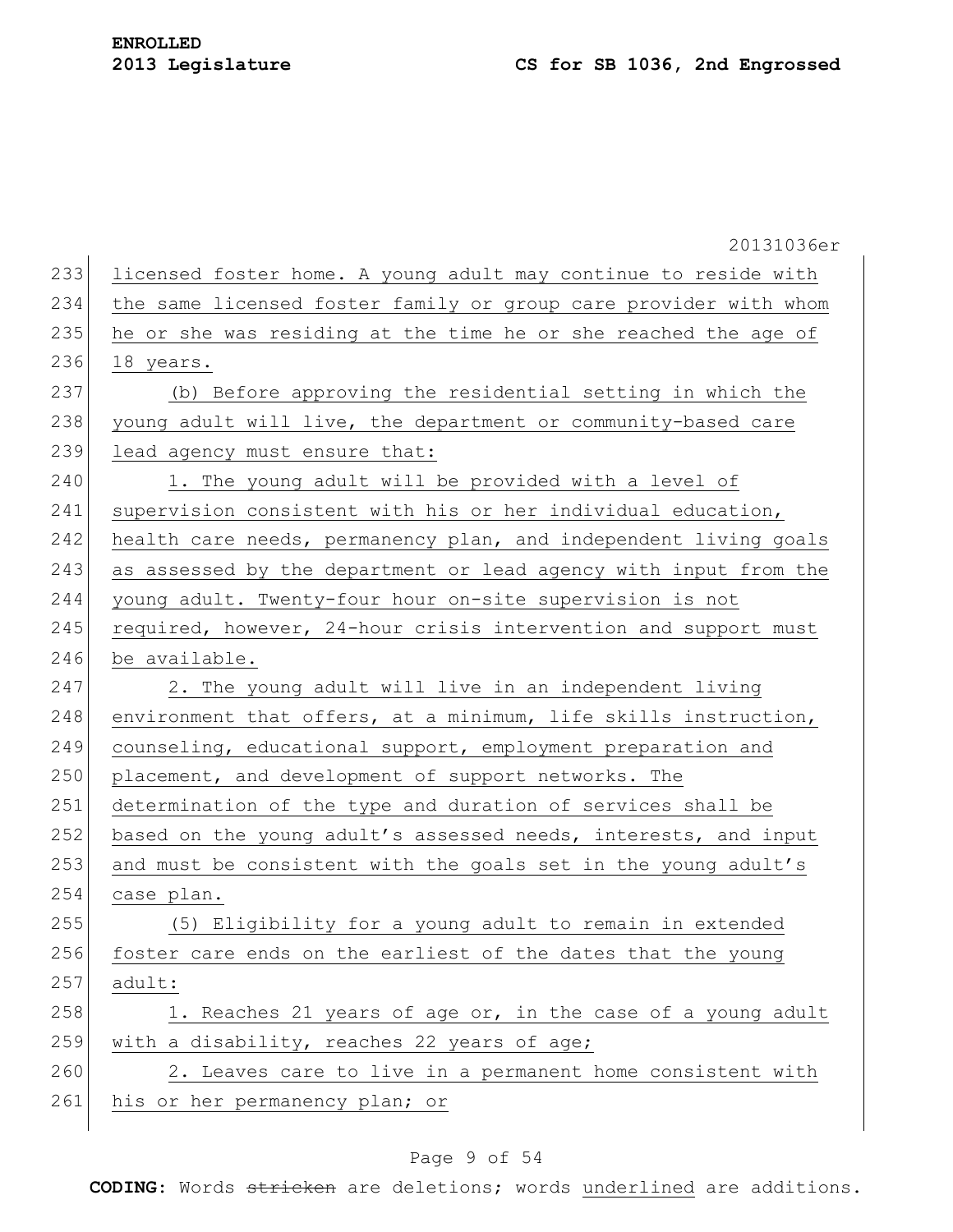|     | 20131036er                                                       |
|-----|------------------------------------------------------------------|
| 262 | 3. Knowingly and voluntarily withdraws his or her consent        |
| 263 | to participate in extended care. Withdrawal of consent to        |
| 264 | participate in extended care shall be verified by the court      |
| 265 | pursuant to s. 39.701, unless the young adult refuses to         |
| 266 | participate in any further court proceeding.                     |
| 267 | (6) A young adult who is between the ages of 18 and 21 and       |
| 268 | who has left care may return to care by applying to the          |
| 269 | community-based care lead agency for readmission. The community- |
| 270 | based care lead agency shall readmit the young adult if he or    |
| 271 | she continues to meet the eligibility requirements in this       |
| 272 | section.                                                         |
| 273 | (a) The department shall develop a standard procedure and        |
| 274 | application packet for readmission to care to be used by all     |
| 275 | community-based care lead agencies.                              |
| 276 | (b) Within 30 days after the young adult has been                |
| 277 | readmitted to care, the community-based care lead agency shall   |
| 278 | assign a case manager to update the case plan and the transition |
| 279 | plan and to arrange for the required services. Such activities   |
| 280 | shall be undertaken in consultation with the young adult. The    |
| 281 | department shall petition the court to reinstate jurisdiction    |
| 282 | over the young adult. Notwithstanding s. 39.013(2), the court    |
| 283 | shall resume jurisdiction over the young adult if the department |
| 284 | establishes that he or she continues to meet the eligibility     |
| 285 | requirements in this section.                                    |
| 286 | (7) During each period of time that a young adult is in          |
| 287 | care, the community-based lead agency shall provide regular case |
| 288 | management reviews that must include at least monthly contact    |
| 289 | with the case manager. If a young adult lives outside the        |
| 290 | service area of his or her community-based care lead agency,     |
|     |                                                                  |

# Page 10 of 54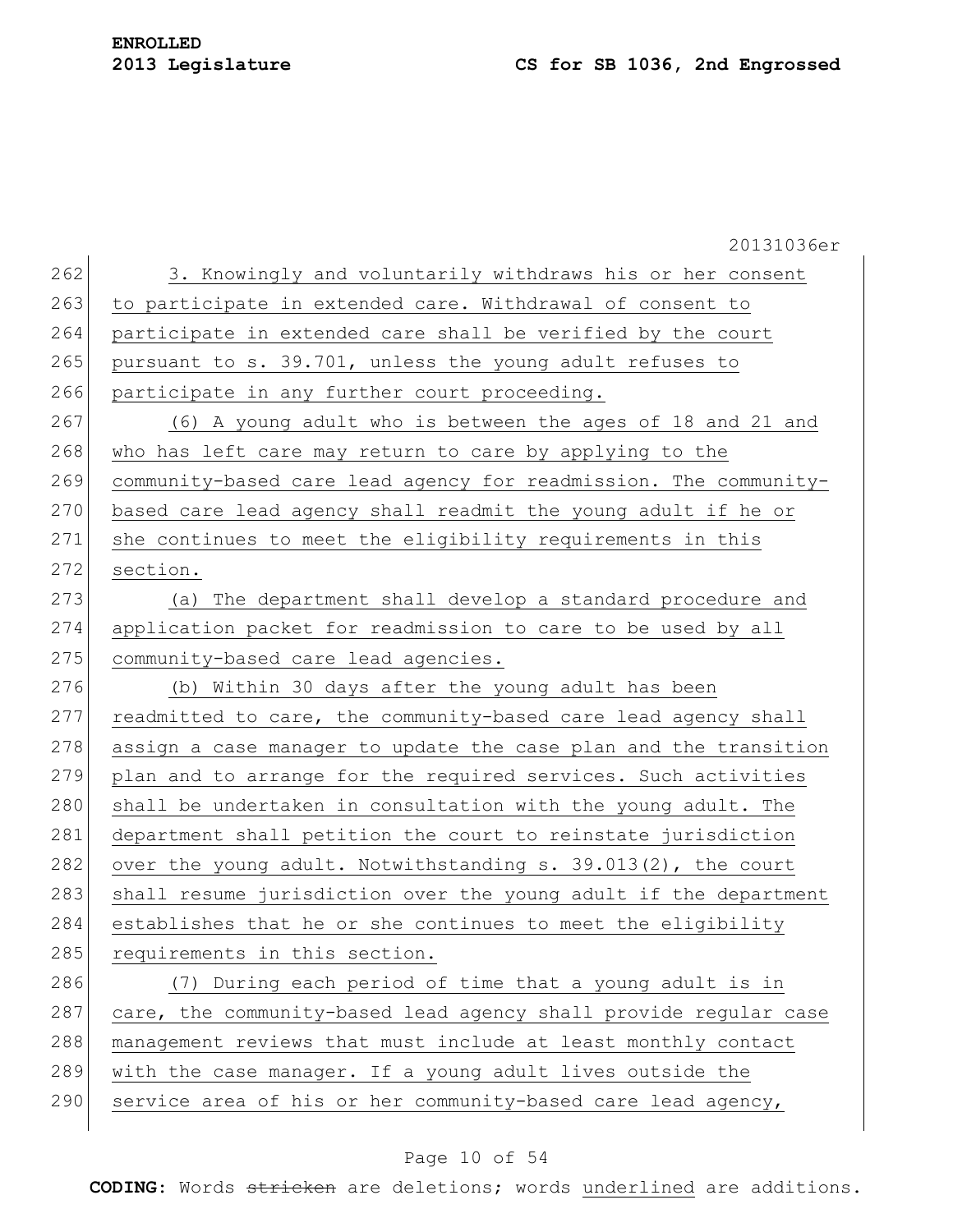| 291 | monthly contact may occur by telephone.                          |
|-----|------------------------------------------------------------------|
| 292 | (8) During the time that a young adult is in care, the           |
| 293 | court shall maintain jurisdiction to ensure that the department  |
| 294 | and the lead agencies are providing services and coordinate      |
| 295 | with, and maintain oversight of, other agencies involved in      |
| 296 | implementing the young adult's case plan, individual education   |
| 297 | plan, and transition plan. The court shall review the status of  |
| 298 | the young adult at least every 6 months and hold a permanency    |
| 299 | review hearing at least annually. The court may appoint a        |
| 300 | guardian ad litem or continue the appointment of a guardian ad   |
| 301 | litem with the young adult's consent. The young adult or any     |
| 302 | other party to the dependency case may request an additional     |
| 303 | hearing or review.                                               |
| 304 | (9) The department shall establish a procedure by which a        |
| 305 | young adult may appeal a determination of eligibility to remain  |
| 306 | in care that was made by a community-based care lead agency. The |
| 307 | procedure must be readily accessible to young adults, must       |
| 308 | provide for timely decisions, and must provide for an appeal to  |
| 309 | the department. The decision of the department constitutes final |
| 310 | agency action and is reviewable by the court as provided in s.   |
| 311 | 120.68.                                                          |
| 312 | Section 6. Section 39.701, Florida Statutes, is amended to       |
| 313 | read:                                                            |
| 314 | 39.701 Judicial review.-                                         |
| 315 | (1) GENERAL PROVISIONS.-                                         |
| 316 | (a) The court shall have continuing jurisdiction in              |
| 317 | accordance with this section and shall review the status of the  |
| 318 | child at least every 6 months as required by this subsection or  |
| 319 | more frequently if the court deems it necessary or desirable.    |
|     |                                                                  |
|     |                                                                  |

## Page 11 of 54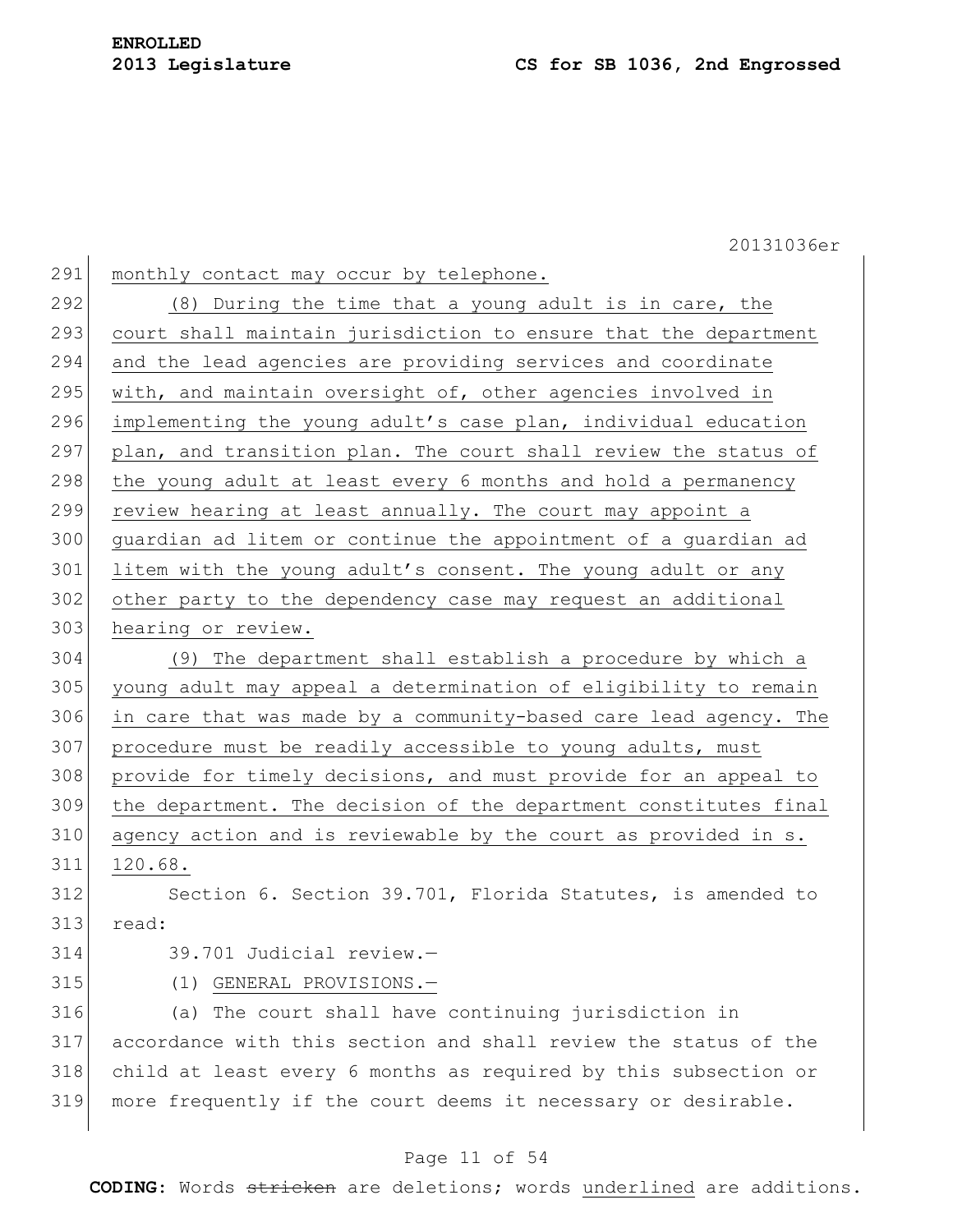320 (b) The court shall retain jurisdiction over a child returned to his or her parents for a minimum period of 6 months 322 following the reunification, but, at that time, based on a 323 report of the social service agency and the quardian ad litem, if one has been appointed, and any other relevant factors, the court shall make a determination as to whether supervision by the department and the court's jurisdiction shall continue or be 327 terminated.

328 (c)1. $(2)$  (a) The court shall review the status of the child and shall hold a hearing as provided in this part at least every 6 months until the child reaches permanency status. The court may dispense with the attendance of the child at the hearing, but may not dispense with the hearing or the presence of other parties to the review unless before the review a hearing is held before a citizen review panel.

335 2.  $\leftrightarrow$  Citizen review panels may conduct hearings to review the status of a child. The court shall select the cases appropriate for referral to the citizen review panels and may order the attendance of the parties at the review panel hearings. However, any party may object to the referral of a case to a citizen review panel. Whenever such an objection has been filed with the court, the court shall review the substance of the objection and may conduct the review itself or refer the review to a citizen review panel. All parties retain the right to take exception to the findings or recommended orders of a citizen review panel in accordance with Rule 1.490(h), Florida Rules of Civil Procedure.

 3.  $\leftarrow$  Notice of a hearing by a citizen review panel must be 348 provided as set forth in paragraph (f) subsection  $(5)$ . At the

#### Page 12 of 54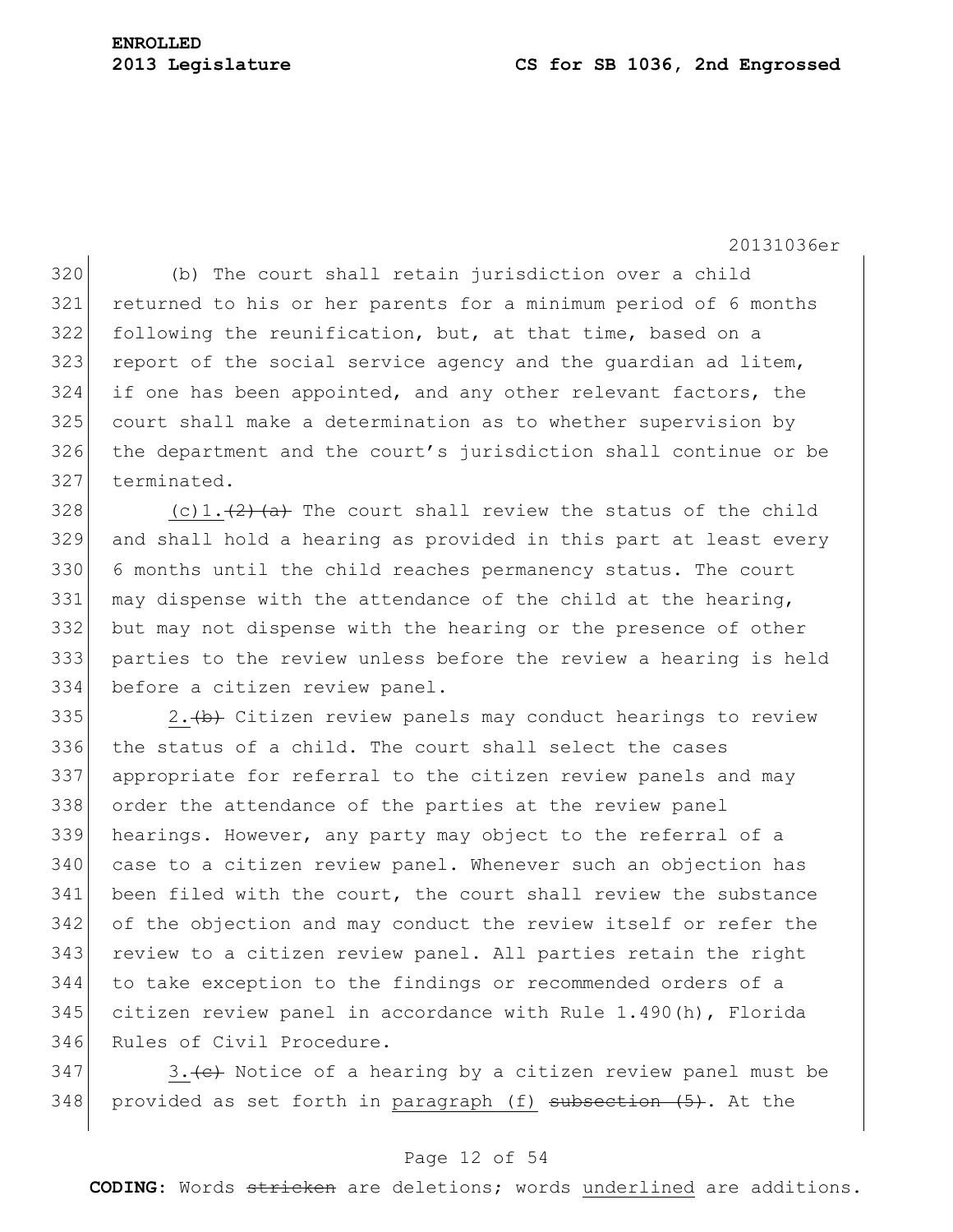conclusion of a citizen review panel hearing, each party may propose a recommended order to the chairperson of the panel. 351 Thereafter, the citizen review panel shall submit its report, copies of the proposed recommended orders, and a copy of the panel's recommended order to the court. The citizen review panel's recommended order must be limited to the dispositional 355 options available to the court in paragraph (2)(d) subsection  $(10)$ . Each party may file exceptions to the report and recommended order of the citizen review panel in accordance with Rule 1.490, Florida Rules of Civil Procedure.

359 (d)1. $(3)$  (d)  $(4)$  The initial judicial review hearing must be held no later than 90 days after the date of the disposition hearing or after the date of the hearing at which the court 362 approves the case plan, whichever comes first, but in no event shall the review be held later than 6 months after the date the 364 child was removed from the home. Citizen review panels may shall not conduct more than two consecutive reviews without the child and the parties coming before the court for a judicial review.

 2.  $\leftrightarrow$  If the citizen review panel recommends extending the goal of reunification for any case plan beyond 12 months from 369 the date the child was removed from the home, the case plan was 370 adopted, or the child was adjudicated dependent, whichever date came first, the court must schedule a judicial review hearing to be conducted by the court within 30 days after receiving the 373 recommendation from the citizen review panel.

 3.  $\leftarrow$  If the child is placed in the custody of the department or a licensed child-placing agency for the purpose of adoptive placement, judicial reviews must be held at least every 6 months until the adoption is finalized.

### Page 13 of 54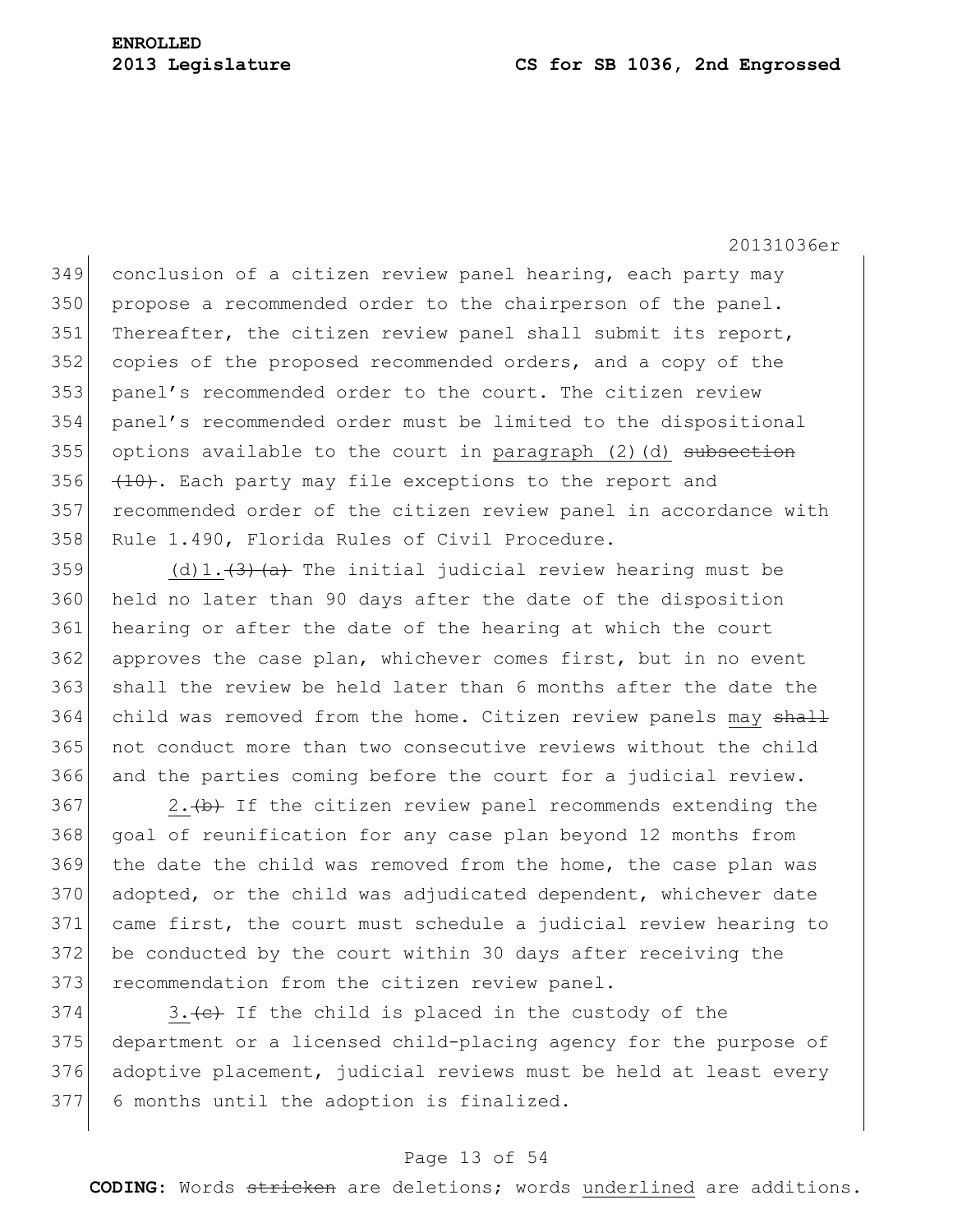# **ENROLLED**

#### **2013 Legislature CS for SB 1036, 2nd Engrossed**

20131036er

 $\vert$  4.  $\left\{ d \right\}$  If the department and the court have established a formal agreement that includes specific authorization for particular cases, the department may conduct administrative 381 reviews instead of the judicial reviews for children in out-of- home care. Notices of such administrative reviews must be provided to all parties. However, an administrative review may not be substituted for the first judicial review, and in every case the court must conduct a judicial review at least every 6 months. Any party dissatisfied with the results of an 387 administrative review may petition for a judicial review.

388 5. (e) The clerk of the circuit court shall schedule 389 judicial review hearings in order to comply with the mandated 390 times cited in this section.

391 6.  $(f)$  In each case in which a child has been voluntarily placed with the licensed child-placing agency, the agency shall notify the clerk of the court in the circuit where the child resides of such placement within 5 working days. Notification of the court is not required for any child who will be in out-of- home care no longer than 30 days unless that child is placed in out-of-home care a second time within a 12-month period. If the child is returned to the custody of the parents before the scheduled review hearing or if the child is placed for adoption, 400 the child-placing agency shall notify the court of the child's 401 return or placement within 5 working days, and the clerk of the 402 court shall cancel the review hearing.

403 (e) $\left(4\right)$  The court shall schedule the date, time, and 404 location of the next judicial review during the judicial review 405 hearing and shall list same in the judicial review order. 406  $(f)$  (f)  $(f)$  Notice of a judicial review hearing or a citizen

### Page 14 of 54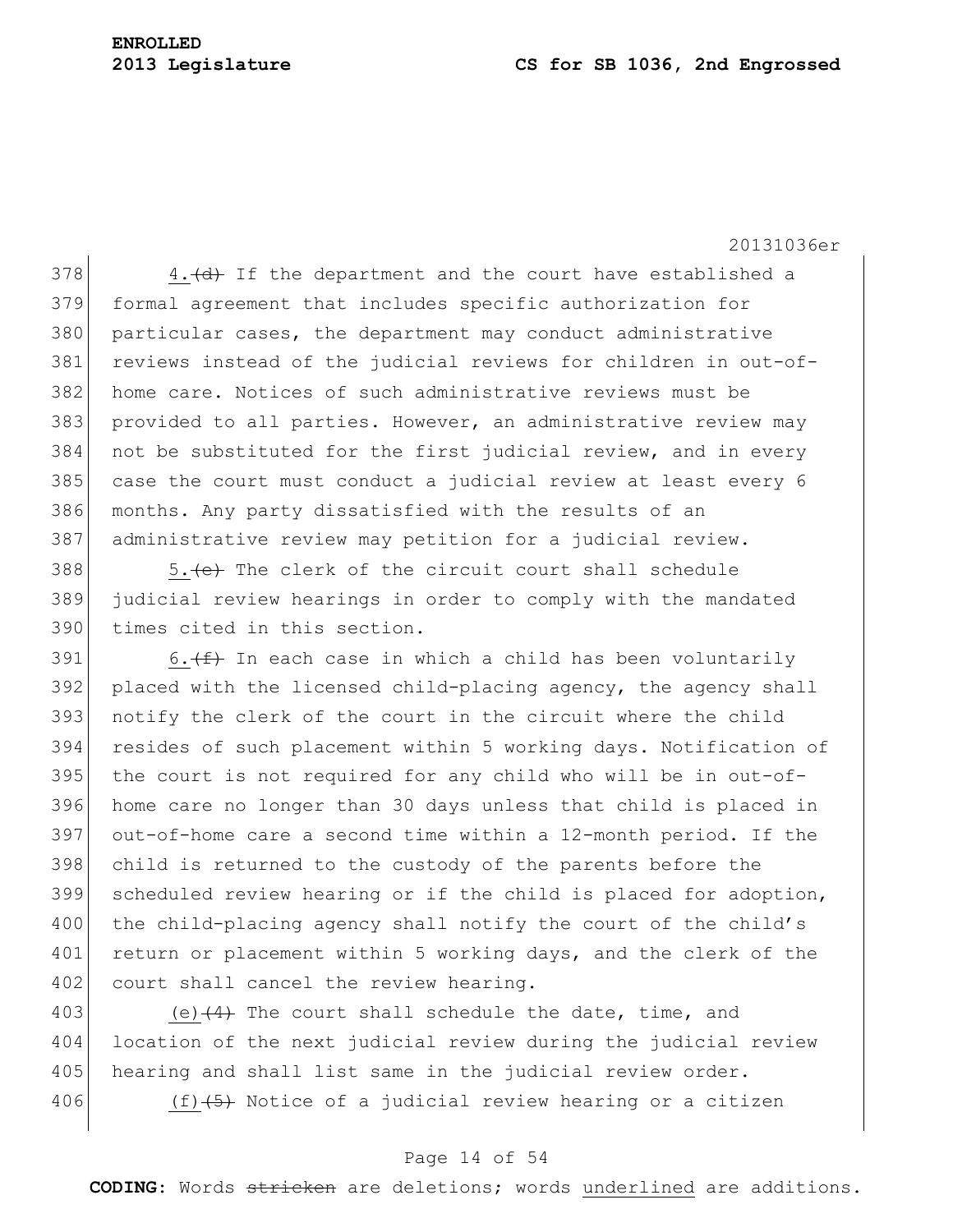20131036er 407 review panel hearing, and a copy of the motion for judicial 408 review, if any, must be served by the clerk of the court upon 409 all of the following persons, if available to be served, 410 regardless of whether the person was present at the previous 411 hearing at which the date, time, and location of the hearing was 412 announced: 413 1. $\leftarrow$  1.  $\leftarrow$  The social service agency charged with the 414 supervision of care, custody, or quardianship of the child, if 415 that agency is not the movant. 416  $\vert$  2.  $\vert$ b) The foster parent or legal custodian in whose home 417 the child resides. 418  $\vert$  3. (c) The parents. 419  $\vert$  4.  $\left\{ \frac{d}{dt} \right\}$  The quardian ad litem for the child, or the 420 representative of the guardian ad litem program if the program 421 has been appointed. 422  $\sim$  5. (e) The attorney for the child. 423 6.  $(f)$  The child, if the child is 13 years of age or older. 424  $7 \cdot \text{ (g)}$  Any preadoptive parent. 425 8.  $\langle h \rangle$  Such other persons as the court may direct. 426 (g)  $(6)$  The attorney for the department shall notify a 427 relative who submits a request for notification of all 428 proceedings and hearings pursuant to s. 39.301(14)(b). The 429 notice shall include the date, time, and location of the next 430 judicial review hearing. 431  $(7)$  (a) In addition to paragraphs  $(1)$  (a) and  $(2)$  (a), the 432 court shall hold a judicial review hearing within 90 days after 433 a youth's 17th birthday. The court shall also issue an order, 434 separate from the order on judicial review, that the disability 435 of nonage of the youth has been removed pursuant to s. 743.045.

#### Page 15 of 54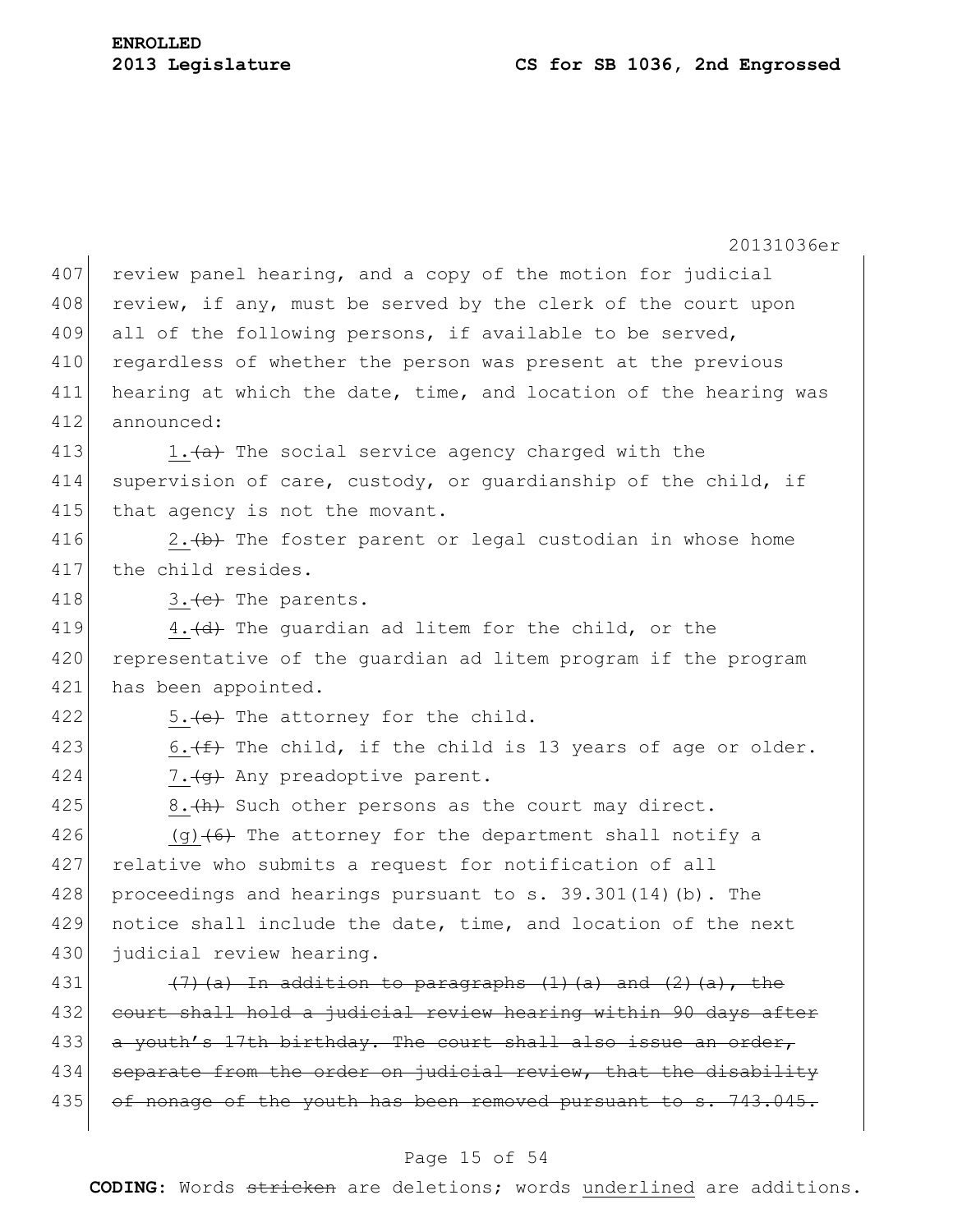20131036er 436 The court shall continue to hold timely judicial review hearings 437 thereafter. In addition, the court may review the status of the 438 child more frequently during the year prior to the youth's 18th 439 birthday if necessary. At each review held under this 440 subsection, in addition to any information or report provided to 441 the court, the foster parent, legal custodian, quardian ad  $442$  litem, and the child shall be given the opportunity to address 443 the court with any information relevant to the child's best 444 interests, particularly as it relates to independent living 445 transition services. In addition to any information or report 446 provided to the court, the department shall include in its 447 | judicial review social study report written verification that  $448$  the child: 449 1. Has been provided with a current Medicaid card and has 450 been provided all necessary information concerning the Medicaid 451 program sufficient to prepare the youth to apply for coverage

452 upon reaching age 18, if such application would be appropriate.

453 2. Has been provided with a certified copy of his or her 454 birth certificate and, if the child does not have a valid 455 driver's license, a Florida identification card issued under s.  $456$   $322.051$ .

457 3. Has been provided information relating to Social 458 Security Insurance benefits if the child is eligible for these 459 benefits. If the child has received these benefits and they are 460 being held in trust for the child, a full accounting of those 461 funds must be provided and the child must be informed about how 462 to access those funds.

463 4. Has been provided with information and training related 464 to budgeting skills, interviewing skills, and parenting skills.

#### Page 16 of 54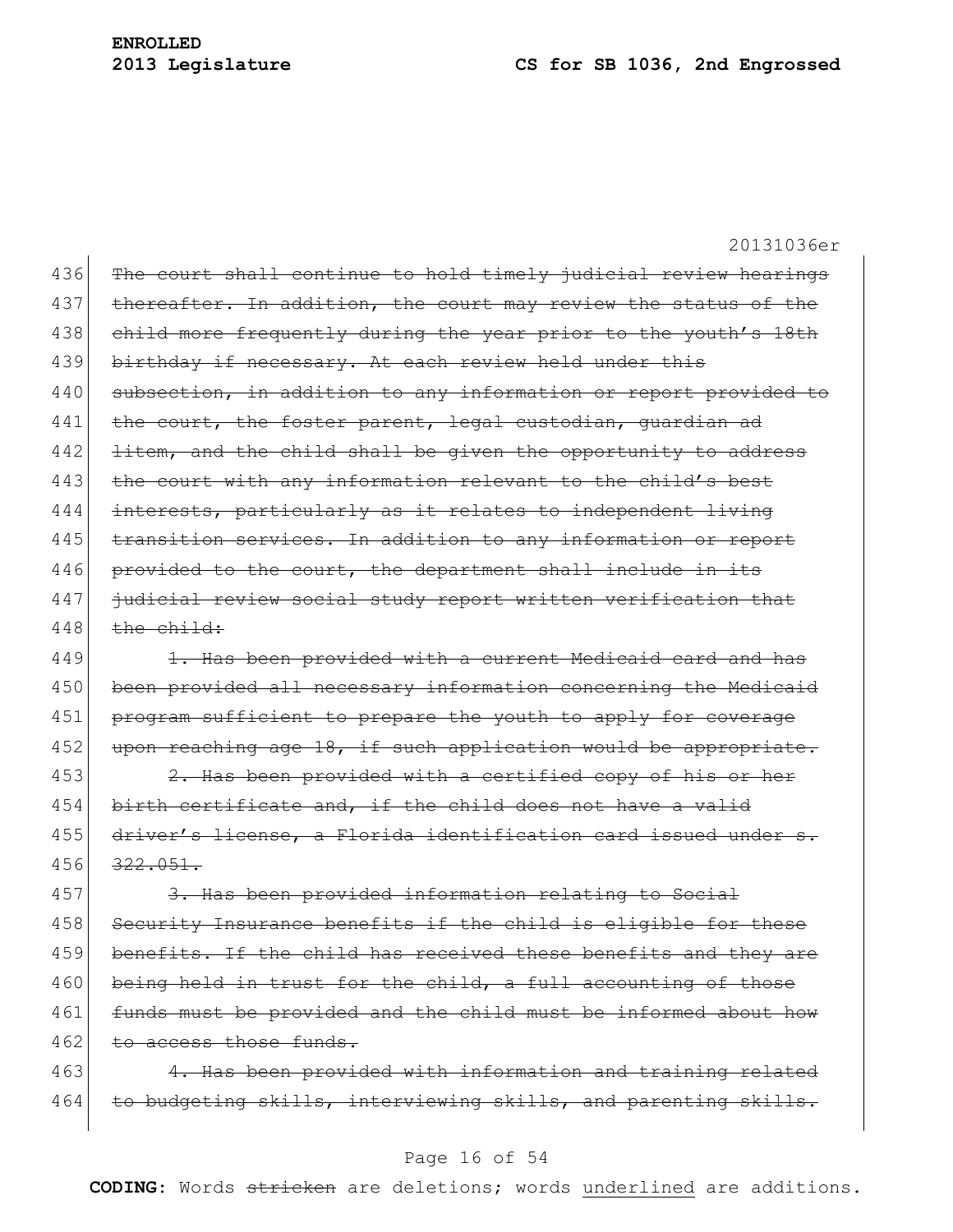|     | 20131036er                                                       |
|-----|------------------------------------------------------------------|
| 465 | 5. Has been provided with all relevant information related       |
| 466 | to the Road-to-Independence Program, including, but not limited  |
| 467 | to, eligibility requirements, forms necessary to apply, and      |
| 468 | assistance in completing the forms. The child shall also be      |
| 469 | informed that, if he or she is eligible for the Road-to-         |
| 470 | Independence Program, he or she may reside with the licensed     |
| 471 | foster family or group care provider with whom the child was     |
| 472 | residing at the time of attaining his or her 18th birthday or    |
| 473 | may reside in another licensed foster home or with a group care  |
| 474 | provider arranged by the department.                             |
| 475 | 6. Has an open bank account, or has identification               |
| 476 | necessary to open an account, and has been provided with         |
| 477 | essential banking skills.                                        |
| 478 | 7. Has been provided with information on public assistance       |
| 479 | and how to apply.                                                |
| 480 | 8. Has been provided a clear understanding of where he or        |
| 481 | she will be living on his or her 18th birthday, how living       |
| 482 | expenses will be paid, and what educational program or school he |
| 483 | or she will be enrolled in.                                      |
| 484 | 9. Has been provided with notice of the youth's right to         |
| 485 | petition for the court's continuing jurisdiction for 1 year      |
| 486 | after the youth's 18th birthday as specified in s. 39.013(2) and |
| 487 | with information on how to obtain access to the court.           |
| 488 | 10. Has been encouraged to attend all judicial review            |
| 489 | hearings occurring after his or her 17th birthday.               |
| 490 | (b) At the first judicial review hearing held subsequent to      |
| 491 | the child's 17th birthday, in addition to the requirements of    |
| 492 | subsection (8), the department shall provide the court with an   |
| 493 | updated case plan that includes specific information related to  |
|     |                                                                  |

# Page 17 of 54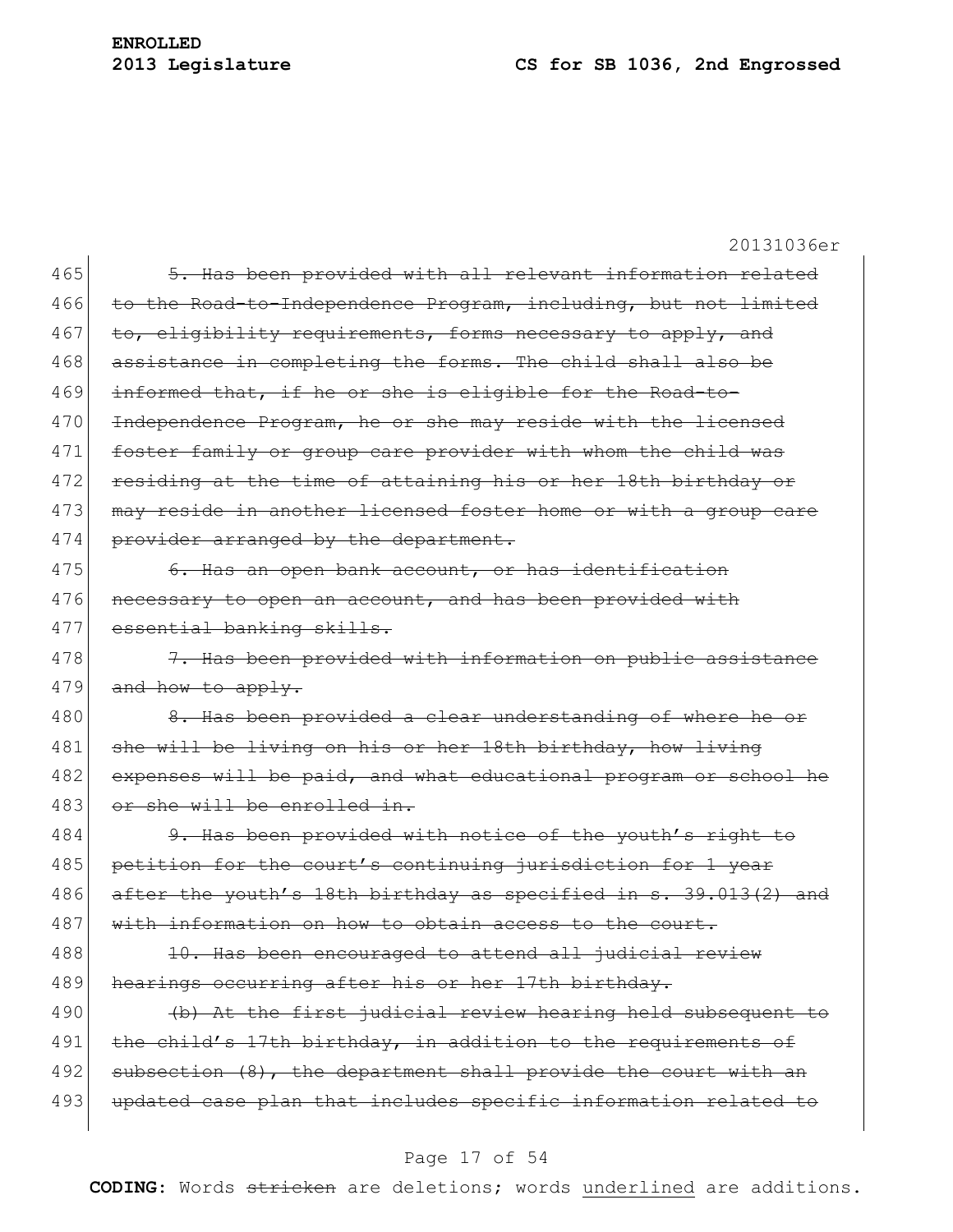20131036er 494 independent living services that have been provided since the 495 child's 13th birthday, or since the date the child came into 496 foster care, whichever came later.  $497$  (c) At the time of a judicial review hearing held pursuant 498 to this subsection, if, in the opinion of the court, the 499 department has not complied with its obligations as specified in 500 the written case plan or in the provision of independent living 501 services as required by s. 409.1451 and this subsection, the 502 court shall issue a show cause order. If cause is shown for 503 failure to comply, the court shall give the department 30 days 504 within which to comply and, on failure to comply with this or 505 any subsequent order, the department may be held in contempt. 506 (2)<del>(8)</del> REVIEW HEARINGS FOR CHILDREN YOUNGER THAN 18 YEARS 507 OF AGE.— 508 (a) Social study report for judicial review.—Before every 509 judicial review hearing or citizen review panel hearing, the 510 social service agency shall make an investigation and social 511 study concerning all pertinent details relating to the child and 512 shall furnish to the court or citizen review panel a written 513 report that includes, but is not limited to: 514 1. A description of the type of placement the child is in 515 at the time of the hearing, including the safety of the child 516 and the continuing necessity for and appropriateness of the 517 placement. 518 2. Documentation of the diligent efforts made by all

519 parties to the case plan to comply with each applicable 520 provision of the plan.

521 3. The amount of fees assessed and collected during the 522 period of time being reported.

#### Page 18 of 54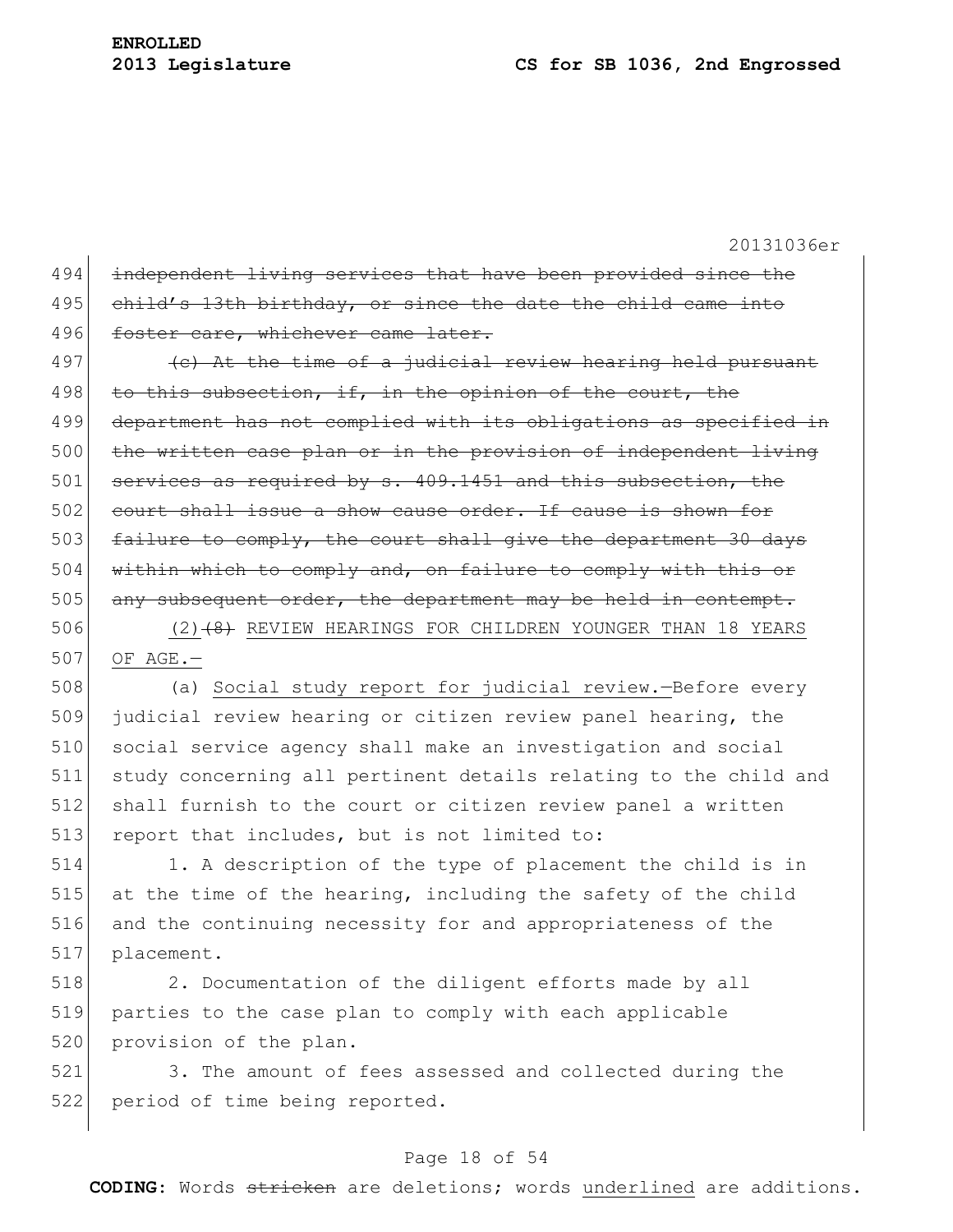# **ENROLLED**

## **2013 Legislature CS for SB 1036, 2nd Engrossed**

|     | 20131036er                                                       |
|-----|------------------------------------------------------------------|
| 523 | 4. The services provided to the foster family or legal           |
| 524 | custodian in an effort to address the needs of the child as      |
| 525 | indicated in the case plan.                                      |
| 526 | 5. A statement that either:                                      |
| 527 | a. The parent, though able to do so, did not comply              |
| 528 | substantially with the case plan, and the agency                 |
| 529 | recommendations;                                                 |
| 530 | b. The parent did substantially comply with the case plan;       |
| 531 | or                                                               |
| 532 | c. The parent has partially complied with the case plan,         |
| 533 | with a summary of additional progress needed and the agency      |
| 534 | recommendations.                                                 |
| 535 | 6. A statement from the foster parent or legal custodian         |
| 536 | providing any material evidence concerning the return of the     |
| 537 | child to the parent or parents.                                  |
| 538 | 7. A statement concerning the frequency, duration, and           |
| 539 | results of the parent-child visitation, if any, and the agency   |
| 540 | recommendations for an expansion or restriction of future        |
| 541 | visitation.                                                      |
| 542 | 8. The number of times a child has been removed from his or      |
| 543 | her home and placed elsewhere, the number and types of           |
| 544 | placements that have occurred, and the reason for the changes in |
| 545 | placement.                                                       |
| 546 | 9. The number of times a child's educational placement has       |
| 547 | been changed, the number and types of educational placements     |
| 548 | which have occurred, and the reason for any change in placement. |
| 549 | 10. If the child has reached 13 years of age but is not yet      |
| 550 | 18 years of age, a statement from the caregiver on the progress  |
| 551 | the child has made in acquiring independent living skills the    |
|     |                                                                  |

## Page 19 of 54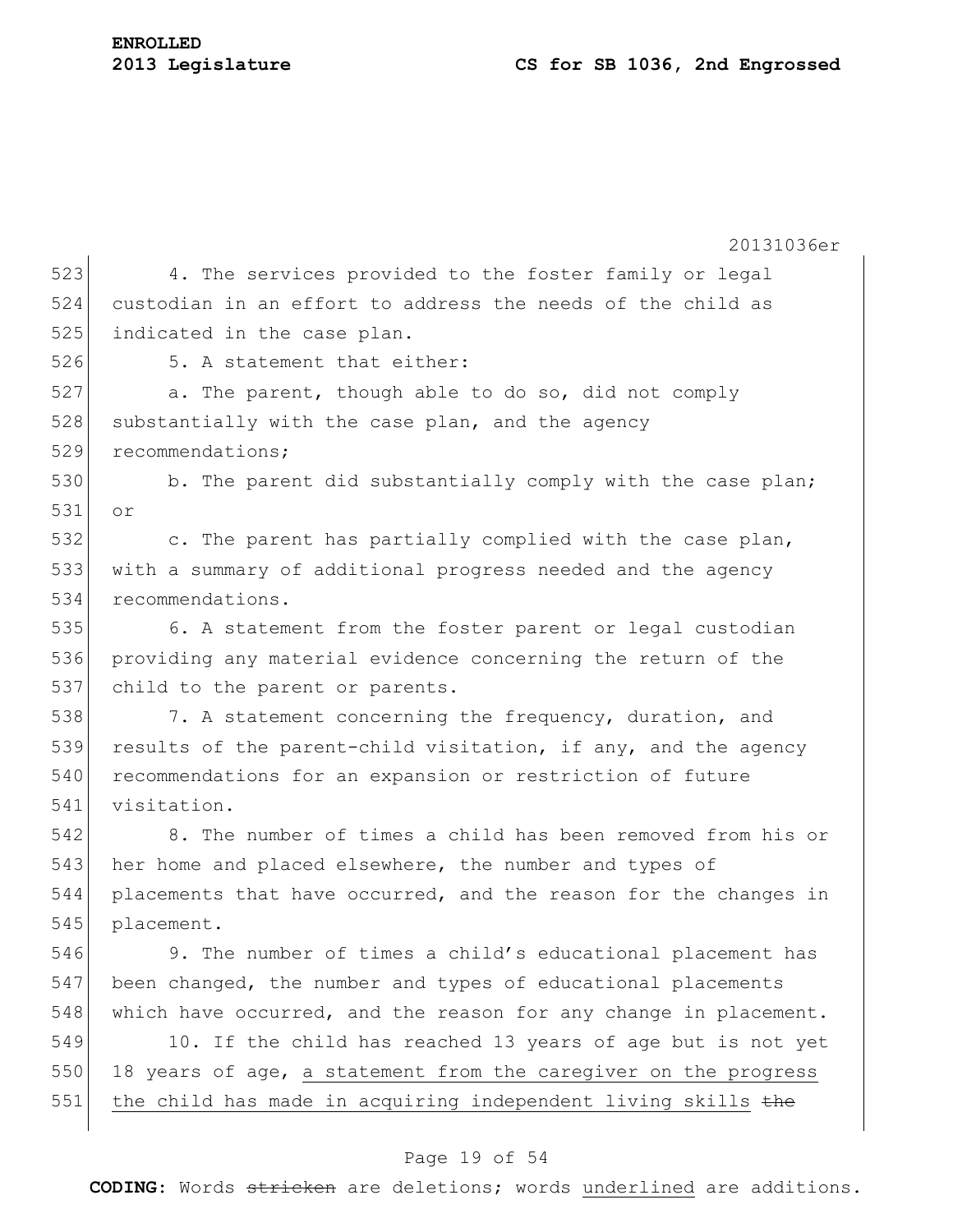| 552 | results of the preindependent living, life skills, or                   |
|-----|-------------------------------------------------------------------------|
| 553 | independent living assessment; the specific services needed; and        |
| 554 | the status of the delivery of the identified services.                  |
| 555 | 11. Copies of all medical, psychological, and educational               |
| 556 | records that support the terms of the case plan and that have           |
| 557 | been produced concerning the parents or any caregiver since the         |
| 558 | last judicial review hearing.                                           |
| 559 | 12. Copies of the child's current health, mental health,                |
| 560 | and education records as identified in s. 39.6012.                      |
| 561 | (b) Submission and distribution of reports.-                            |
| 562 | 1. A copy of the social service agency's written report and             |
| 563 | the written report of the guardian ad litem must be served on           |
| 564 | all parties whose whereabouts are known; to the foster parents          |
| 565 | or legal custodians; and to the citizen review panel, at least          |
| 566 | 72 hours before the judicial review hearing or citizen review           |
| 567 | panel hearing. The requirement for providing parents with a copy        |
| 568 | of the written report does not apply to those parents who have          |
| 569 | voluntarily surrendered their child for adoption or who have had        |
| 570 | their parental rights to the child terminated.                          |
| 571 | 2. $\left\{e\right\}$ In a case in which the child has been permanently |
| 572 | placed with the social service agency, the agency shall furnish         |
| 573 | to the court a written report concerning the progress being made        |
| 574 | to place the child for adoption. If the child cannot be placed          |

574 to place the child for adoption. If the child cannot be placed  $575$  for adoption, a report on the progress made by the child towards 576 alternative permanency goals or placements, including, but not 577 limited to, quardianship, long-term custody, long-term licensed  $578$  custody, or independent living, must be submitted to the court. 579 The report must be submitted to the court at least 72 hours 580 before each scheduled judicial review.

### Page 20 of 54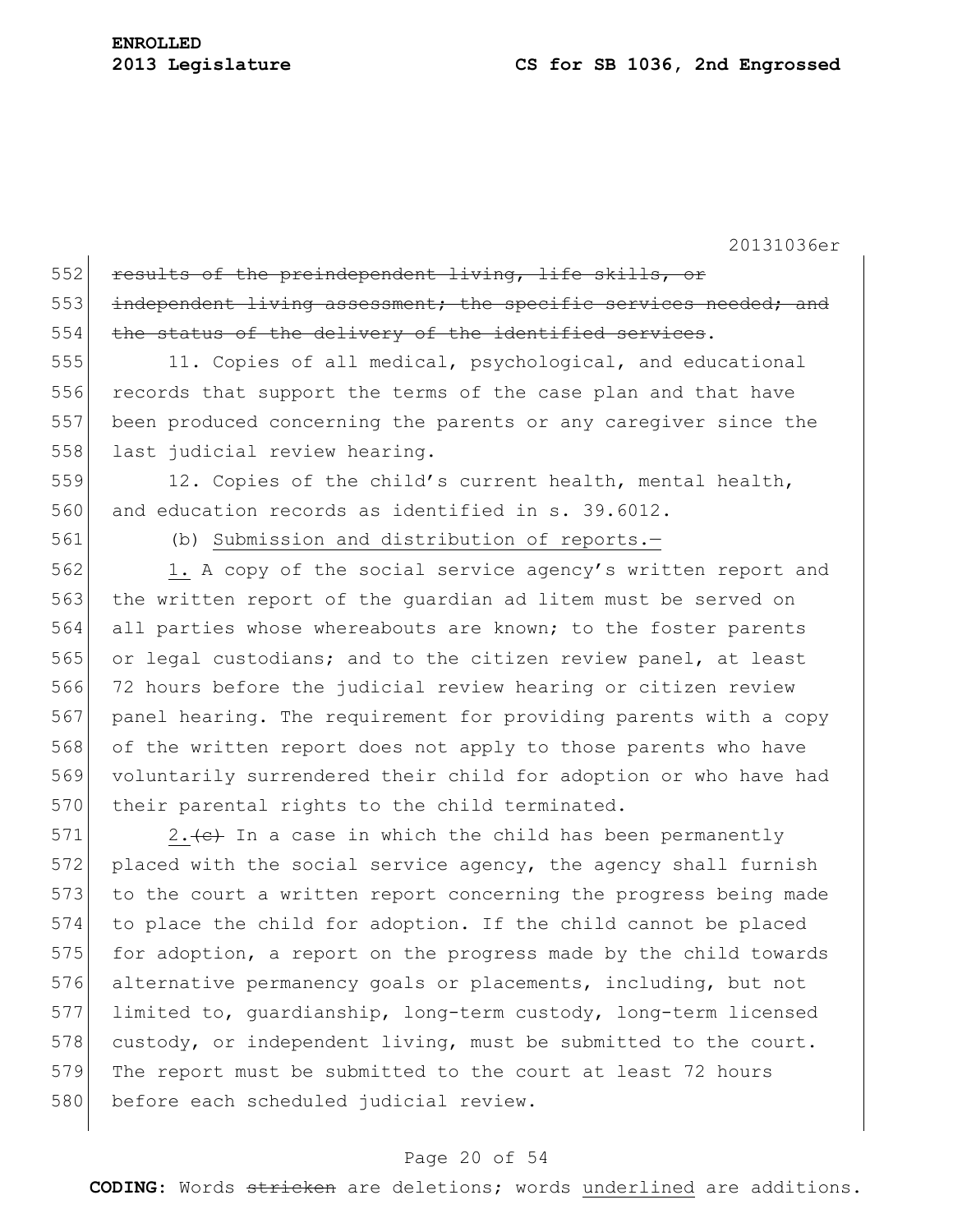# **ENROLLED**

#### **2013 Legislature CS for SB 1036, 2nd Engrossed**

20131036er

 $581$  3. (d) In addition to or in lieu of any written statement 582 provided to the court, the foster parent or legal custodian, or 583 any preadoptive parent, shall be given the opportunity to 584 address the court with any information relevant to the best 585 interests of the child at any judicial review hearing.

586  $(c)$  (c)  $(9)$  Review determinations. The court and any citizen 587 review panel shall take into consideration the information 588 contained in the social services study and investigation and all 589 medical, psychological, and educational records that support the 590 terms of the case plan; testimony by the social services agency, 591 the parent, the foster parent or legal custodian, the quardian 592 ad litem or surrogate parent for educational decisionmaking if 593 one has been appointed for the child, and any other person 594 deemed appropriate; and any relevant and material evidence 595 submitted to the court, including written and oral reports to 596 the extent of their probative value. These reports and evidence 597 may be received by the court in its effort to determine the 598 action to be taken with regard to the child and may be relied 599 upon to the extent of their probative value, even though not 600 competent in an adjudicatory hearing. In its deliberations, the 601 court and any citizen review panel shall seek to determine:

602 1. $\leftarrow$  1. If the parent was advised of the right to receive 603 assistance from any person or social service agency in the 604 preparation of the case plan.

605 2.  $\leftrightarrow$  If the parent has been advised of the right to have 606 counsel present at the judicial review or citizen review 607 hearings. If not so advised, the court or citizen review panel 608 shall advise the parent of such right.

609 3.  $\leftarrow$  If a guardian ad litem needs to be appointed for the

### Page 21 of 54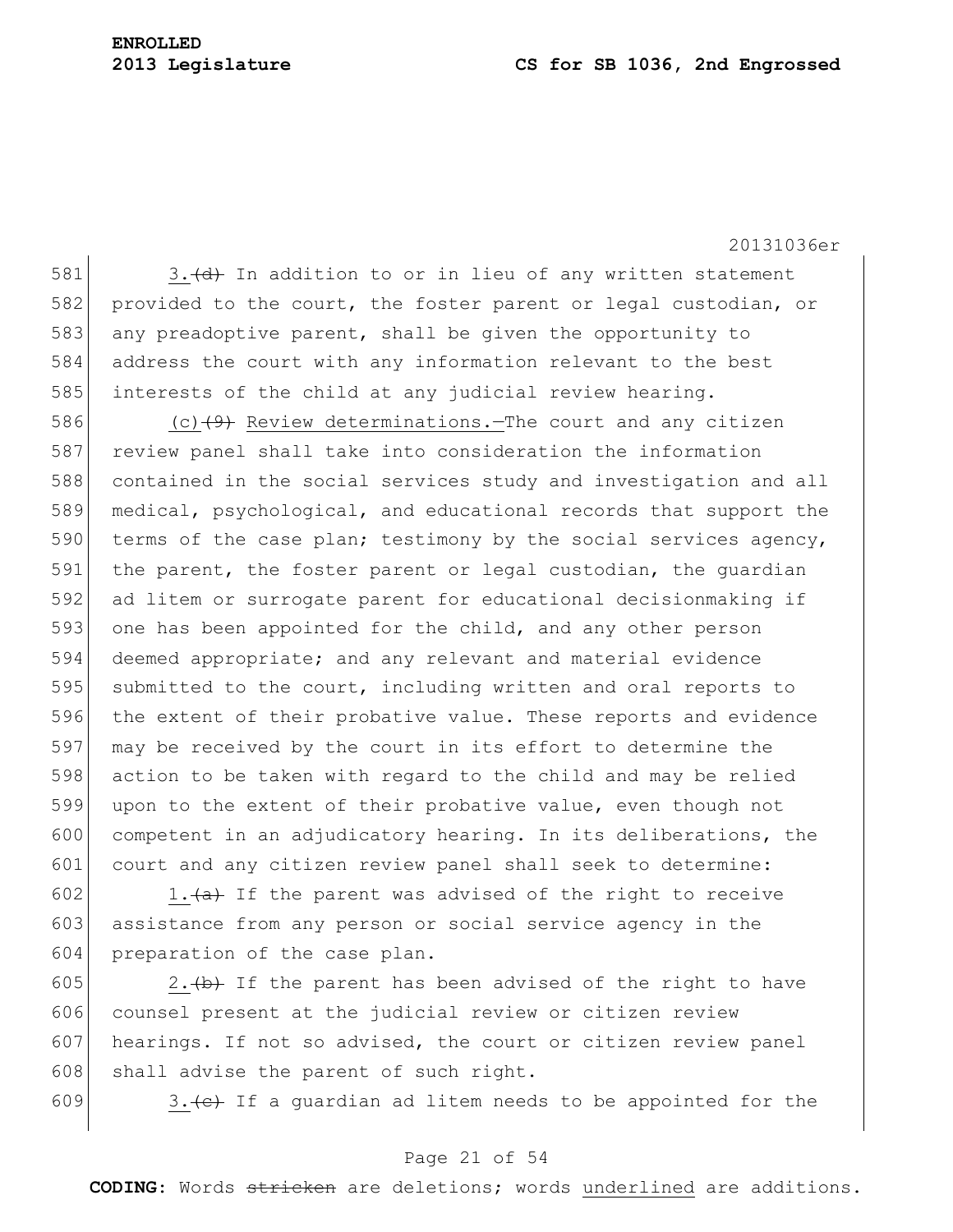610 child in a case in which a guardian ad litem has not previously 611 been appointed or if there is a need to continue a guardian ad 612 litem in a case in which a quardian ad litem has been appointed.

613  $\vert$  4. (d) Who holds the rights to make educational decisions 614 for the child. If appropriate, the court may refer the child to 615 the district school superintendent for appointment of a 616 surrogate parent or may itself appoint a surrogate parent under 617 the Individuals with Disabilities Education Act and s. 39.0016.

 $618$  5. (e) The compliance or lack of compliance of all parties 619 with applicable items of the case plan, including the parents' 620 compliance with child support orders.

621 6.  $(f)$  The compliance or lack of compliance with a 622 visitation contract between the parent and the social service 623 agency for contact with the child, including the frequency, 624 duration, and results of the parent-child visitation and the 625 reason for any noncompliance.

626 7.  $\left( \theta \right)$  The compliance or lack of compliance of the parent in 627 meeting specified financial obligations pertaining to the care 628 of the child, including the reason for failure to comply if such 629 is the case.

630 8. $\downarrow$ h) Whether the child is receiving safe and proper care according to s. 39.6012, including, but not limited to, the 632 appropriateness of the child's current placement, including whether the child is in a setting that is as family-like and as close to the parent's home as possible, consistent with the child's best interests and special needs, and including maintaining stability in the child's educational placement, as documented by assurances from the community-based care provider 638 that:

#### Page 22 of 54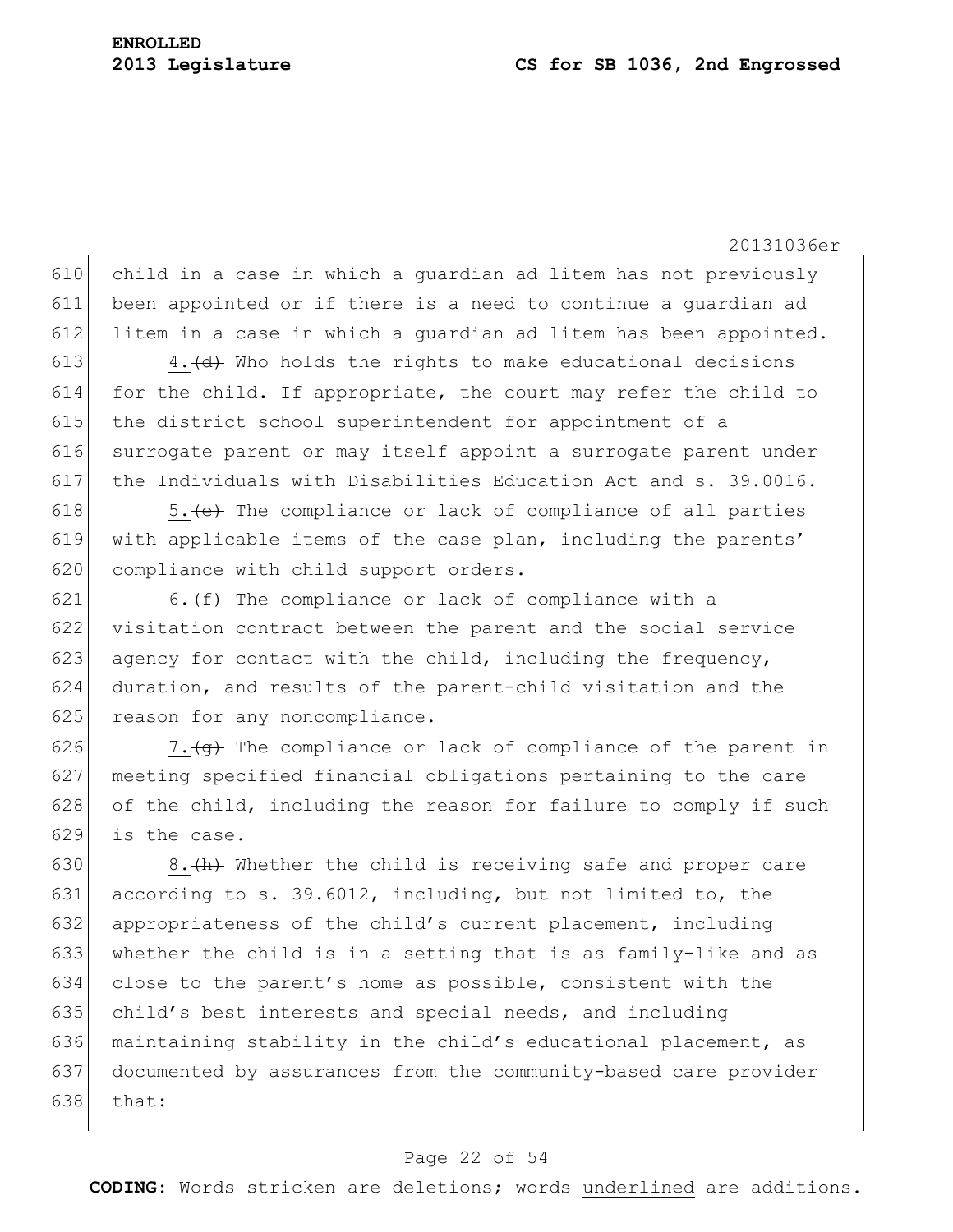$\vert$  a.<del>1.</del> The placement of the child takes into account the appropriateness of the current educational setting and the proximity to the school in which the child is enrolled at the 642 time of placement.

643 b.2. The community-based care agency has coordinated with 644 appropriate local educational agencies to ensure that the child 645 remains in the school in which the child is enrolled at the time 646 of placement.

647 9.  $\leftrightarrow$  A projected date likely for the child's return home 648 or other permanent placement.

649 10. $\leftrightarrow$  When appropriate, the basis for the unwillingness or 650 inability of the parent to become a party to a case plan. The 651 court and the citizen review panel shall determine if the 652 efforts of the social service agency to secure party 653 participation in a case plan were sufficient.

654 11.  $(k)$  For a child who has reached 13 years of age but is 655 not yet 18 years of age, the adequacy of the child's preparation 656 for adulthood and independent living.

657 12.  $(1)$  If amendments to the case plan are required. 658 Amendments to the case plan must be made under s. 39.6013.

659 (d)  $(10)$   $(10)$   $(20)$  Orders.

660 1. Based upon the criteria set forth in paragraph (c) 661 subsection  $(9)$  and the recommended order of the citizen review 662 panel, if any, the court shall determine whether or not the 663 social service agency shall initiate proceedings to have a child 664 declared a dependent child, return the child to the parent, 665 continue the child in out-of-home care for a specified period of 666 time, or initiate termination of parental rights proceedings for 667 subsequent placement in an adoptive home. Amendments to the case

#### Page 23 of 54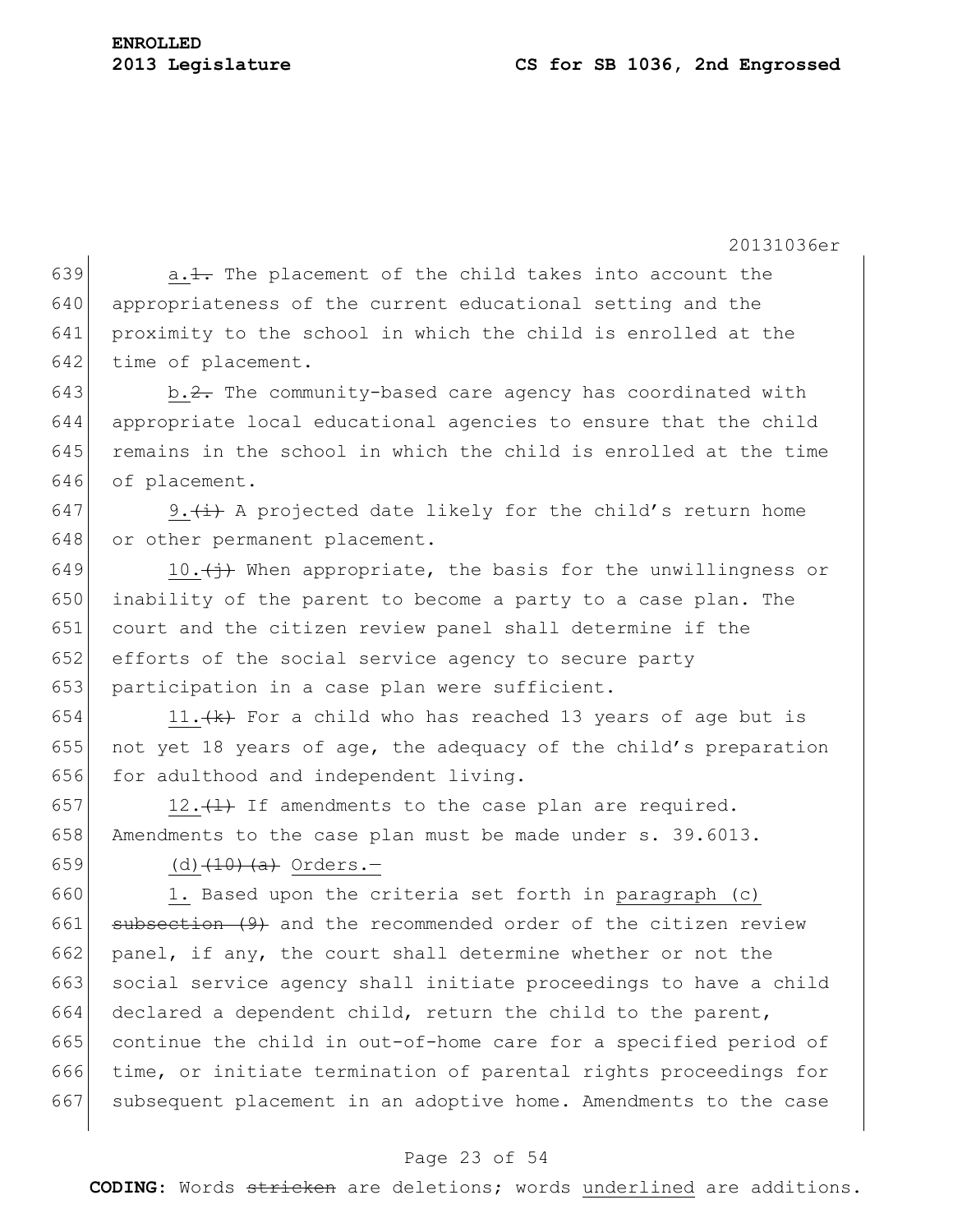#### **2013 Legislature CS for SB 1036, 2nd Engrossed**

20131036er

668 plan must be prepared as prescribed in s. 39.6013. If the court 669 finds that the prevention or reunification efforts of the 670 department will allow the child to remain safely at home or be 671 safely returned to the home, the court shall allow the child to 672 remain in or return to the home after making a specific finding 673 of fact that the reasons for the creation of the case plan have 674 been remedied to the extent that the child's safety, well-being, 675 and physical, mental, and emotional health will not be 676 endangered.

677 2.  $(b)$  The court shall return the child to the custody of 678 the parents at any time it determines that they have 679 substantially complied with the case plan, if the court is 680 satisfied that reunification will not be detrimental to the 681 child's safety, well-being, and physical, mental, and emotional 682 health.

683 3.  $\leftarrow$  If, in the opinion of the court, the social service 684 agency has not complied with its obligations as specified in the 685 written case plan, the court may find the social service agency 686 in contempt, shall order the social service agency to submit its 687 plans for compliance with the agreement, and shall require the 688 social service agency to show why the child could not safely be 689 returned to the home of the parents.

690 4.  $\left(\frac{d}{dt}\right)$  If, at any judicial review, the court finds that the parents have failed to substantially comply with the case plan 692 to the degree that further reunification efforts are without merit and not in the best interest of the child, on its own motion, the court may order the filing of a petition for termination of parental rights, whether or not the time period as contained in the case plan for substantial compliance has

#### Page 24 of 54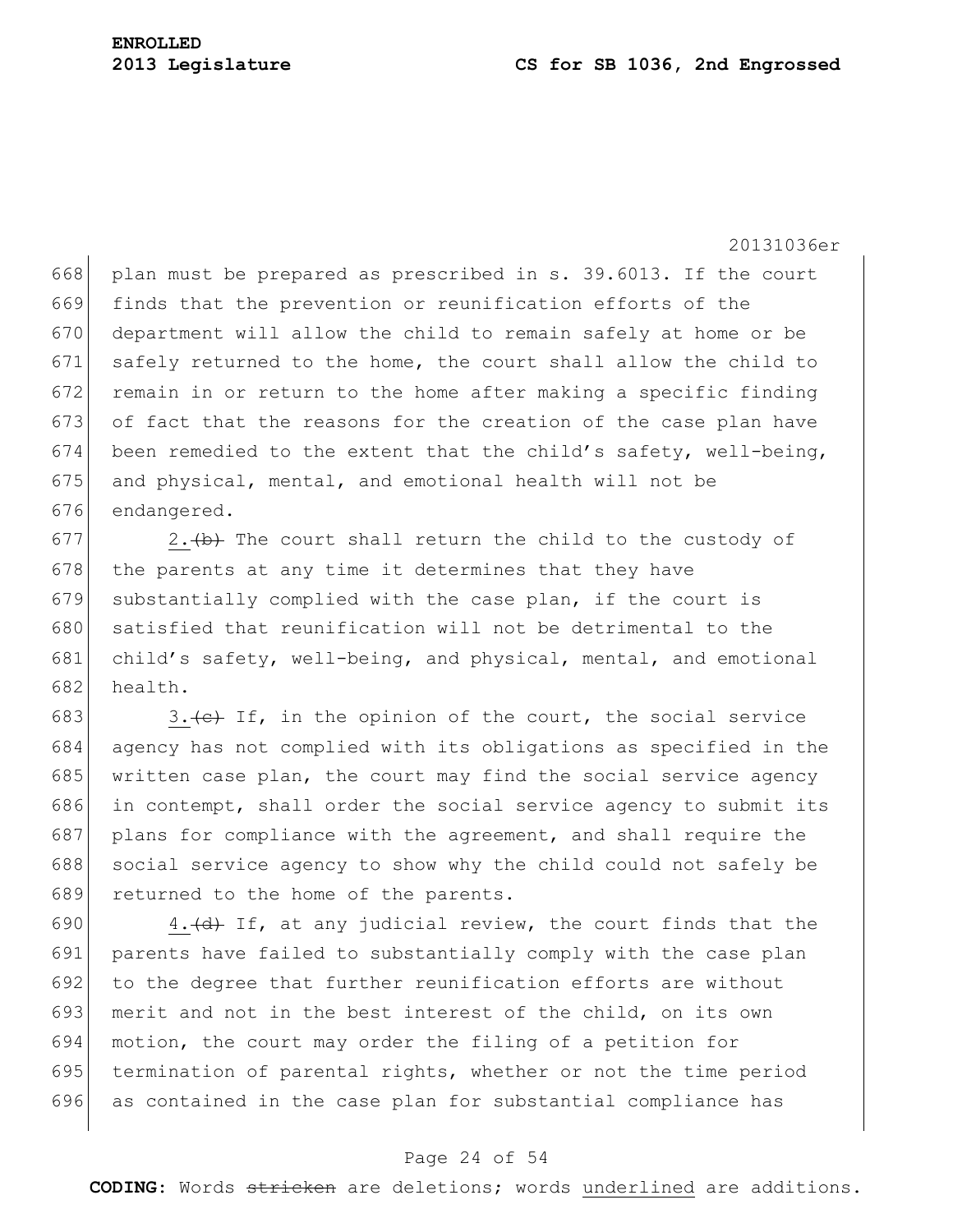697 expired.

 $\vert$  5.  $\left\{ \left\{ \epsilon\right\} \right\}$  Within 6 months after the date that the child was placed in shelter care, the court shall conduct a judicial 700 review hearing to review the child's permanency goal as identified in the case plan. At the hearing the court shall make findings regarding the likelihood of the child's reunification with the parent or legal custodian within 12 months after the removal of the child from the home. If the court makes a written finding that it is not likely that the child will be reunified with the parent or legal custodian within 12 months after the child was removed from the home, the department must file with 708 the court, and serve on all parties, a motion to amend the case plan under s. 39.6013 and declare that it will use concurrent planning for the case plan. The department must file the motion within 10 business days after receiving the written finding of the court. The department must attach the proposed amended case 713 plan to the motion. If concurrent planning is already being used, the case plan must document the efforts the department is 715 taking to complete the concurrent goal.

716 6.  $(f)$  The court may issue a protective order in assistance, 717 or as a condition, of any other order made under this part. In 718 addition to the requirements included in the case plan, the 719 protective order may set forth requirements relating to 720 reasonable conditions of behavior to be observed for a specified 721 period of time by a person or agency who is before the court; 722 and the order may require any person or agency to make periodic 723 reports to the court containing such information as the court in 724 its discretion may prescribe.

725 (3) REVIEW HEARINGS FOR CHILDREN 17 YEARS OF AGE.—

#### Page 25 of 54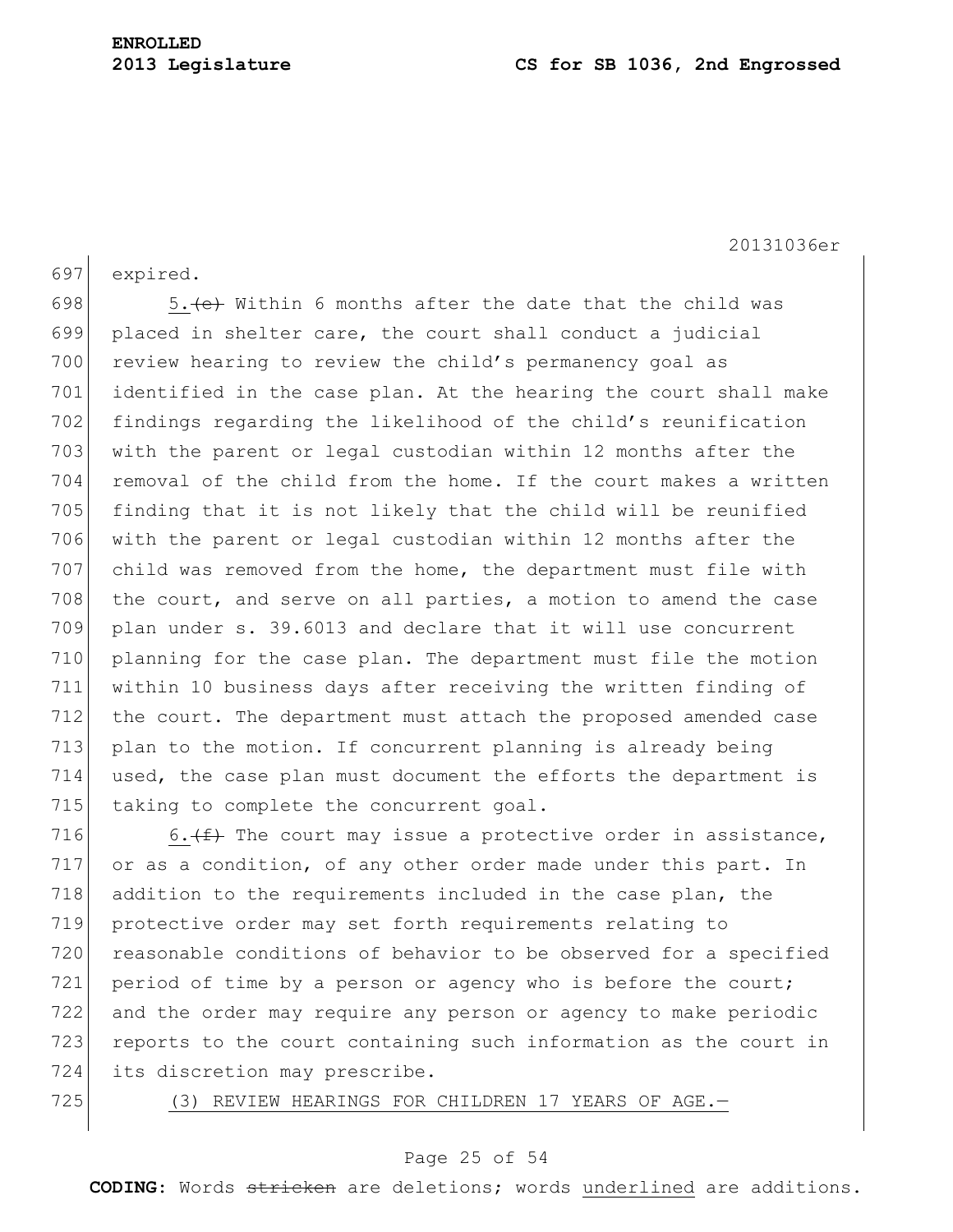20131036er 726 (a) In addition to the review and report required under 727 paragraphs (1)(a) and (2)(a), respectively, the court shall hold 728 a judicial review hearing within 90 days after a child's 17th 729 birthday. The court shall also issue an order, separate from the 730 order on judicial review, that the disability of nonage of the 731 child has been removed pursuant to s. 743.045 and shall continue 732 to hold timely judicial review hearings. If necessary, the court 733 may review the status of the child more frequently during the 734 year before the child's 18th birthday. At each review hearing 735 held under this subsection, in addition to any information or 736 report provided to the court by the foster parent, legal 737 custodian, or guardian ad litem, the child shall be given the 738 opportunity to address the court with any information relevant 739 to the child's best interest, particularly in relation to 740 independent living transition services. The department shall 741 include in the social study report for judicial review written 742 verification that the child has: 743 1. A current Medicaid card and all necessary information 744 concerning the Medicaid program sufficient to prepare the child 745 to apply for coverage upon reaching the age of 18, if such 746 application is appropriate. 747 2. A certified copy of the child's birth certificate and, 748 if the child does not have a valid driver license, a Florida 749 identification card issued under s. 322.051. 750 3. A social security card and information relating to 751 social security insurance benefits if the child is eligible for 752 those benefits. If the child has received such benefits and they 753 are being held in trust for the child, a full accounting of 754 these funds must be provided and the child must be informed as

#### Page 26 of 54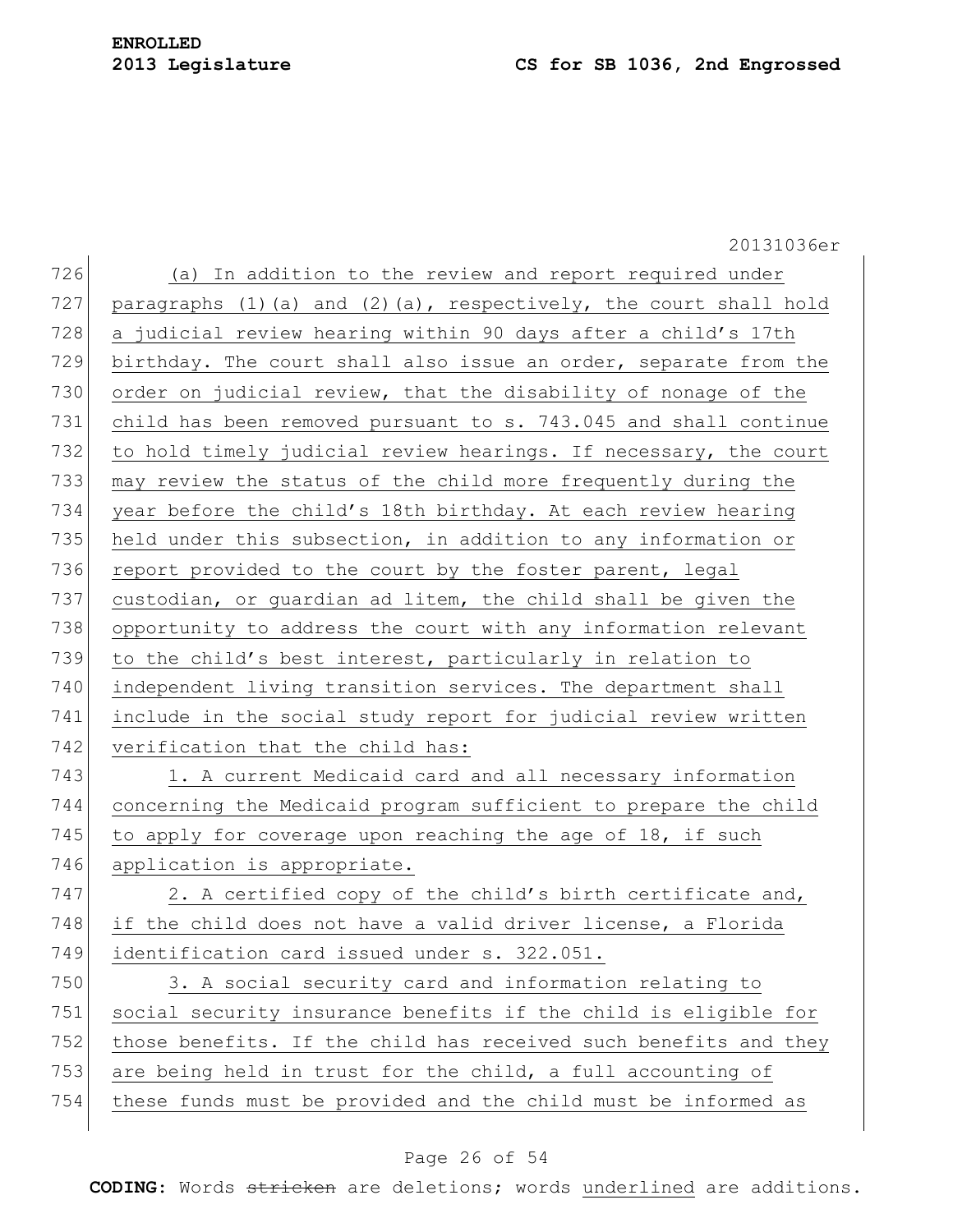|     | 20131036er                                                       |
|-----|------------------------------------------------------------------|
| 755 | to how to access those funds.                                    |
| 756 | 4. All relevant information related to the Road-to-              |
| 757 | Independence Program, including, but not limited to, eligibility |
| 758 | requirements, information on participation, and assistance in    |
| 759 | gaining admission to the program. If the child is eligible for   |
| 760 | the Road-to-Independence Program, he or she must be advised that |
| 761 | he or she may continue to reside with the licensed family home   |
| 762 | or group care provider with whom the child was residing at the   |
| 763 | time the child attained his or her 18th birthday, in another     |
| 764 | licensed family home, or with a group care provider arranged by  |
| 765 | the department.                                                  |
| 766 | 5. An open bank account or the identification necessary to       |
| 767 | open a bank account and to acquire essential banking and         |
| 768 | budgeting skills.                                                |
| 769 | 6. Information on public assistance and how to apply for         |
| 770 | public assistance.                                               |
| 771 | 7. A clear understanding of where he or she will be living       |
| 772 | on his or her 18th birthday, how living expenses will be paid,   |
| 773 | and the educational program or school in which he or she will be |
| 774 | enrolled.                                                        |
| 775 | 8. Information related to the ability of the child to            |
| 776 | remain in care until he or she reaches 21 years of age under s.  |
| 777 | 39.013.                                                          |
| 778 | 9. A letter providing the dates that the child is under the      |
| 779 | jurisdiction of the court.                                       |
| 780 | 10. A letter stating that the child is in compliance with        |
| 781 | financial aid documentation requirements.                        |
| 782 | 11. The child's educational records.                             |
| 783 | 12. The child's entire health and mental health records.         |
|     |                                                                  |

# Page 27 of 54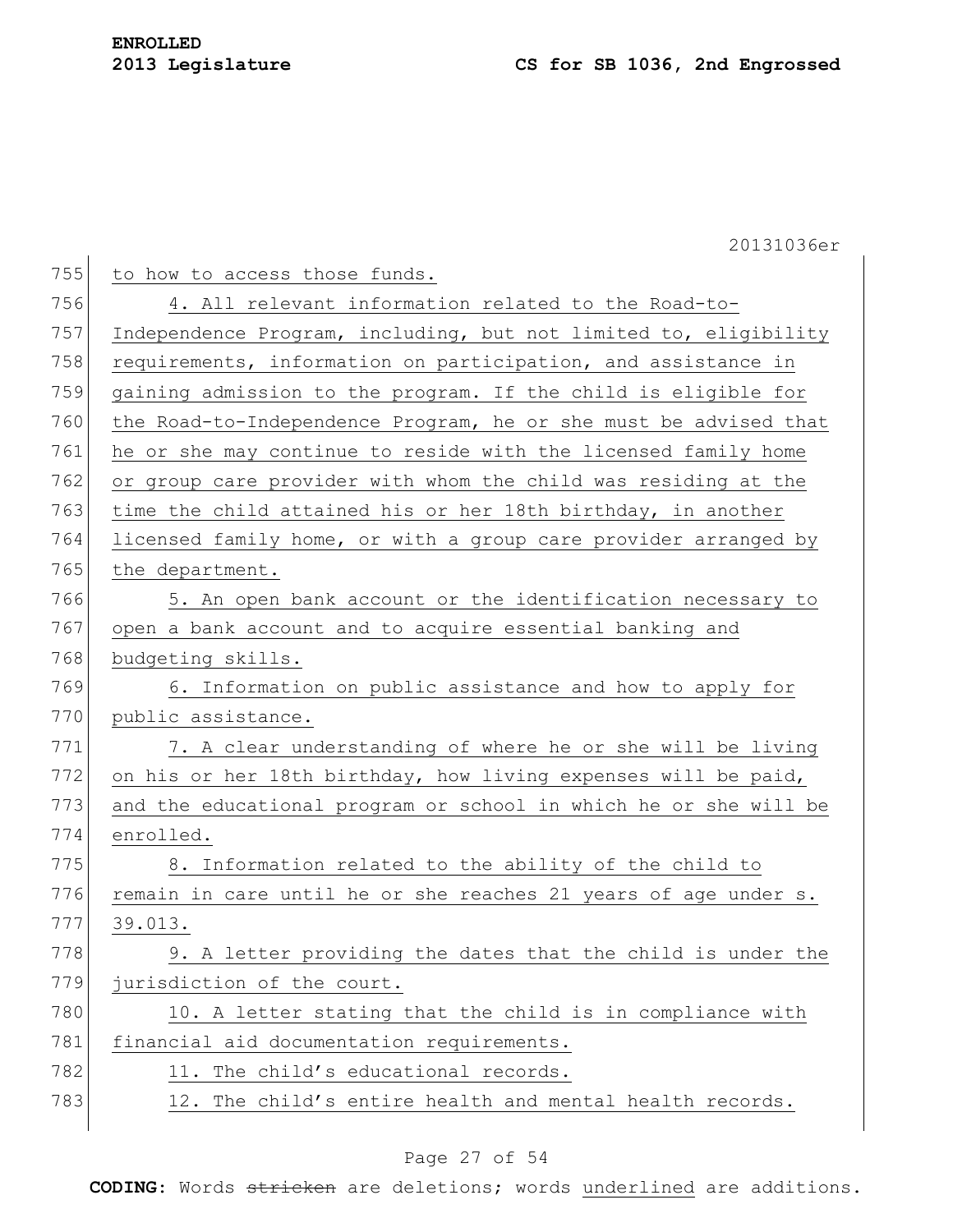20131036er 784 13. The process for accessing his or her case file. 785 14. A statement encouraging the child to attend all 786 judicial review hearings occurring after the child's 17th 787 birthday. 788 (b) At the first judicial review hearing held subsequent to 789 the child's 17th birthday, the department shall provide the 790 court with an updated case plan that includes specific 791 information related to the independent living skills that the 792 child has acquired since the child's 13th birthday, or since the 793 date the child came into foster care, whichever came later. 794 (c) If the court finds at the judicial review hearing that 795 the department has not met with its obligations to the child as 796 stated in the written case plan or in the provision of 797 independent living services, the court may issue an order 798 directing the department to show cause as to why it has not done 799 so. If the department cannot justify its noncompliance, the 800 court may give the department 30 days within which to comply. If 801 the department fails to comply within 30 days, the court may 802 hold the department in contempt. 803 (d) At the last review hearing before the child reaches 18 804 years of age, and in addition to the requirements of subsection  $805$  (2), the court shall: 806 1. Address whether the child plans to remain in foster 807 care, and, if so, ensure that the child's transition plan 808 includes a plan for meeting one or more of the criteria 809 specified in s. 39.6251. 810 2. Ensure that the transition plan includes a supervised 811 living arrangement under s. 39.6251. 812 3. Ensure the child has been informed of:

#### Page 28 of 54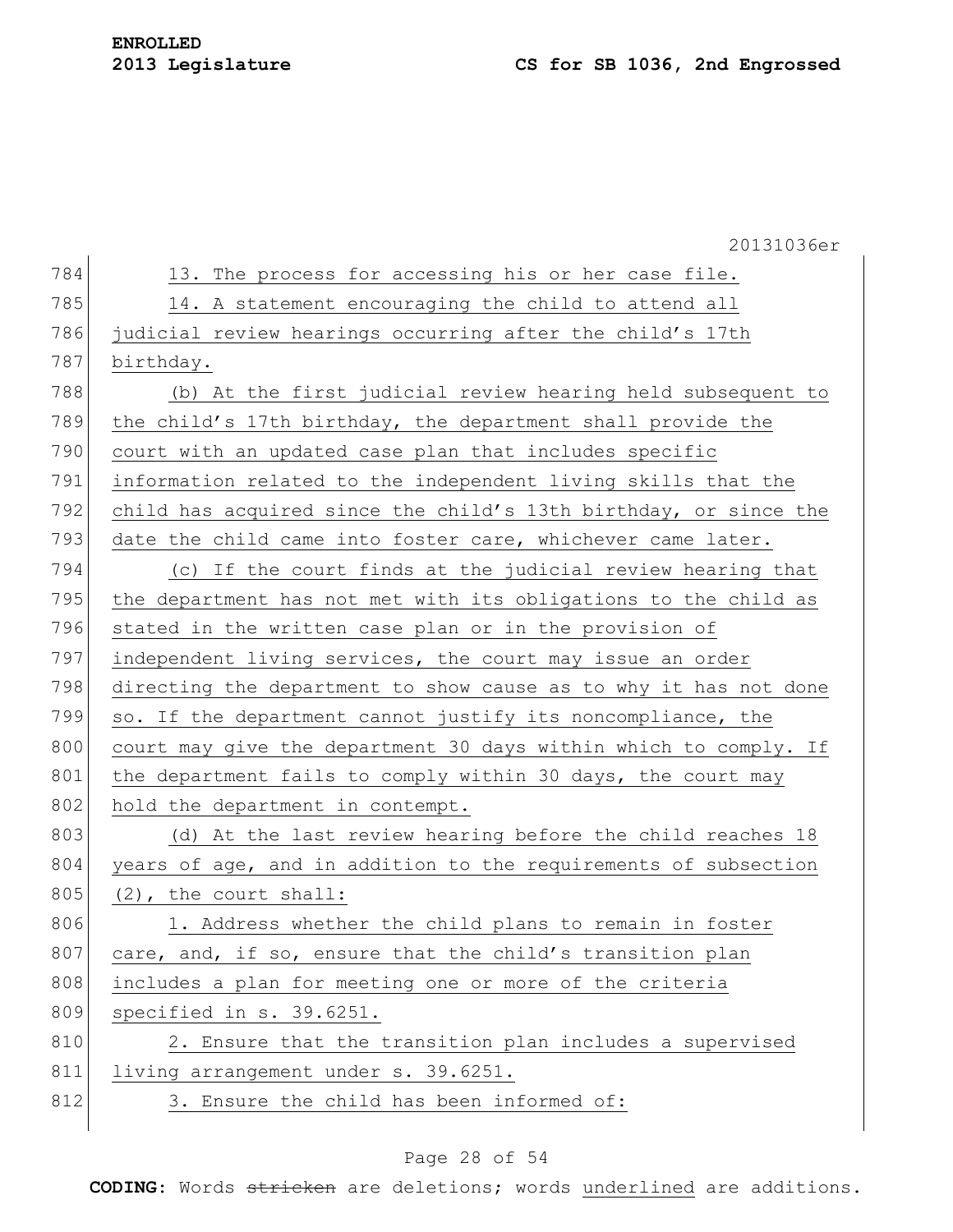|     | 20131036er                                                       |
|-----|------------------------------------------------------------------|
| 813 | a. The right to continued support and services from the          |
| 814 | department and the community-based care lead agency.             |
| 815 | b. The right to request termination of dependency                |
| 816 | jurisdiction and be discharged from foster care.                 |
| 817 | c. The opportunity to reenter foster care pursuant to s.         |
| 818 | 39.6251.                                                         |
| 819 | 4. Ensure that the young adult, if he or she requests            |
| 820 | termination of dependency jurisdiction and discharge from foster |
| 821 | care, has been informed of:                                      |
| 822 | a. Services or benefits for which the young adult may be         |
| 823 | eligible based on his or her former placement in foster care;    |
| 824 | b. Services or benefits that may be lost through                 |
| 825 | termination of dependency jurisdiction; and                      |
| 826 | c. Other federal, state, local, or community-based services      |
| 827 | or supports available to him or her.                             |
| 828 | (4) REVIEW HEARINGS FOR YOUNG ADULTS IN FOSTER CARE.-            |
| 829 | During each period of time that a young adult remains in foster  |
| 830 | care, the court shall review the status of the young adult at    |
| 831 | least every 6 months and must hold a permanency review hearing   |
| 832 | at least annually.                                               |
| 833 | (a) The department and community-based care lead agency          |
| 834 | shall prepare and submit to the court a report, developed in     |
| 835 | collaboration with the young adult, which addresses the young    |
| 836 | adult's progress in meeting the goals in the case plan. The      |
| 837 | report must include progress information related to the young    |
| 838 | adult's independent living plan and transition plan, if          |
| 839 | applicable, and shall propose modifications as necessary to      |
| 840 | further the young adult's goals.                                 |
| 841 | (b) The court shall attempt to determine whether the             |
|     |                                                                  |

# Page 29 of 54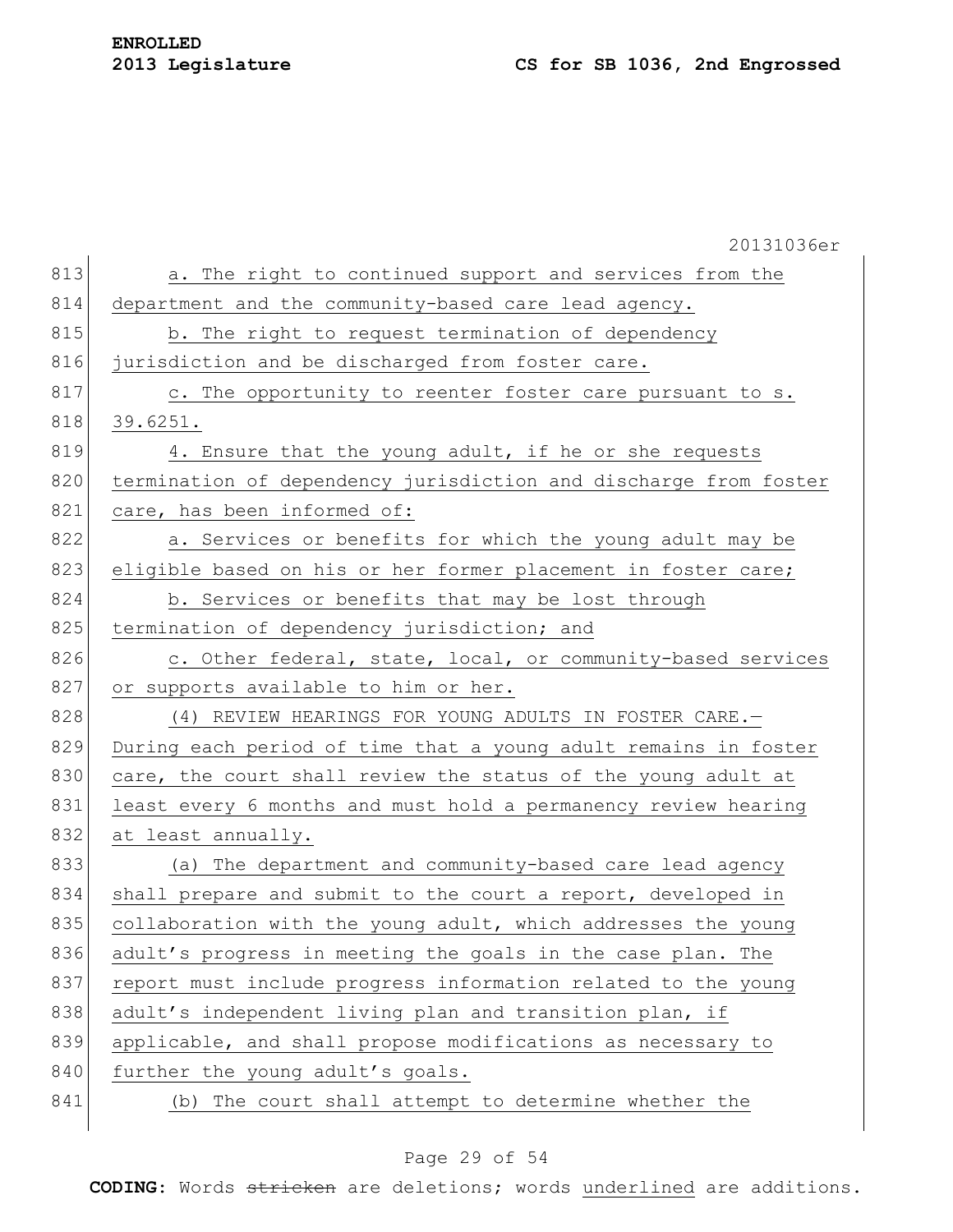|     | 20131036er                                                       |
|-----|------------------------------------------------------------------|
| 842 | department and any service provider under contract with the      |
| 843 | department are providing the appropriate services as provided in |
| 844 | the case plan.                                                   |
| 845 | (c) If the court believes that the young adult is entitled       |
| 846 | under department policy or under a contract with a service       |
| 847 | provider to additional services to achieve the goals enumerated  |
| 848 | in the case plan, it may order the department to take action to  |
| 849 | ensure that the young adult receives the identified services.    |
| 850 | (d) The young adult or any other party to the dependency         |
| 851 | case may request an additional hearing or judicial review.       |
| 852 | (e) Notwithstanding the provisions of this subsection, if a      |
| 853 | young adult has chosen to remain in extended foster care after   |
| 854 | he or she has reached 18 years of age, the department may not    |
| 855 | close a case and the court may not terminate jurisdiction until  |
| 856 | the court finds, following a hearing, that the following         |
| 857 | criteria have been met:                                          |
| 858 | 1. Attendance of the young adult at the hearing; or              |
| 859 | 2. Findings by the court that:                                   |
| 860 | a. The young adult has been informed by the department of        |
| 861 | his or her right to attend the hearing and has provided written  |
| 862 | consent to waive this right; and                                 |
| 863 | b. The young adult has been informed of the potential            |
| 864 | negative effects of early termination of care, the option to     |
| 865 | reenter care before reaching 21 years of age, the procedure for, |
| 866 | and limitations on, reentering care, and the availability of     |
| 867 | alternative services, and has signed a document attesting that   |
| 868 | he or she has been so informed and understands these provisions; |
| 869 | оr                                                               |
| 870 | c. The young adult has voluntarily left the program, has         |
|     |                                                                  |

# Page 30 of 54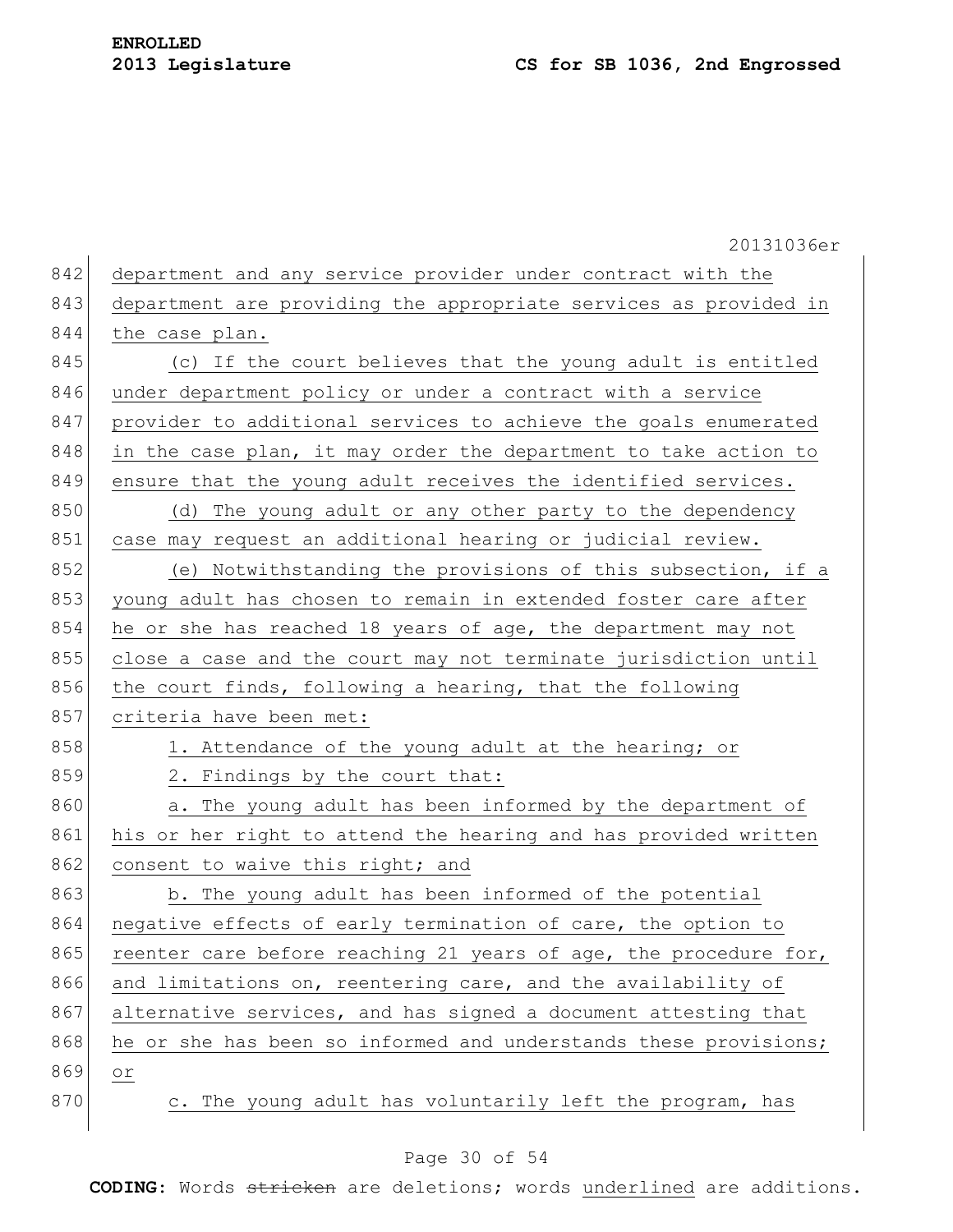|     | 20131036er                                                       |
|-----|------------------------------------------------------------------|
| 871 | not signed the document in sub-subparagraph b., and is unwilling |
| 872 | to participate in any further court proceeding.                  |
| 873 | 3. In all permanency hearings or hearings regarding the          |
| 874 | transition of the young adult from care to independent living,   |
| 875 | the court shall consult with the young adult regarding the       |
| 876 | proposed permanency plan, case plan, and individual education    |
| 877 | plan for the young adult and ensure that he or she has           |
| 878 | understood the conversation.                                     |
| 879 | Section 7. Section 409.145, Florida Statutes, is amended to      |
| 880 | read:                                                            |
| 881 | 409.145 Care of children; quality parenting; "reasonable         |
| 882 | and prudent parent" standard. The child welfare system of the    |
| 883 | department shall operate as a coordinated community-based system |
| 884 | of care which empowers all caregivers for children in foster     |
| 885 | care to provide quality parenting, including approving or        |
| 886 | disapproving a child's participation in activities based on the  |
| 887 | caregiver's assessment using the "reasonable and prudent parent" |
| 888 | standard.                                                        |
| 889 | (1) SYSTEM OF CARE. - The department shall develop, implement    |
| 890 | conduct, supervise, and administer a coordinated community-based |
| 891 | system of care program for dependent children who are found to   |
| 892 | be dependent and their families. This system of care must The    |
| 893 | services of the department are to be directed toward the         |
| 894 | following goals:                                                 |
| 895 | (a) The Prevention of separation of children from their          |
| 896 | families.                                                        |
| 897 | Intervention to allow children to remain safely in<br>(b)        |
| 898 | their own homes.                                                 |
| 899 | $(c)$ $(b)$ The Reunification of families who have had children  |
|     |                                                                  |

# Page 31 of 54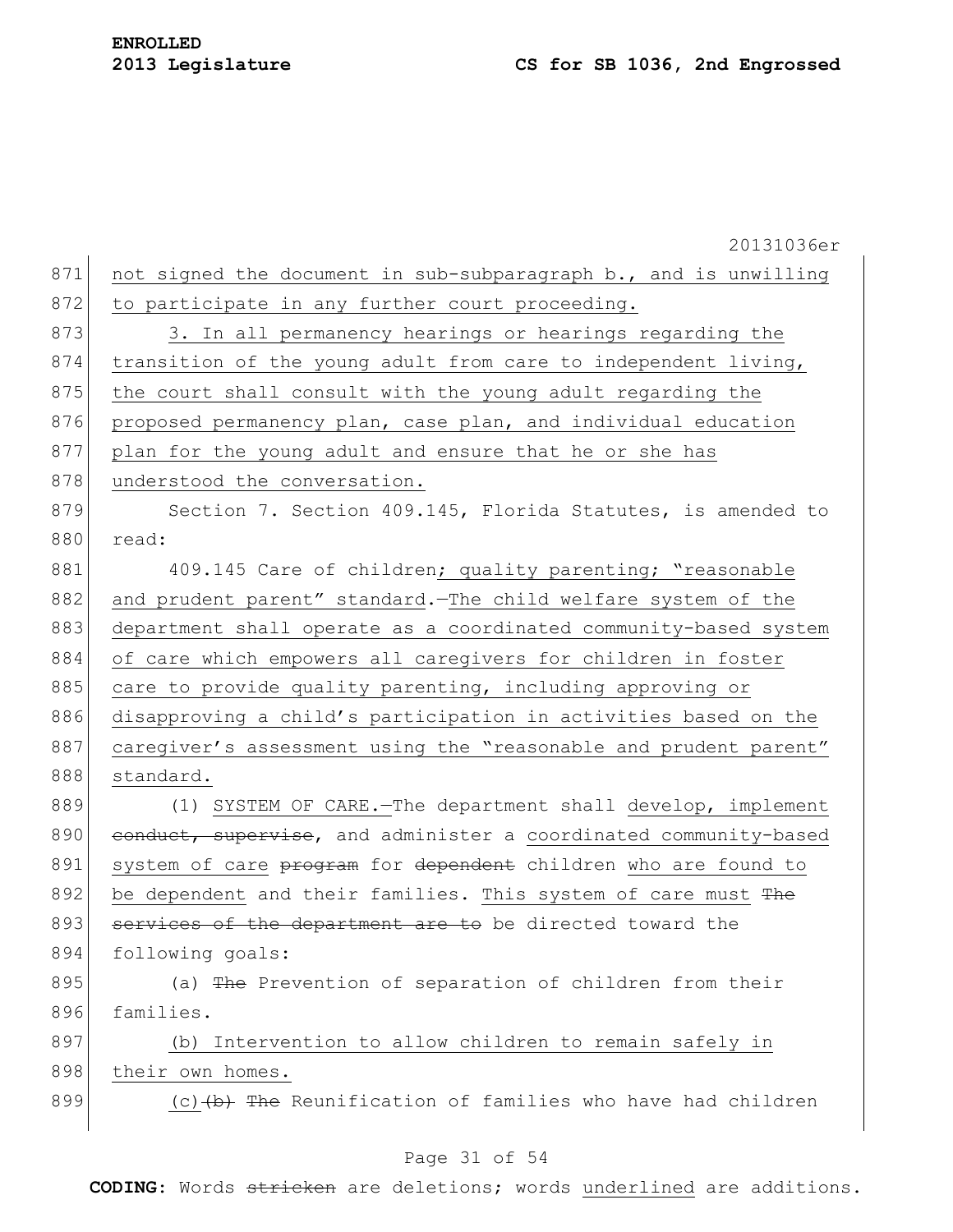|     | 20131036er                                                       |
|-----|------------------------------------------------------------------|
| 900 | removed from their care placed in foster homes or institutions.  |
| 901 | (d) Safety for children who are separated from their             |
| 902 | families by providing alternative emergency or longer-term       |
| 903 | parenting arrangements.                                          |
| 904 | (e) Focus on the well-being of children through emphasis on      |
| 905 | maintaining educational stability and providing timely health    |
| 906 | care.                                                            |
| 907 | $(f)$ (e) Permanency for The permanent placement of children     |
| 908 | for whom reunification who cannot be reunited with their         |
| 909 | families is not possible or when reunification would is not be   |
| 910 | in the best interest of the child.                               |
| 911 | (d) The protection of dependent children or children             |
| 912 | alleged to be dependent, including provision of emergency and    |
| 913 | long-term alternate living arrangements.                         |
| 914 | $(g)$ $(e)$ The transition to independence and self-sufficiency  |
| 915 | for older children who remain in foster care through adolescence |
| 916 | continue to be in foster care as adolescents.                    |
| 917 | (2) The following dependent children shall be subject to         |
| 918 | the protection, care, quidance, and supervision of the           |
| 919 | department or any duly licensed public or private agency:        |
| 920 | (a) Any child who has been temporarily or permanently taken      |
| 921 | from the custody of the parents, custodians, or quardians in     |
| 922 | accordance with those provisions in chapter 39 that relate to    |
| 923 | dependent children.                                              |
| 924 | (b) Any child who is in need of the protective supervision       |
| 925 | of the department as determined by intake or by the court in     |
| 926 | accordance with those provisions of chapter 39 that relate to    |
| 927 | dependent children.                                              |
| 928 | (c) Any child who is voluntarily placed, with the written        |
|     |                                                                  |

# Page 32 of 54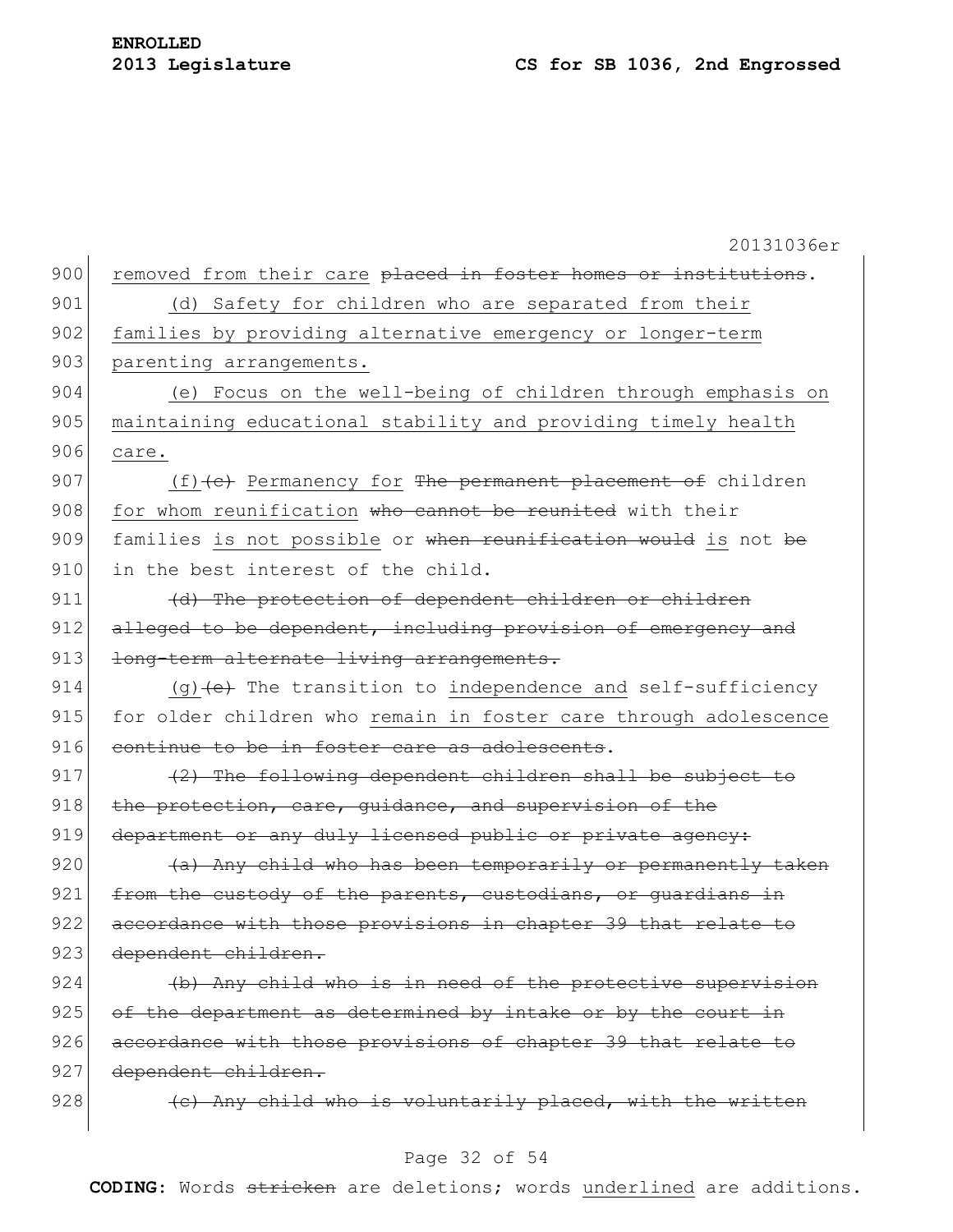| 929  | consent of the parents or quardians, in the department's foster |
|------|-----------------------------------------------------------------|
| 930  | eare program or the foster care program of a licensed private   |
| 931  | ageney.                                                         |
| 932  | (3) The circuit courts exercising juvenile jurisdiction in      |
| 9331 | the various counties of this state shall cooperate with the     |
| 934  | department and its employees in carrying out the purposes and   |
| 935  | intent of this chapter.                                         |

936  $(4)$  The department is authorized to accept children on a 937 permanent placement basis by order of a court of competent 938 jurisdiction for the single purpose of adoption placement of 939 these children. The department is authorized to provide the 940 necessary services to place these children ordered to the 941 department on a permanent placement basis for adoption.

942  $(5)$  Any funds appropriated by counties for child welfare 943 services may be matched by state and federal funds, such funds 944 to be utilized by the department for the benefit of children in 945 those counties.

 $946$  (6) Whenever any child is placed under the protection,  $947$  care, and guidance of the department or a duly licensed public 948 or private agency, or as soon thereafter as is practicable, the 949 department or agency, as the case may be, shall endeavor to 950 obtain such information concerning the family medical history of 951 the child and the natural parents as is available or readily 952 obtainable. This information shall be kept on file by the 953 department or agency for possible future use as provided in ss. 954  $\,$  63.082 and 63.162 or as may be otherwise provided by law. 955  $(7)$  Whenever any child is placed by the department in a 956 shelter home, foster home, or other residential placement, the

957 department shall make available to the operator of the shelter

#### Page 33 of 54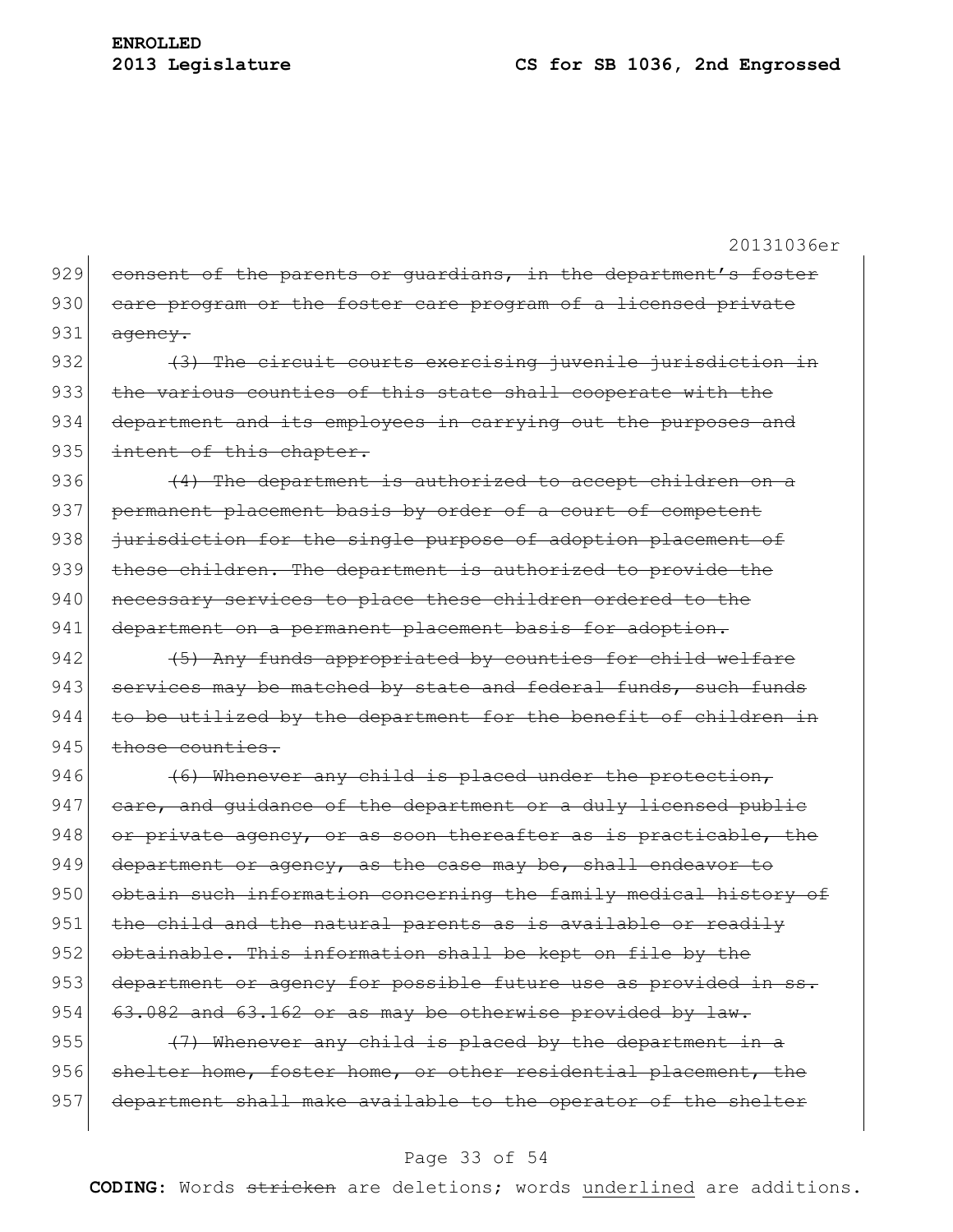972

|     | 20131036er                                                       |
|-----|------------------------------------------------------------------|
| 958 | home, foster home, other residential placement, or other         |
| 959 | earetaker as soon thereafter as is practicable, all relevant     |
| 960 | information concerning the child's demographic, social, and      |
| 961 | medical history.                                                 |
| 962 | (2) QUALITY PARENTING. - A child in foster care shall be         |
| 963 | placed only with a caregiver who has the ability to care for the |
| 964 | child, is willing to accept responsibility for providing care,   |
| 965 | and is willing and able to learn about and be respectful of the  |
| 966 | child's culture, religion and ethnicity, special physical or     |
| 967 | psychological needs, any circumstances unique to the child, and  |
| 968 | family relationships. The department, the community-based care   |
| 969 | lead agency, and other agencies shall provide such caregiver     |
| 970 | with all available information necessary to assist the caregiver |
| 971 | in determining whether he or she is able to appropriately care   |
| 972 | for a particular child.                                          |
| 973 | (a) Roles and responsibilities of caregivers. - A caregiver      |
| 974 | shall:                                                           |
| 975 | 1. Participate in developing the case plan for the child         |
| 976 | and his or her family and work with others involved in his or    |
| 977 | her care to implement this plan. This participation includes the |
| 978 | caregiver's involvement in all team meetings or court hearings   |
| 979 | related to the child's care.                                     |
| 980 | 2. Complete all training needed to improve skills in             |
| 981 | parenting a child who has experienced trauma due to neglect,     |
| 982 | abuse, or separation from home, to meet the child's special      |
| 983 | needs, and to work effectively with child welfare agencies, the  |
| 984 | court, the schools, and other community and governmental         |
| 985 | agencies.                                                        |
| 986 | 3. Respect and support the child's ties to members of his        |

### Page 34 of 54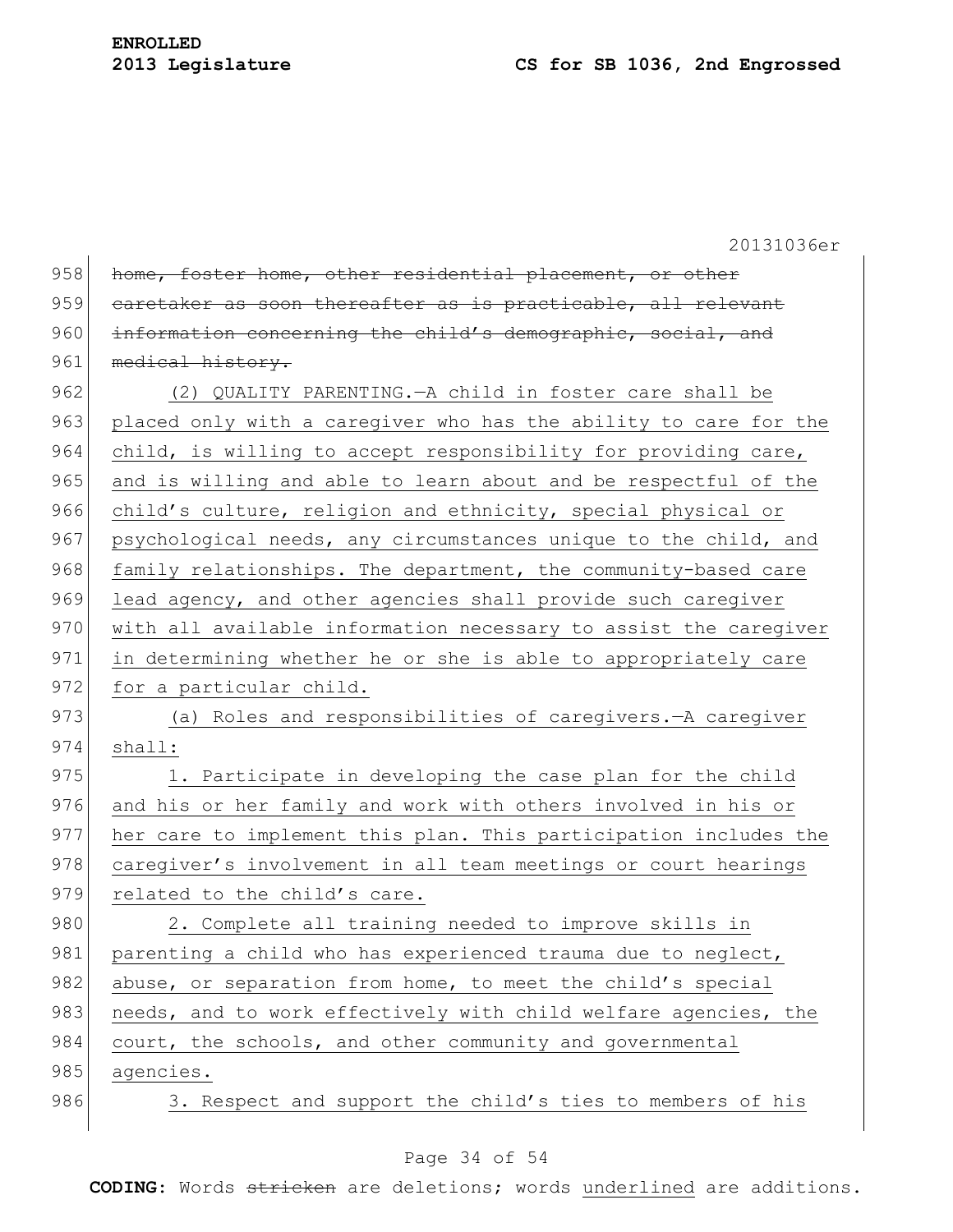|      | 20131036er                                                       |
|------|------------------------------------------------------------------|
| 987  | or her biological family and assist the child in maintaining     |
| 988  | allowable visitation and other forms of communication.           |
| 989  | 4. Effectively advocate for the child in the caregiver's         |
| 990  | care with the child welfare system, the court, and community     |
| 991  | agencies, including the school, child care, health and mental    |
| 992  | health providers, and employers.                                 |
| 993  | 5. Participate fully in the child's medical, psychological,      |
| 994  | and dental care as the caregiver would for his or her biological |
| 995  | child.                                                           |
| 996  | 6. Support the child's school success by participating in        |
| 997  | school activities and meetings, including Individual Education   |
| 998  | Plan meetings, assisting with school assignments, supporting     |
| 999  | tutoring programs, meeting with teachers and working with an     |
| 1000 | educational surrogate if one has been appointed, and encouraging |
| 1001 | the child's participation in extracurricular activities.         |
| 1002 | 7. Work in partnership with other stakeholders to obtain         |
| 1003 | and maintain records that are important to the child's well-     |
| 1004 | being, including child resource records, medical records, school |
| 1005 | records, photographs, and records of special events and          |
| 1006 | achievements.                                                    |
| 1007 | 8. Ensure that the child in the caregiver's care who is          |
| 1008 | between 13 and 17 years of age learns and masters independent    |
| 1009 | living skills.                                                   |
| 1010 | 9. Ensure that the child in the caregiver's care is aware        |
| 1011 | of the requirements and benefits of the Road-to-Independence     |
| 1012 | Program.                                                         |
| 1013 | 10. Work to enable the child in the caregiver's care to          |
| 1014 | establish and maintain naturally occurring mentoring             |
| 1015 | relationships.                                                   |
|      |                                                                  |

# Page 35 of 54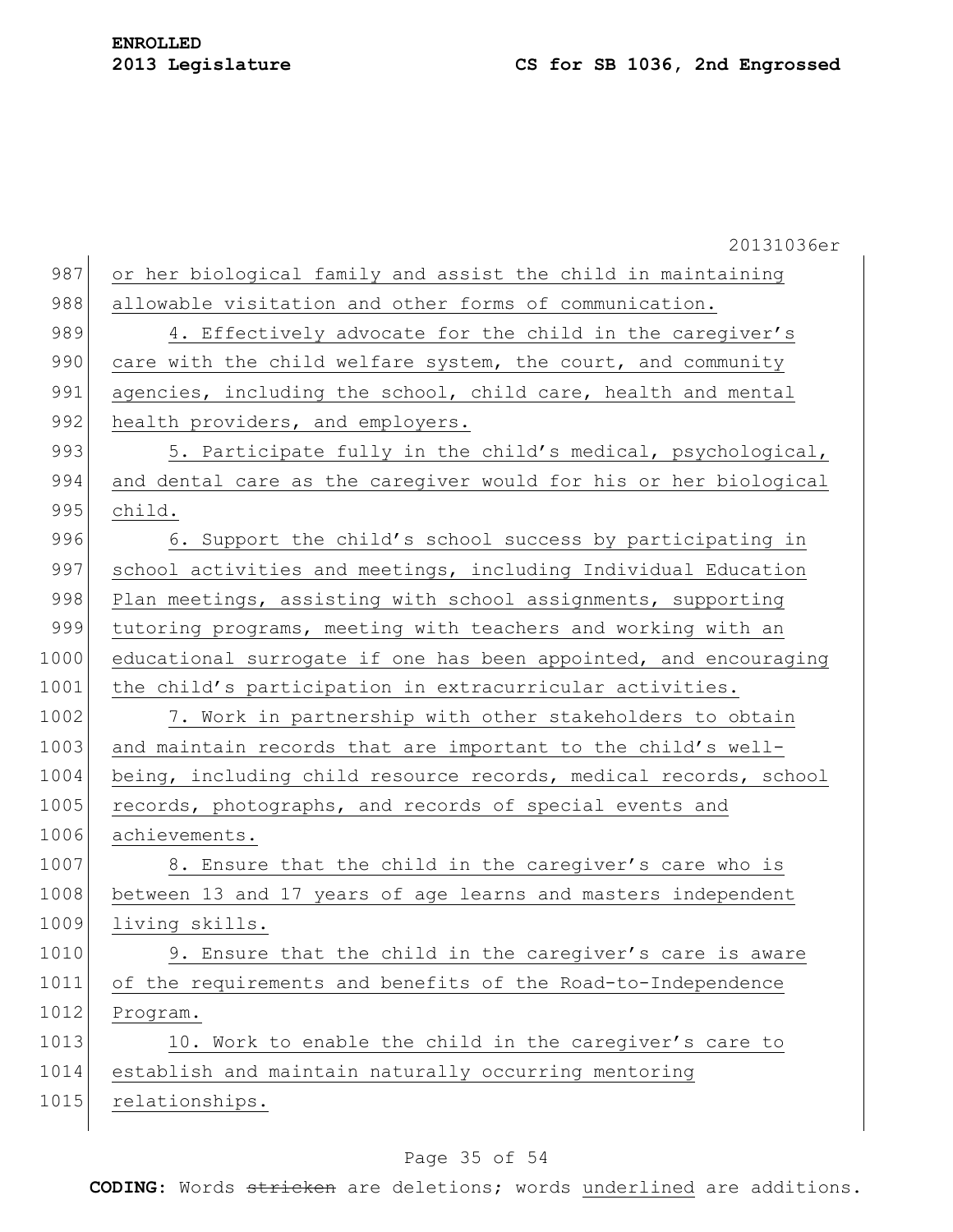# **ENROLLED**

## **2013 Legislature CS for SB 1036, 2nd Engrossed**

|      | 20131036er                                                       |
|------|------------------------------------------------------------------|
| 1016 | (b) Roles and responsibilities of the department, the            |
| 1017 | community-based care lead agency, and other agency staff.-The    |
| 1018 | department, the community-based care lead agency, and other      |
| 1019 | agency staff shall:                                              |
| 1020 | 1. Include a caregiver in the development and                    |
| 1021 | implementation of the case plan for the child and his or her     |
| 1022 | family. The caregiver shall be authorized to participate in all  |
| 1023 | team meetings or court hearings related to the child's care and  |
| 1024 | future plans. The caregiver's participation shall be facilitated |
| 1025 | through timely notification, an inclusive process, and           |
| 1026 | alternative methods for participation for a caregiver who cannot |
| 1027 | be physically present.                                           |
| 1028 | 2. Develop and make available to the caregiver the               |
| 1029 | information, services, training, and support that the caregiver  |
| 1030 | needs to improve his or her skills in parenting children who     |
| 1031 | have experienced trauma due to neglect, abuse, or separation     |
| 1032 | from home, to meet these children's special needs and to         |
| 1033 | advocate effectively with child welfare agencies, the courts,    |
| 1034 | schools, and other community and governmental agencies.          |
| 1035 | 3. Provide the caregiver with all information related to         |
| 1036 | services and other benefits that are available to the child.     |
| 1037 | (c) Transitions.-                                                |
| 1038 | 1. Once a caregiver accepts the responsibility of caring         |
| 1039 | for a child, the child will be removed from the home of that     |
| 1040 | caregiver only if:                                               |
| 1041 | a. The caregiver is clearly unable to safely or legally          |
| 1042 | care for the child;                                              |
| 1043 | b. The child and his or her biological family are                |
| 1044 | reunified;                                                       |
|      |                                                                  |

# Page 36 of 54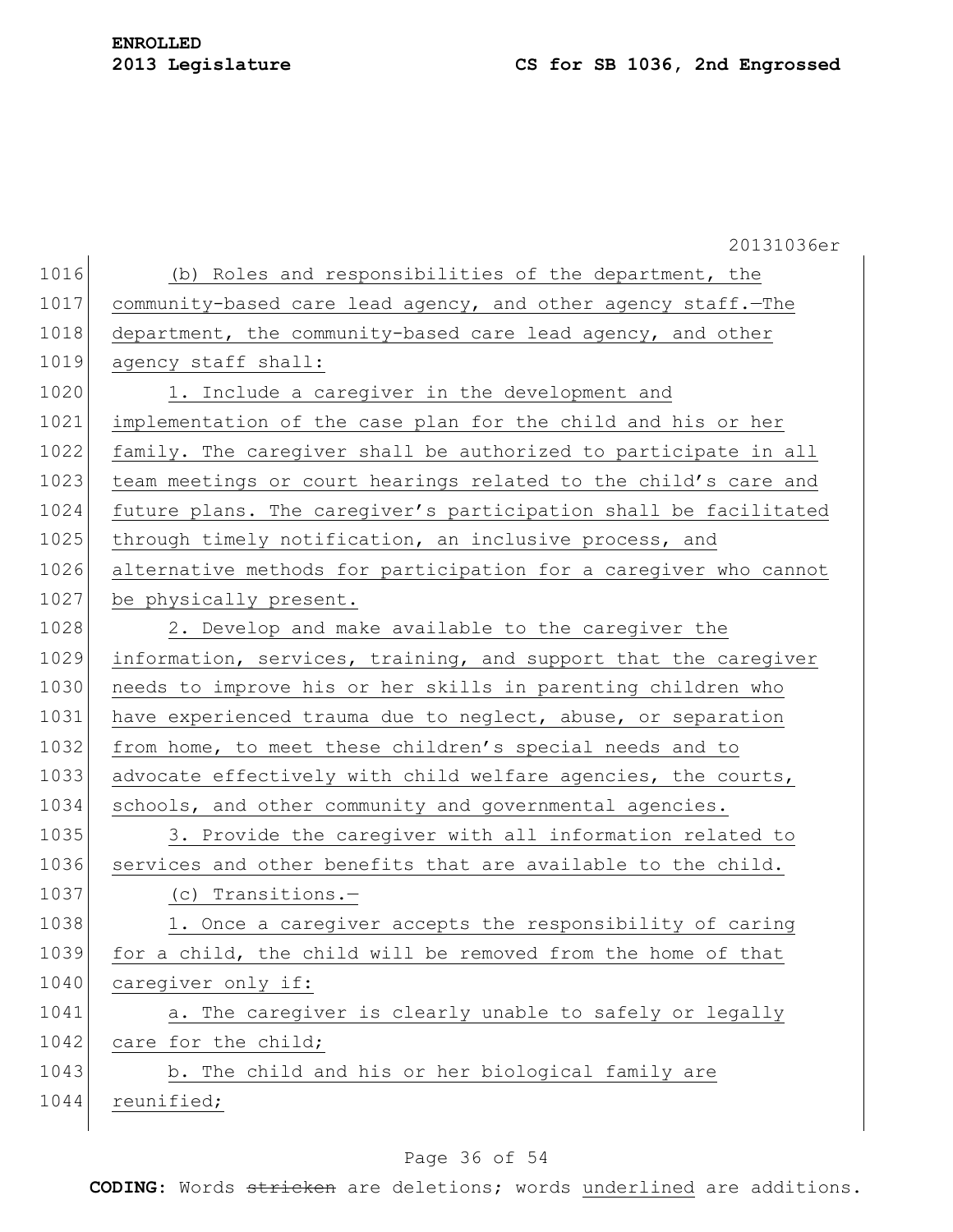# **ENROLLED**

|      | 20131036er                                                       |
|------|------------------------------------------------------------------|
| 1045 | c. The child is being placed in a legally permanent home         |
| 1046 | pursuant to the case plan or a court order; or                   |
| 1047 | d. The removal is demonstrably in the child's best               |
| 1048 | interest.                                                        |
| 1049 | 2. In the absence of an emergency, if a child leaves the         |
| 1050 | caregiver's home for a reason provided under subparagraph 1.,    |
| 1051 | the transition must be accomplished according to a plan that     |
| 1052 | involves cooperation and sharing of information among all        |
| 1053 | persons involved, respects the child's developmental stage and   |
| 1054 | psychological needs, ensures the child has all of his or her     |
| 1055 | belongings, allows for a gradual transition from the caregiver's |
| 1056 | home and, if possible, for continued contact with the caregiver  |
| 1057 | after the child leaves.                                          |
| 1058 | (d) Information sharing. Whenever a foster home or               |
| 1059 | residential group home assumes responsibility for the care of a  |
| 1060 | child, the department and any additional providers shall make    |
| 1061 | available to the caregiver as soon as is practicable all         |
| 1062 | relevant information concerning the child. Records and           |
| 1063 | information that are required to be shared with caregivers       |
| 1064 | include, but are not limited to:                                 |
| 1065 | 1. Medical, dental, psychological, psychiatric, and              |
| 1066 | behavioral history, as well as ongoing evaluation or treatment   |
| 1067 | needs;                                                           |
| 1068 | 2. School records;                                               |
| 1069 | 3. Copies of his or her birth certificate and, if                |
| 1070 | appropriate, immigration status documents;                       |
| 1071 | 4. Consents signed by parents;                                   |
| 1072 | 5. Comprehensive behavioral assessments and other social         |
| 1073 | assessments;                                                     |

# Page 37 of 54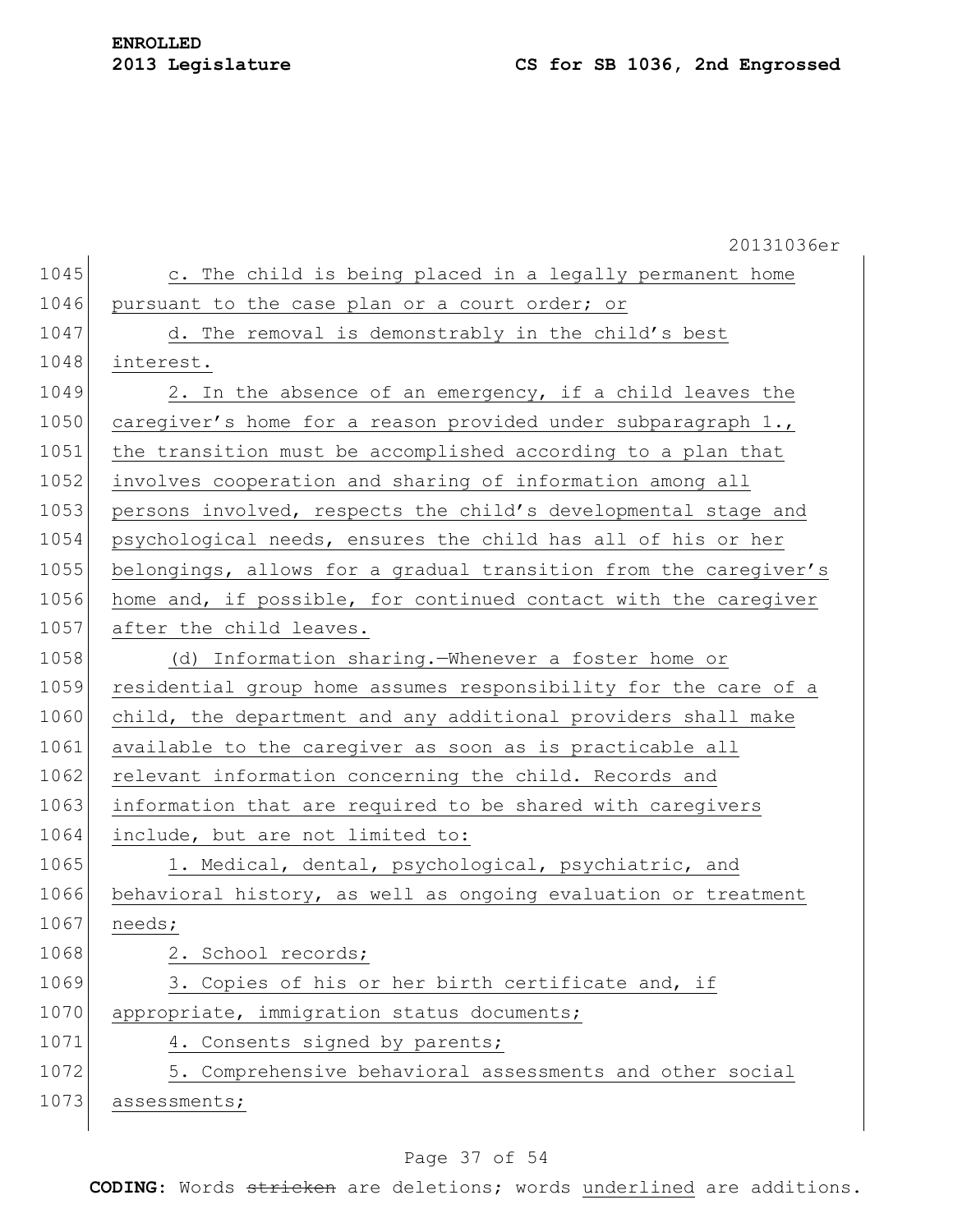|      | 20131036er                                                      |
|------|-----------------------------------------------------------------|
| 1074 | 6. Court orders;                                                |
| 1075 | 7. Visitation and case plans;                                   |
| 1076 | 8. Guardian ad litem reports;                                   |
| 1077 | 9. Staffing forms; and                                          |
| 1078 | 10. Judicial or citizen review panel reports and                |
| 1079 | attachments filed with the court, except confidential medical,  |
| 1080 | psychiatric, and psychological information regarding any party  |
| 1081 | or participant other than the child.                            |
| 1082 | (e) Caregivers employed by residential group homes.-All         |
| 1083 | caregivers in residential group homes shall meet the same       |
| 1084 | education, training, and background and other screening         |
| 1085 | requirements as foster parents.                                 |
| 1086 | (3) REASONABLE AND PRUDENT PARENT STANDARD.-                    |
| 1087 | (a) Definitions. As used in this subsection, the term:          |
| 1088 | 1. "Age-appropriate" means an activity or item that is          |
| 1089 | generally accepted as suitable for a child of the same          |
| 1090 | chronological age or level of maturity. Age appropriateness is  |
| 1091 | based on the development of cognitive, emotional, physical, and |
| 1092 | behavioral capacity which is typical for an age or age group.   |
| 1093 | 2. "Caregiver" means a person with whom the child is placed     |
| 1094 | in out-of-home care, or a designated official for a group care  |
| 1095 | facility licensed by the department under s. 409.175.           |
| 1096 | 3. "Reasonable and prudent parent" standard means the           |
| 1097 | standard of care used by a caregiver in determining whether to  |
| 1098 | allow a child in his or her care to participate in              |
| 1099 | extracurricular, enrichment, and social activities. This        |
| 1100 | standard is characterized by careful and thoughtful parental    |
| 1101 | decisionmaking that is intended to maintain a child's health,   |
| 1102 | safety, and best interest while encouraging the child's         |
|      |                                                                 |

# Page 38 of 54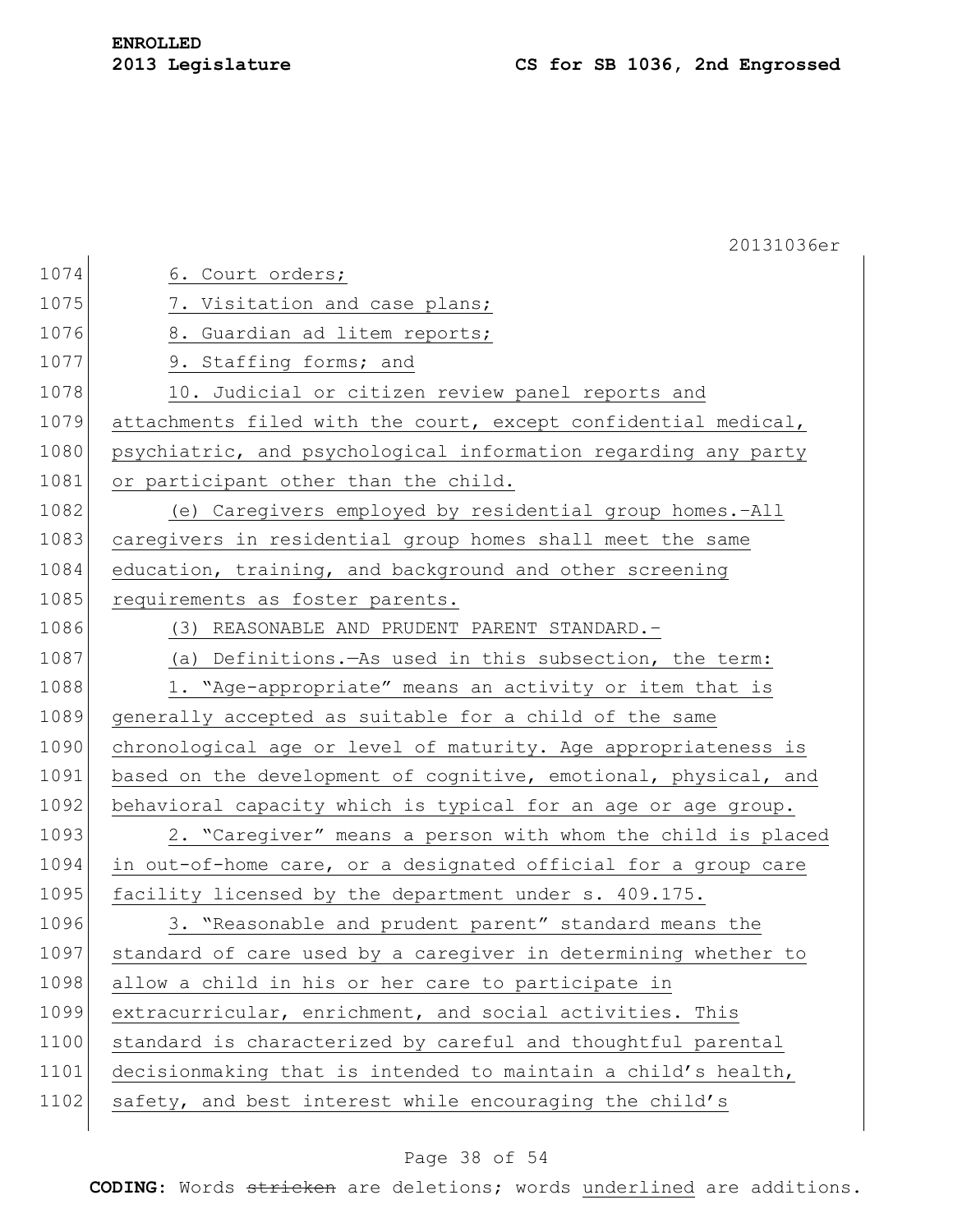20131036er 1103 emotional and developmental growth. 1104 (b) Application of standard of care.-1105 1. Every child who comes into out-of-home care pursuant to 1106 this chapter is entitled to participate in age-appropriate 1107 extracurricular, enrichment, and social activities. 1108 2. Each caregiver shall use the reasonable and prudent 1109 parent standard in determining whether to give permission for a 1110 child living in out-of-home care to participate in 1111 extracurricular, enrichment, or social activities. When using 1112 the reasonable and prudent parent standard, the caregiver must 1113 consider: 1114 a. The child's age, maturity, and developmental level to 1115 maintain the overall health and safety of the child. 1116 b. The potential risk factors and the appropriateness of 1117 the extracurricular, enrichment, or social activity. 1118 c. The best interest of the child, based on information 1119 known by the caregiver. 1120 d. The importance of encouraging the child's emotional and 1121 developmental growth. 1122 e. The importance of providing the child with the most 1123 family-like living experience possible. 1124 f. The behavioral history of the child and the child's 1125 ability to safely participate in the proposed activity. 1126 (c) Verification of services delivered.—The department and 1127 each community-based care lead agency shall verify that private 1128 agencies providing out-of-home care services to dependent 1129 children have policies in place which are consistent with this 1130 section and that these agencies promote and protect the ability 1131 of dependent children to participate in age-appropriate

### Page 39 of 54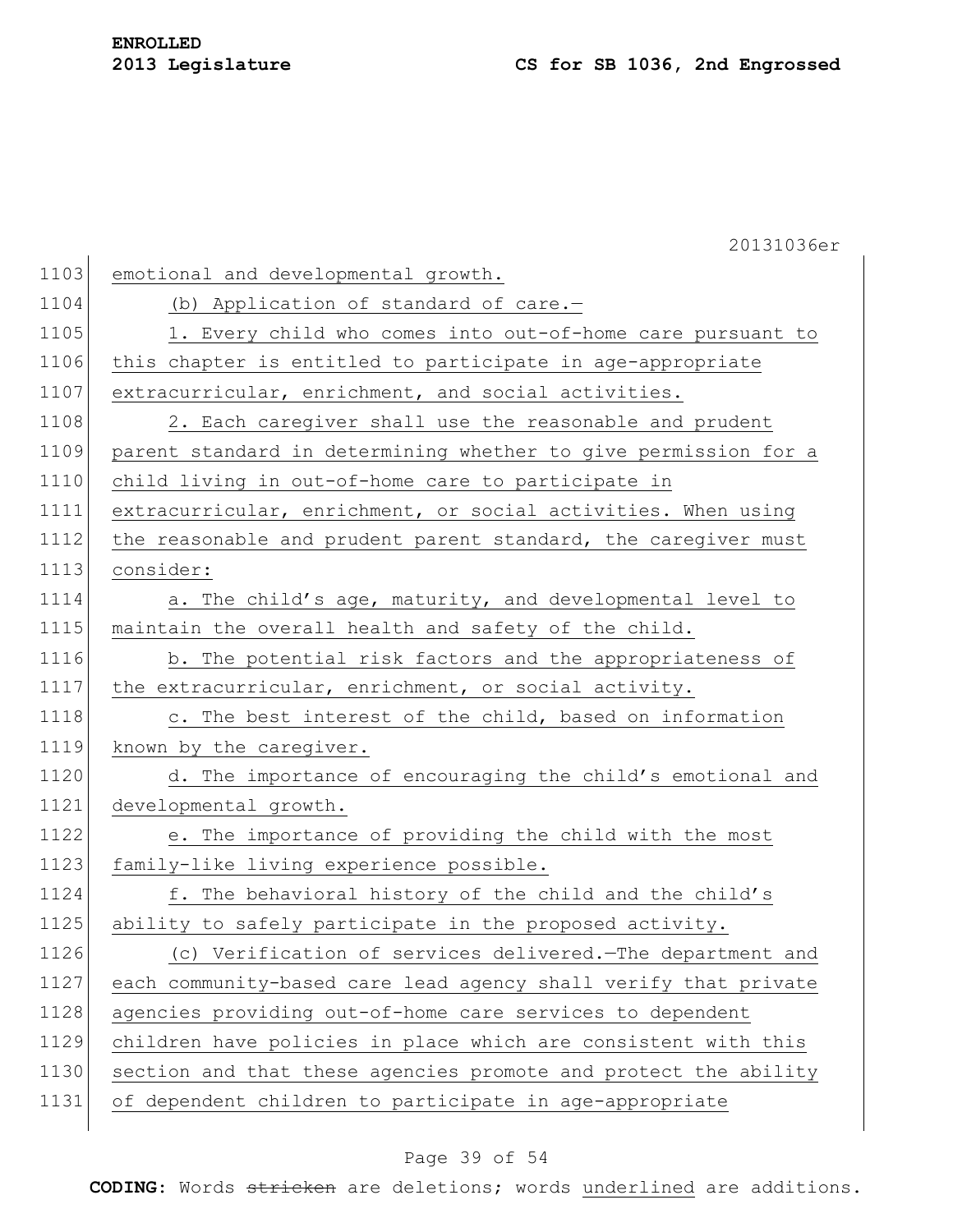|      | 20131036er                                                       |
|------|------------------------------------------------------------------|
| 1132 | extracurricular, enrichment, and social activities.              |
| 1133 | (d) Limitation of liability. - A caregiver is not liable for     |
| 1134 | harm caused to a child who participates in an activity approved  |
| 1135 | by the caregiver, provided that the caregiver has acted in       |
| 1136 | accordance with the reasonable and prudent parent standard. This |
| 1137 | paragraph may not be interpreted as removing or limiting any     |
| 1138 | existing liability protection afforded by law.                   |
| 1139 | (4) FOSTER PARENT ROOM AND BOARD RATES.-                         |
| 1140 | (a) Effective January 1, 2014, room and board rates paid to      |
| 1141 | foster parents are as follows:                                   |
| 1142 |                                                                  |
|      | Monthly Foster 0-5 Years Age 6-12 Years Age 13-21 Years Age      |
|      | Care Rate                                                        |
| 1143 |                                                                  |
|      | \$429<br>\$440<br>\$515                                          |
| 1144 |                                                                  |
| 1145 |                                                                  |
| 1146 | (b) Foster parents shall receive an annual cost of living        |
| 1147 | increase. The department shall calculate the new room and board  |
| 1148 | rate increase equal to the percentage change in the Consumer     |
| 1149 | Price Index for All Urban Consumers, U.S. City Average, All      |
| 1150 | Items, not seasonally adjusted, or successor reports, for the    |
| 1151 | preceding December compared to the prior December as initially   |
| 1152 | reported by the United States Department of Labor, Bureau of     |
| 1153 | Labor Statistics. The department shall make available the        |
| 1154 | adjusted room and board rates annually.                          |
| 1155 | (c) The amount of the monthly foster care board rate may be      |
| 1156 | increased upon agreement among the department, the community-    |
| 1157 | based care lead agency, and the foster parent.                   |
|      |                                                                  |

# Page 40 of 54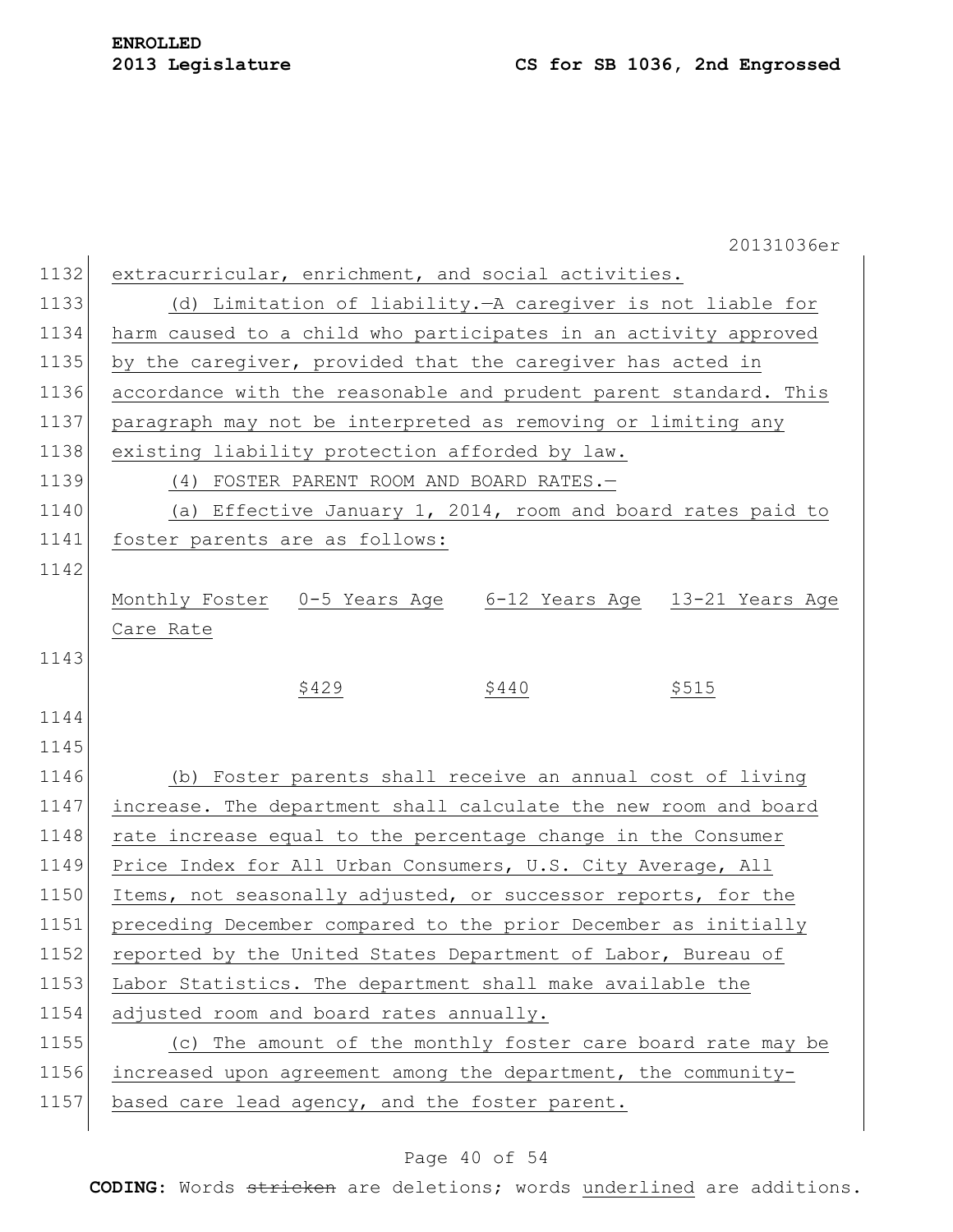|      | 20131036er                                                       |
|------|------------------------------------------------------------------|
| 1158 | (d) Community-based care lead agencies providing care under      |
| 1159 | contract with the department shall pay a supplemental room and   |
| 1160 | board payment to foster care parents for providing independent   |
| 1161 | life skills and normalcy supports to children who are 13 through |
| 1162 | 17 years of age placed in their care. The supplemental payment   |
|      | shall be paid monthly to the foster care parents on a per-child  |
|      | basis in addition to the current monthly room and board rate     |
|      | payment. The supplemental monthly payment shall be based on 10   |
|      | percent of the monthly room and board rate for children 13       |
|      | through 21 years of age as provided under this section and       |
|      | adjusted annually.                                               |
|      | (5) RULEMAKING. - The department shall adopt by rule             |
|      | procedures to administer this section.                           |
|      | Section 8. Section 409.1451, Florida Statutes, is amended        |
|      | to read:                                                         |
|      | (Substantial rewording of section. See                           |
|      | s. 409.1451, F.S., for present text).                            |
|      | 409.1451 The Road-to-Independence Program.-                      |
|      | (1) LEGISLATIVE FINDINGS AND INTENT.-                            |
|      | (a) The Legislature recognizes that most children and young      |
|      | adults are resilient and, with adequate support, can expect to   |
|      | be successful as independent adults. Not unlike many young       |
|      | adults, some young adults who have lived in foster care need     |
|      | additional support and resources for a period of time after      |
|      | reaching 18 years of age.                                        |
|      | (b) The Legislature finds that while it is important to          |
|      | provide young adults who have lived in foster care with          |
|      | education and independent living skills, there is also a need to |
|      | focus more broadly on creating and preserving family             |
|      |                                                                  |

# Page 41 of 54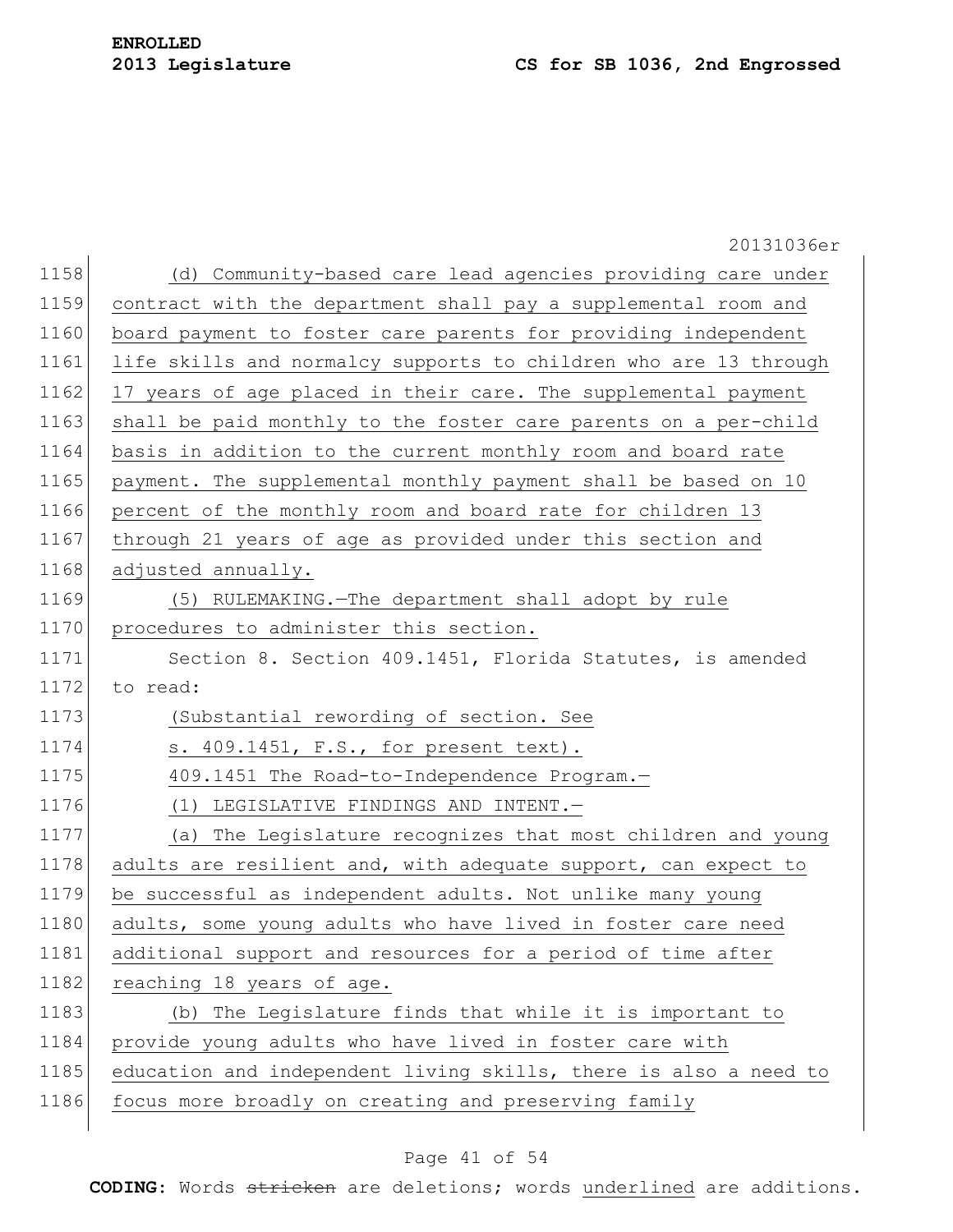|      | 20131036er                                                       |
|------|------------------------------------------------------------------|
| 1187 | relationships so that young adults have a permanent connection   |
| 1188 | with at least one committed adult who provides a safe and stable |
| 1189 | parenting relationship.                                          |
| 1190 | (c) It is the intent of the Legislature that young adults        |
| 1191 | who choose to participate in the program receive the skills,     |
| 1192 | education, and support necessary to become self-sufficient and   |
| 1193 | leave foster care with a lifelong connection to a supportive     |
| 1194 | adult through the Road-to-Independence Program, either through   |
| 1195 | postsecondary education services and support, as provided in     |
| 1196 | subsection (2), or aftercare services.                           |
| 1197 | POSTSECONDARY EDUCATION SERVICES AND SUPPORT.-<br>(2)            |
| 1198 | (a) A young adult is eligible for services and support           |
| 1199 | under this subsection if he or she:                              |
| 1200 | 1. Was living in licensed care on his or her 18th birthday       |
| 1201 | or is currently living in licensed care; or was at least 16      |
| 1202 | years of age and was adopted from foster care or placed with a   |
| 1203 | court-approved dependency guardian after spending at least 6     |
| 1204 | months in licensed care within the 12 months immediately         |
| 1205 | preceding such placement or adoption;                            |
| 1206 | 2. Spent at least 6 months in licensed care before reaching      |
| 1207 | his or her 18th birthday;                                        |
| 1208 | 3. Earned a standard high school diploma or its equivalent       |
| 1209 | pursuant to s. 1003.428, s. 1003.4281, s. 1003.429, s. 1003.43,  |
| 1210 | s. 1003.435, or s. 1003.438;                                     |
| 1211 | 4. Has been admitted for enrollment as a full-time student       |
| 1212 | or its equivalent in an eligible postsecondary educational       |
| 1213 | institution as provided in s. 1009.533. For purposes of this     |
| 1214 | section, the term "full-time" means 9 credit hours or the        |
| 1215 | vocational school equivalent. A student may enroll part-time if  |
|      |                                                                  |

## Page 42 of 54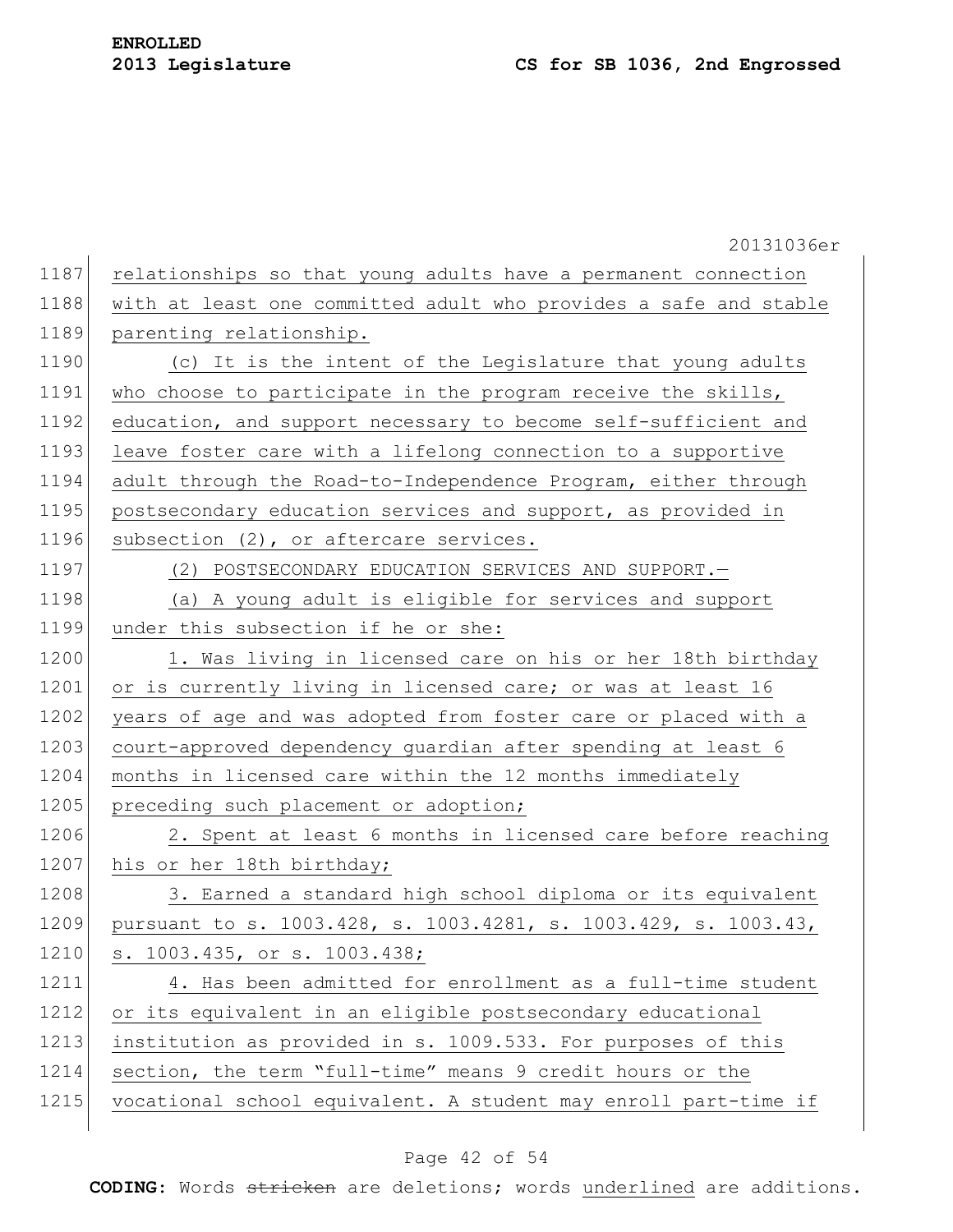|      | 20131036er                                                       |
|------|------------------------------------------------------------------|
| 1216 | he or she has a recognized disability or is faced with another   |
| 1217 | challenge or circumstance that would prevent full-time           |
| 1218 | attendance. A student needing to enroll part-time for any reason |
| 1219 | other than having a recognized disability must get approval from |
| 1220 | his or her academic advisor;                                     |
| 1221 | 5. Has reached 18 years of age but is not yet 23 years of        |
| 1222 | age;                                                             |
| 1223 | 6. Has applied, with assistance from the young adult's           |
| 1224 | caregiver and the community-based lead agency, for any other     |
| 1225 | grants and scholarships for which he or she may qualify;         |
| 1226 | 7. Submitted a Free Application for Federal Student Aid          |
| 1227 | which is complete and error free; and                            |
| 1228 | 8. Signed an agreement to allow the department and the           |
| 1229 | community-based care lead agency access to school records.       |
| 1230 | (b) The amount of the financial assistance shall be as           |
| 1231 | follows:                                                         |
| 1232 | 1. For a young adult who does not remain in foster care and      |
| 1233 | is attending a postsecondary school as provided in s. 1009.533,  |
| 1234 | the amount is \$1,256 monthly.                                   |
| 1235 | 2. For a young adult who remains in foster care, is              |
| 1236 | attending a postsecondary school, as provided in s. 1009.533,    |
| 1237 | and continues to reside in a licensed foster home, the amount is |
| 1238 | the established room and board rate for foster parents. This     |
| 1239 | takes the place of the payment provided for in s. 409.145(4).    |
| 1240 | 3. For a young adult who remains in foster care, but             |
| 1241 | temporarily resides away from a licensed foster home for         |
| 1242 | purposes of attending a postsecondary school as provided in s.   |
| 1243 | 1009.533, the amount is \$1,256 monthly. This takes the place of |
| 1244 | the payment provided for in s. 409.145(4).                       |

# Page 43 of 54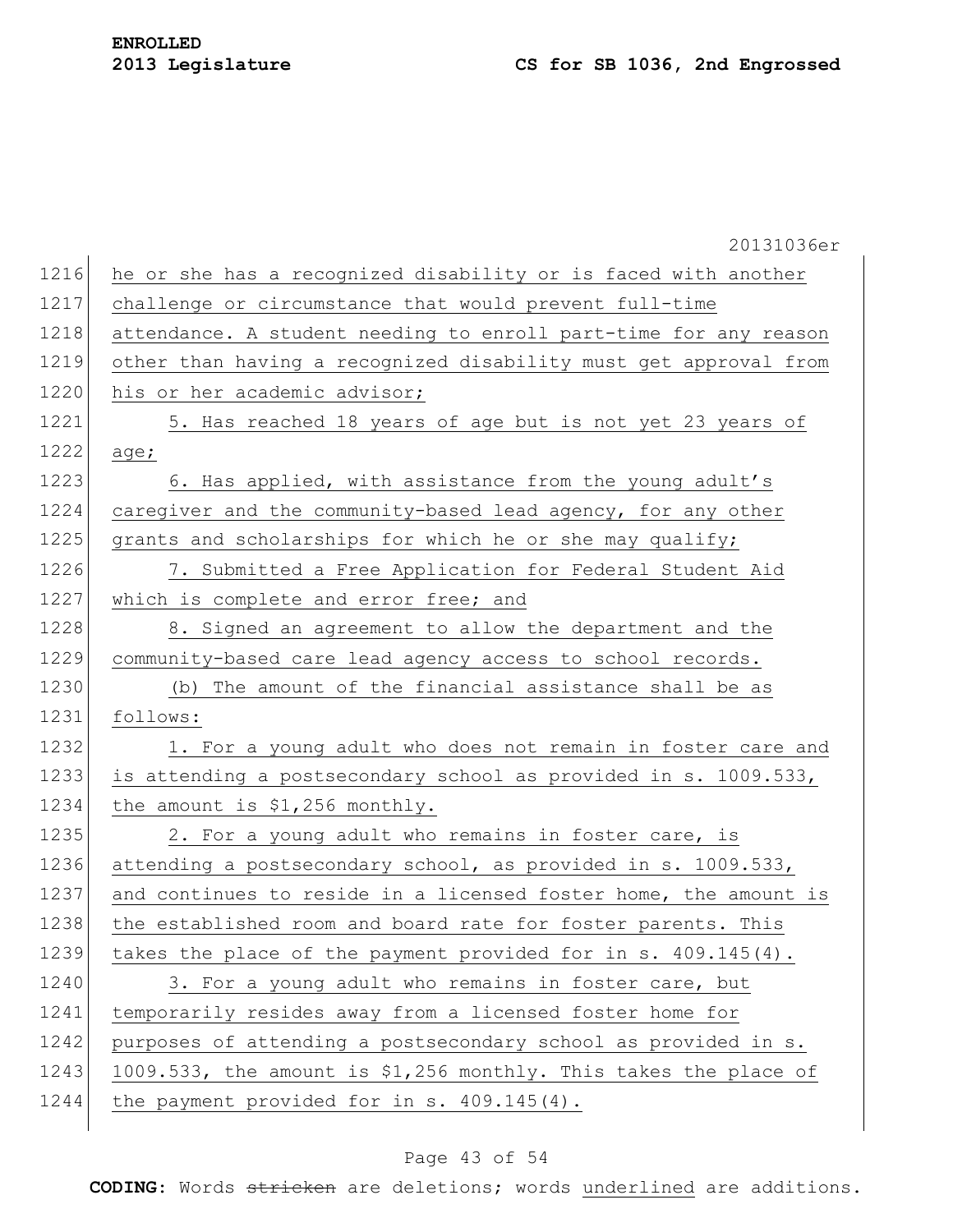# **ENROLLED**

## **2013 Legislature CS for SB 1036, 2nd Engrossed**

|      | 20131036er                                                       |
|------|------------------------------------------------------------------|
| 1245 | 4. For a young adult who remains in foster care, is              |
| 1246 | attending a postsecondary school as provided in s. 1009.533, and |
| 1247 | continues to reside in a licensed group home, the amount is      |
| 1248 | negotiated between the community-based care lead agency and the  |
| 1249 | licensed group home provider.                                    |
| 1250 | 5. For a young adult who remains in foster care, but             |
| 1251 | temporarily resides away from a licensed group home for purposes |
| 1252 | of attending a postsecondary school as provided in s. 1009.533,  |
| 1253 | the amount is \$1,256 monthly. This takes the place of a         |
| 1254 | negotiated room and board rate.                                  |
| 1255 | 6. The amount of the award may be disregarded for purposes       |
| 1256 | of determining the eligibility for, or the amount of, any other  |
| 1257 | federal or federally supported assistance.                       |
| 1258 | 7. A young adult is eligible to receive financial                |
| 1259 | assistance during the months when enrolled in a postsecondary    |
| 1260 | educational institution.                                         |
| 1261 | (c) Payment of financial assistance for a young adult who:       |
| 1262 | 1. Has chosen not to remain in foster care and is attending      |
| 1263 | a postsecondary school as provided in s. 1009.533, shall be made |
| 1264 | to the community-based care lead agency in order to secure       |
| 1265 | housing and utilities, with the balance being paid directly to   |
| 1266 | the young adult until such time the lead agency and the young    |
| 1267 | adult determine that the young adult can successfully manage the |
| 1268 | full amount of the assistance.                                   |
| 1269 | 2. Has remained in foster care under s. 39.6251 and who is       |
| 1270 | attending postsecondary school as provided in s. 1009.533, shall |
| 1271 | be made directly to the foster parent or group home provider.    |
| 1272 | 3. Community-based care lead agencies or other contracted        |
| 1273 | providers are prohibited from charging a fee associated with     |

# Page 44 of 54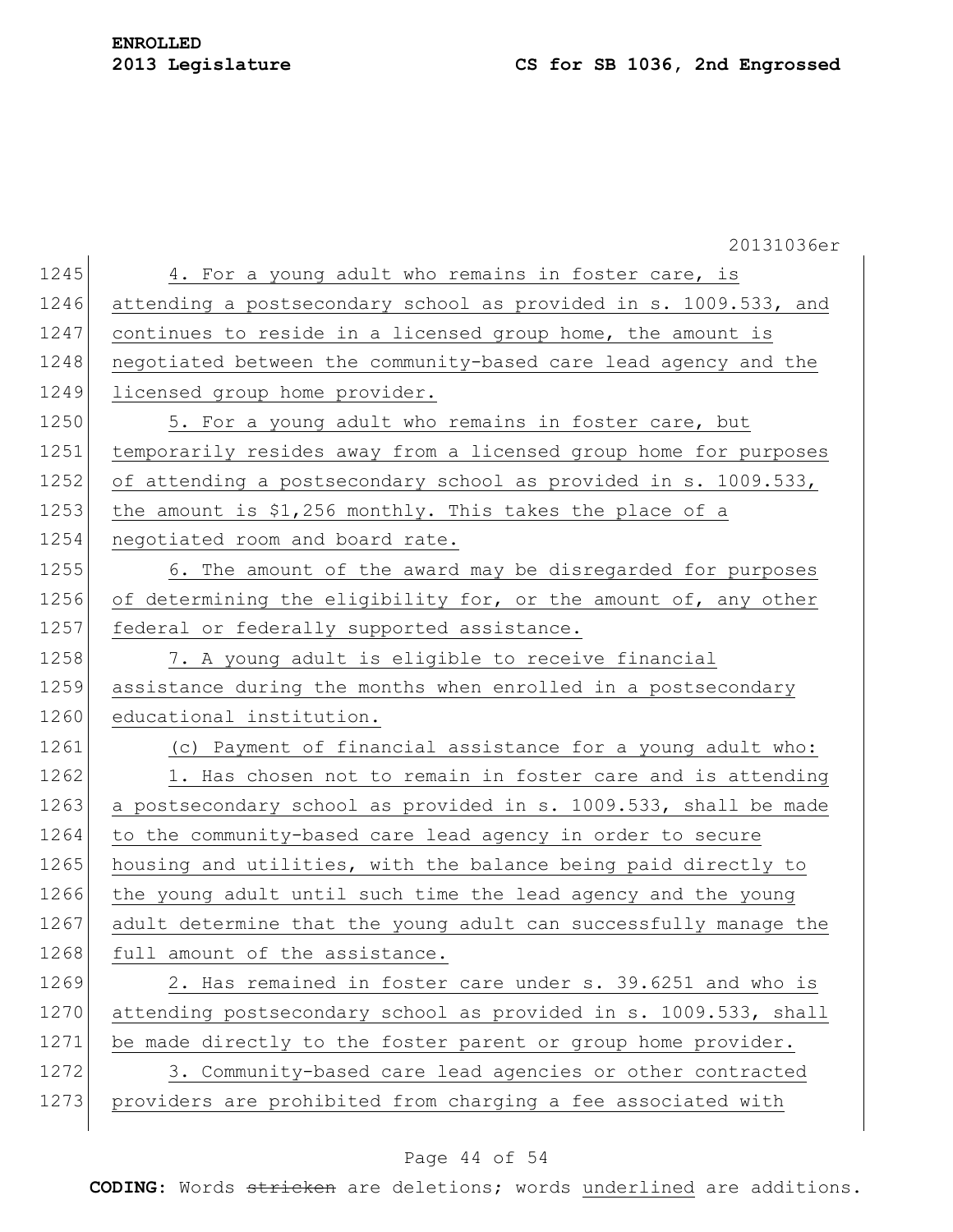|      | 20131036er                                                       |
|------|------------------------------------------------------------------|
| 1274 | administering the Road-to-Independence payments.                 |
| 1275 | (d)1. The department must advertise the availability of the      |
| 1276 | stipend and must provide notification of the criteria and        |
| 1277 | application procedures for the stipend to children and young     |
| 1278 | adults leaving, or who were formerly in, foster care;            |
| 1279 | caregivers; case managers; guidance and family services          |
| 1280 | counselors; principals or other relevant school administrators;  |
| 1281 | and quardians ad litem.                                          |
| 1282 | 2. If the award recipient transfers from one eligible            |
| 1283 | institution to another and continues to meet eligibility         |
| 1284 | requirements, the award shall be transferred with the recipient. |
| 1285 | 3. The department, or an agency under contract with the          |
| 1286 | department, shall evaluate each Road-to-Independence award for   |
| 1287 | renewal eligibility on an annual basis. In order to be eligible  |
| 1288 | for a renewal award for the subsequent year, the young adult     |
| 1289 | must:                                                            |
| 1290 | a. Be enrolled for or have completed the number of hours,        |
| 1291 | or the equivalent, to be considered a full-time student under    |
| 1292 | subparagraph (a) 4., unless the young adult qualifies for an     |
| 1293 | exception under subparagraph (a) 4.                              |
| 1294 | b. Maintain standards of academic progress as defined by         |
| 1295 | the education institution, except that if the young adult's      |
| 1296 | progress is insufficient to renew the award at any time during   |
| 1297 | the eligibility period, the young adult may continue to be       |
| 1298 | enrolled for additional terms while attempting to restore        |
| 1299 | eligibility as long as progress towards the required level is    |
| 1300 | maintained.                                                      |
| 1301 | 4. Funds may be terminated during the interim between an         |
| 1302 | award and the evaluation for a renewal award if the department,  |
|      |                                                                  |

# Page 45 of 54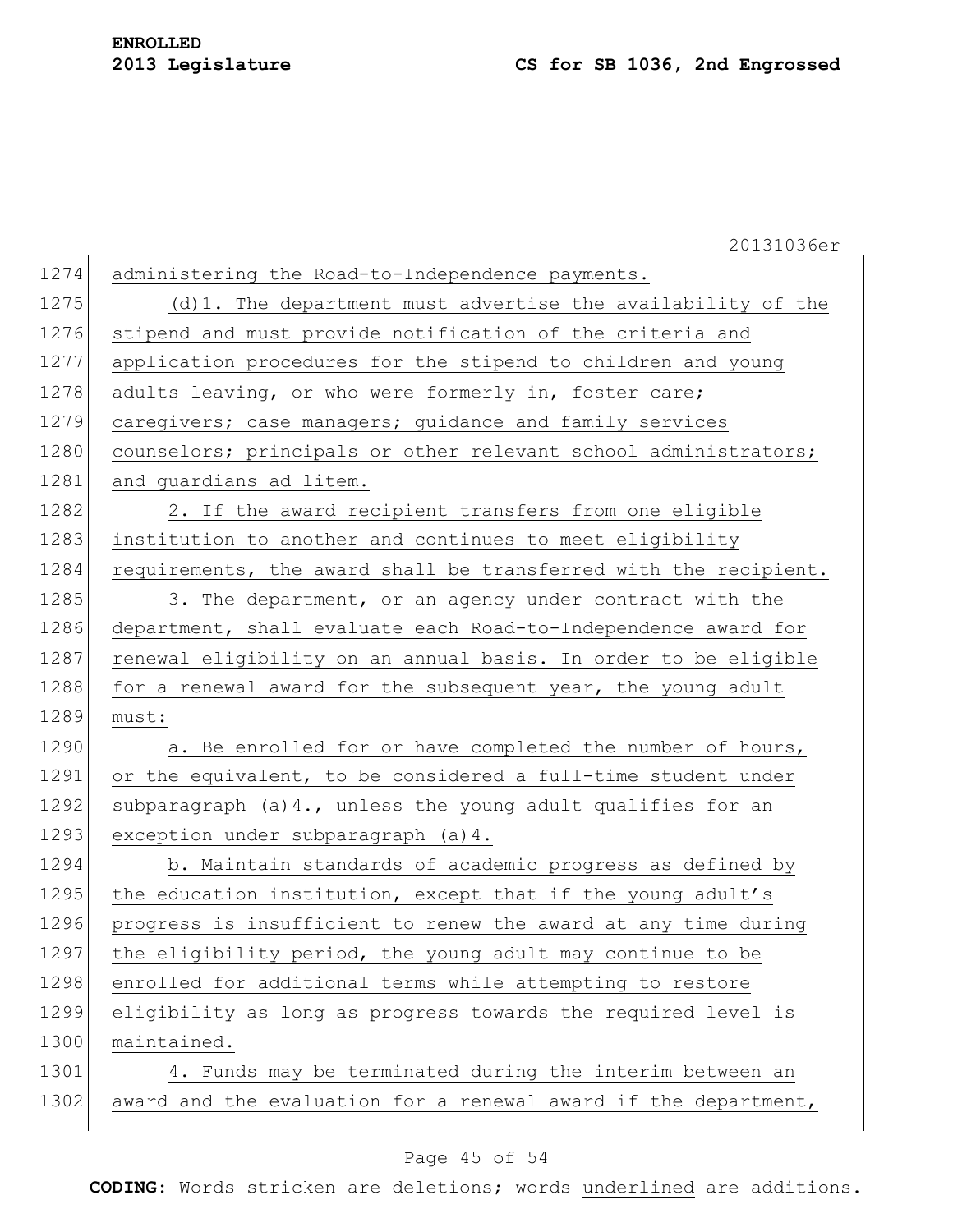|      | 20131036er                                                       |
|------|------------------------------------------------------------------|
| 1303 | or an agency under contract with the department, determines that |
| 1304 | the award recipient is no longer enrolled in an educational      |
| 1305 | institution as described in subparagraph (a)4. or is no longer a |
| 1306 | resident of this state.                                          |
| 1307 | 5. The department, or an agency under contract with the          |
| 1308 | department, shall notify a recipient who is terminated and       |
| 1309 | inform the recipient of his or her right to appeal.              |
| 1310 | 6. An award recipient who does not qualify for a renewal         |
| 1311 | award or who chooses not to renew the award may apply for        |
| 1312 | reinstatement. An application for reinstatement must be made     |
| 1313 | before the young adult reaches 23 years of age. In order to be   |
| 1314 | eligible for reinstatement, the young adult must meet the        |
| 1315 | eligibility criteria and the criteria for award renewal for the  |
| 1316 | program.                                                         |
| 1317 | (3) AFTERCARE SERVICES.-                                         |
| 1318 | (a) Aftercare services are available to a young adult who        |
| 1319 | has reached 18 years of age but is not yet 23 years of age and   |
| 1320 | is:                                                              |
| 1321 | 1. Not in foster care.                                           |
| 1322 | 2. Temporarily not receiving financial assistance under          |
| 1323 | subsection (2) to pursue postsecondary education.                |
| 1324 | (b) Aftercare services include, but are not limited to, the      |
| 1325 | following:                                                       |
| 1326 | 1. Mentoring and tutoring.                                       |
| 1327 | 2. Mental health services and substance abuse counseling.        |
| 1328 | 3. Life skills classes, including credit management and          |
| 1329 | preventive health activities.                                    |
| 1330 | 4. Parenting classes.                                            |
| 1331 | 5. Job and career skills training.                               |
|      |                                                                  |

# Page 46 of 54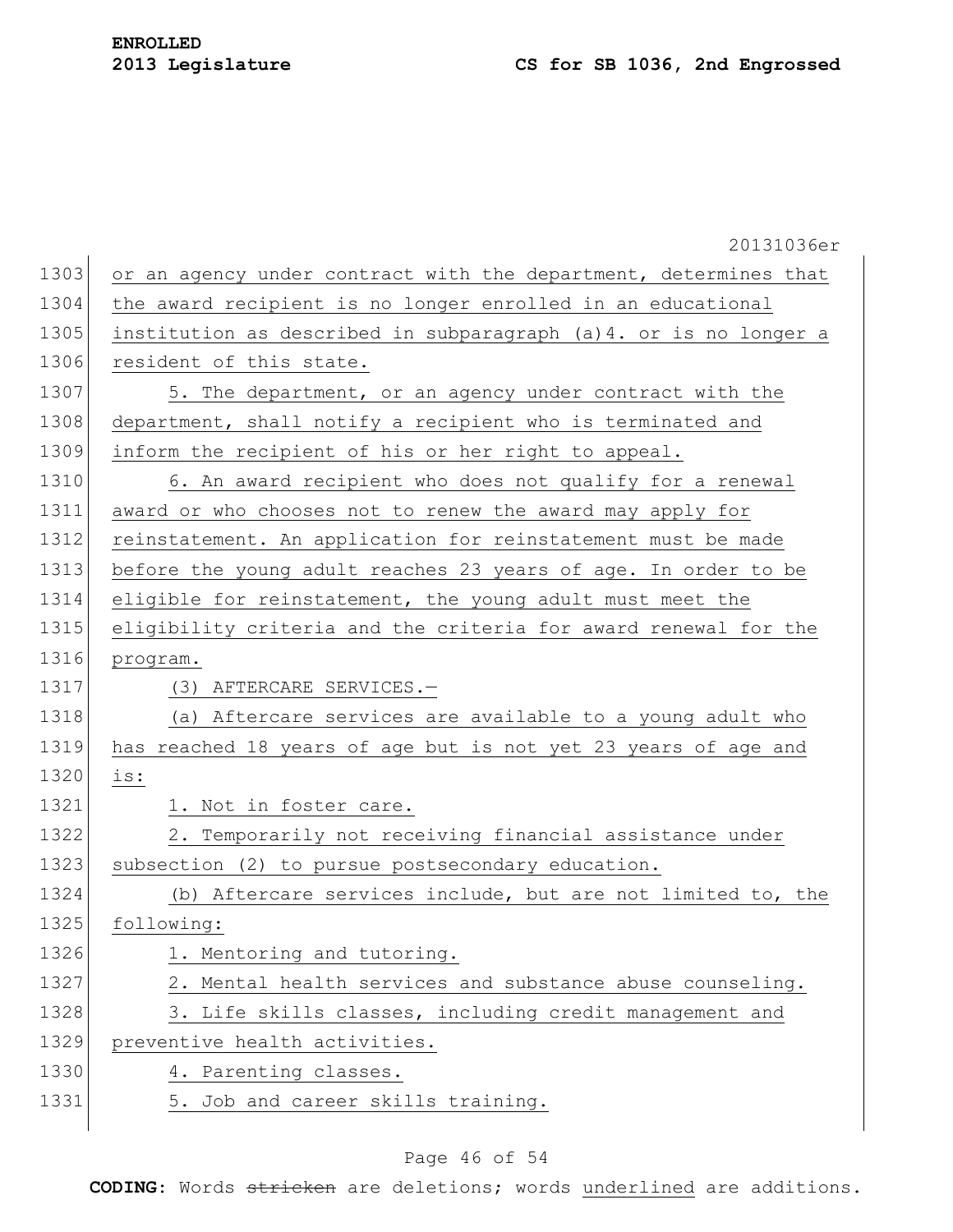| 1332 | 6. Counselor consultations.                                     |
|------|-----------------------------------------------------------------|
| 1333 | 7. Temporary financial assistance for necessities,              |
| 1334 | including, but not limited to, education supplies,              |
| 1335 | transportation expenses, security deposits for rent and         |
| 1336 | utilities, furnishings, household goods, and other basic living |
| 1337 | expenses.                                                       |
| 1338 | 8. Financial literacy skills training.                          |
| 1339 |                                                                 |
| 1340 | The specific services to be provided under this paragraph shall |
| 1341 | be determined by an assessment of the young adult and may be    |
| 1342 | provided by the community-based care provider or through        |
| 1343 | referrals in the community.                                     |
| 1344 | (c) Temporary assistance provided to prevent homelessness       |
| 1345 | shall be provided as expeditiously as possible and within the   |
| 1346 | limitations defined by the department.                          |
| 1347 | (4) APPEALS PROCESS.-                                           |
| 1348 | (a) The department shall have a procedure by which a young      |
| 1349 | adult may appeal the department's refusal to provide Road-to-   |
| 1350 | Independence Program services or support, or the termination of |
| 1351 | such services or support if funds for such services or support  |
| 1352 | are available.                                                  |
| 1353 | (b) The appeal procedure must be readily accessible to          |
| 1354 | young adults, must provide for timely decisions, and must       |
| 1355 | provide for an appeal to the department. The decision of the    |
| 1356 | department constitutes final agency action and is reviewable by |
| 1357 | the court as provided in s. 120.68.                             |
| 1358 | (5) PORTABILITY. The services provided under this section       |
| 1359 | are portable across county lines and between lead agencies.     |
| 1360 | The service needs that are identified in the original<br>(a)    |
|      |                                                                 |

## Page 47 of 54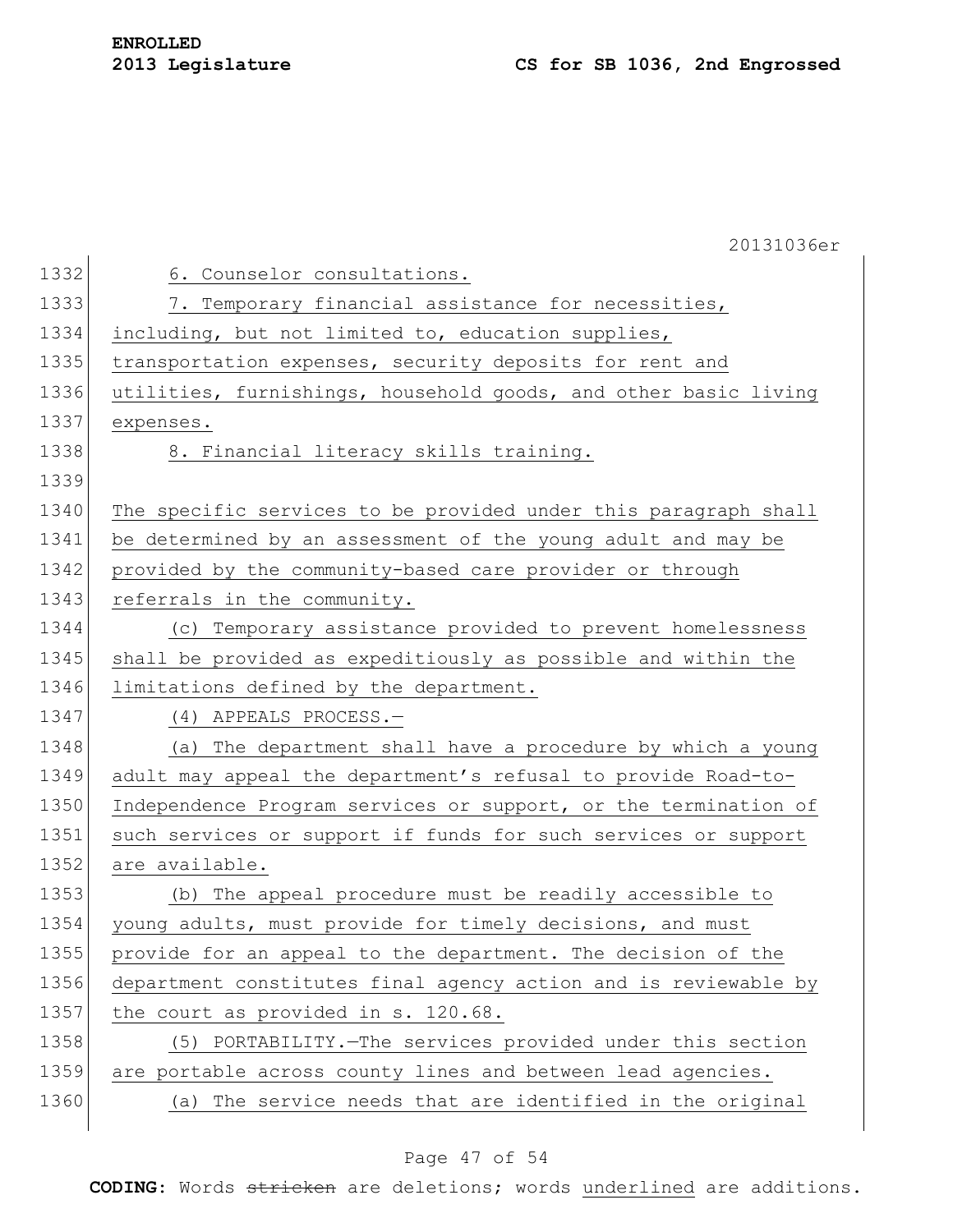20131036er 1361 or updated transition plan, pursuant to s. 39.6035, shall be 1362 provided by the lead agency where the young adult is currently 1363 residing but shall be funded by the lead agency who initiated 1364 the transition plan. 1365 (b) The lead agency with primary case management 1366 responsibilities shall provide maintenance payments, case 1367 planning, including a written description of all services that 1368 will assist a child 16 years of age or older in preparing for 1369 the transition from care to independence, as well as regular 1370 case reviews that conform with all federal scheduling and 1371 content requirements, for all children in foster care who are 1372 placed or visiting out-of-state. 1373 (6) ACCOUNTABILITY.—The department shall develop outcome 1374 measures for the program and other performance measures in order 1375 to maintain oversight of the program. No later than January 31 1376 of each year, the department shall prepare a report on the 1377 outcome measures and the department's oversight activities and 1378 submit the report to the President of the Senate, the Speaker of 1379 the House of Representatives, and the committees with 1380 jurisdiction over issues relating to children and families in 1381 the Senate and the House of Representatives. The report must 1382 include: 1383 (a) An analysis of performance on the outcome measures 1384 developed under this section reported for each community-based 1385 care lead agency and compared with the performance of the 1386 department on the same measures. 1387 (b) A description of the department's oversight of the 1388 program, including, by lead agency, any programmatic or fiscal 1389 deficiencies found, corrective actions required, and current

#### Page 48 of 54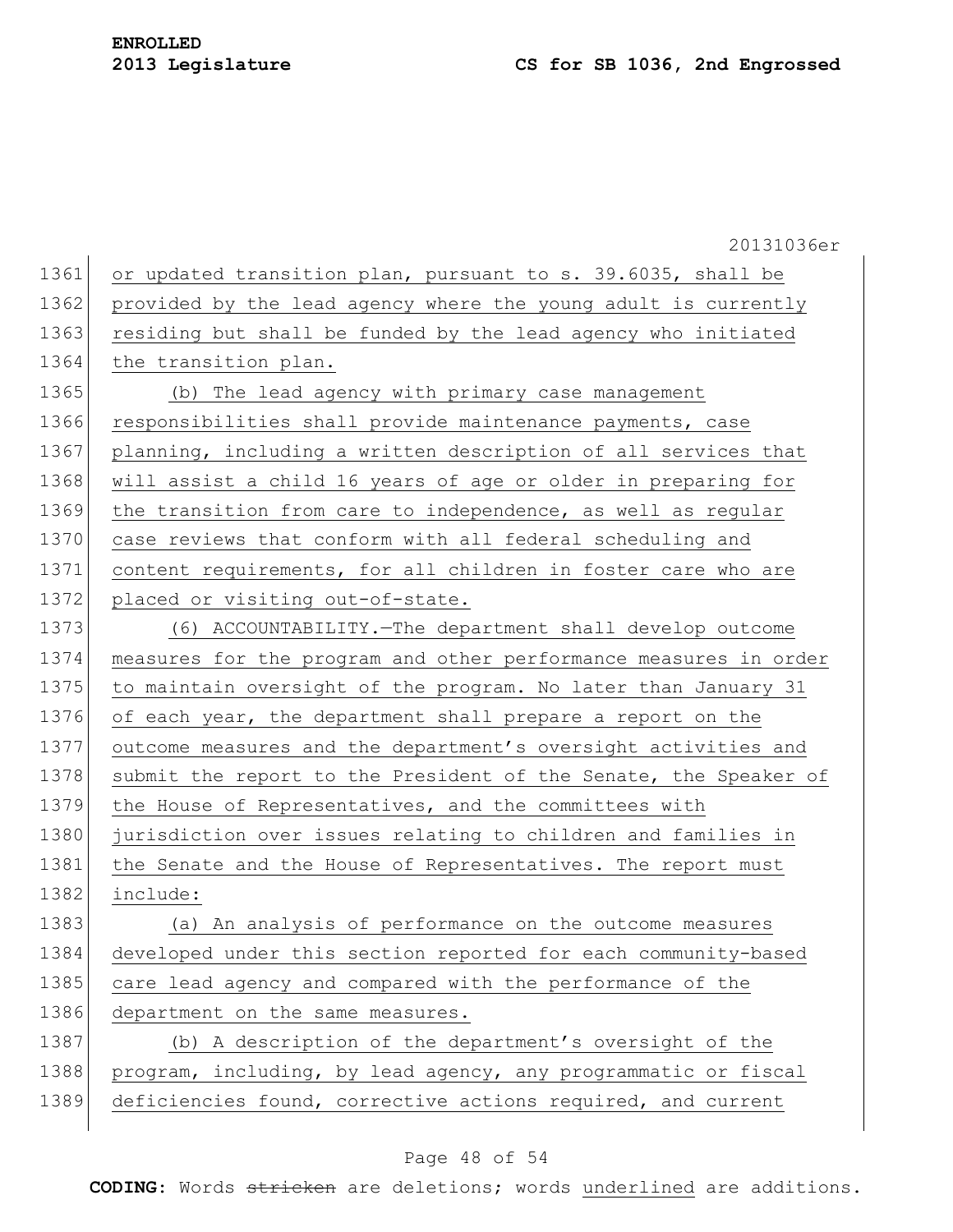20131036er 1390 status of compliance. 1391 (c) Any rules adopted or proposed under this section since 1392 the last report. For the purposes of the first report, any rules 1393 adopted or proposed under this section must be included. 1394 (7) INDEPENDENT LIVING SERVICES ADVISORY COUNCIL.—The 1395 secretary shall establish the Independent Living Services 1396 Advisory Council for the purpose of reviewing and making 1397 recommendations concerning the implementation and operation of 1398 the provisions of s. 39.6015 and the Road-to-Independence 1399 Program. The advisory council shall function as specified in 1400 this subsection until the Legislature determines that the 1401 advisory council can no longer provide a valuable contribution 1402 to the department's efforts to achieve the goals of the services 1403 designed to enable a young adult to live independently. 1404 (a) The advisory council shall assess the implementation 1405 and operation of the Road-to-Independence Program and advise the 1406 department on actions that would improve the ability of these 1407 Road-to-Independence Program services to meet the established 1408 goals. The advisory council shall keep the department informed 1409 of problems being experienced with the services, barriers to the 1410 effective and efficient integration of services and support 1411 across systems, and successes that the system of services has 1412 achieved. The department shall consider, but is not required to 1413 implement, the recommendations of the advisory council. 1414 (b) The advisory council shall report to the secretary on 1415 the status of the implementation of the Road-To-Independence 1416 Program, efforts to publicize the availability of the Road-to-1417 Independence Program, the success of the services, problems 1418 identified, recommendations for department or legislative

#### Page 49 of 54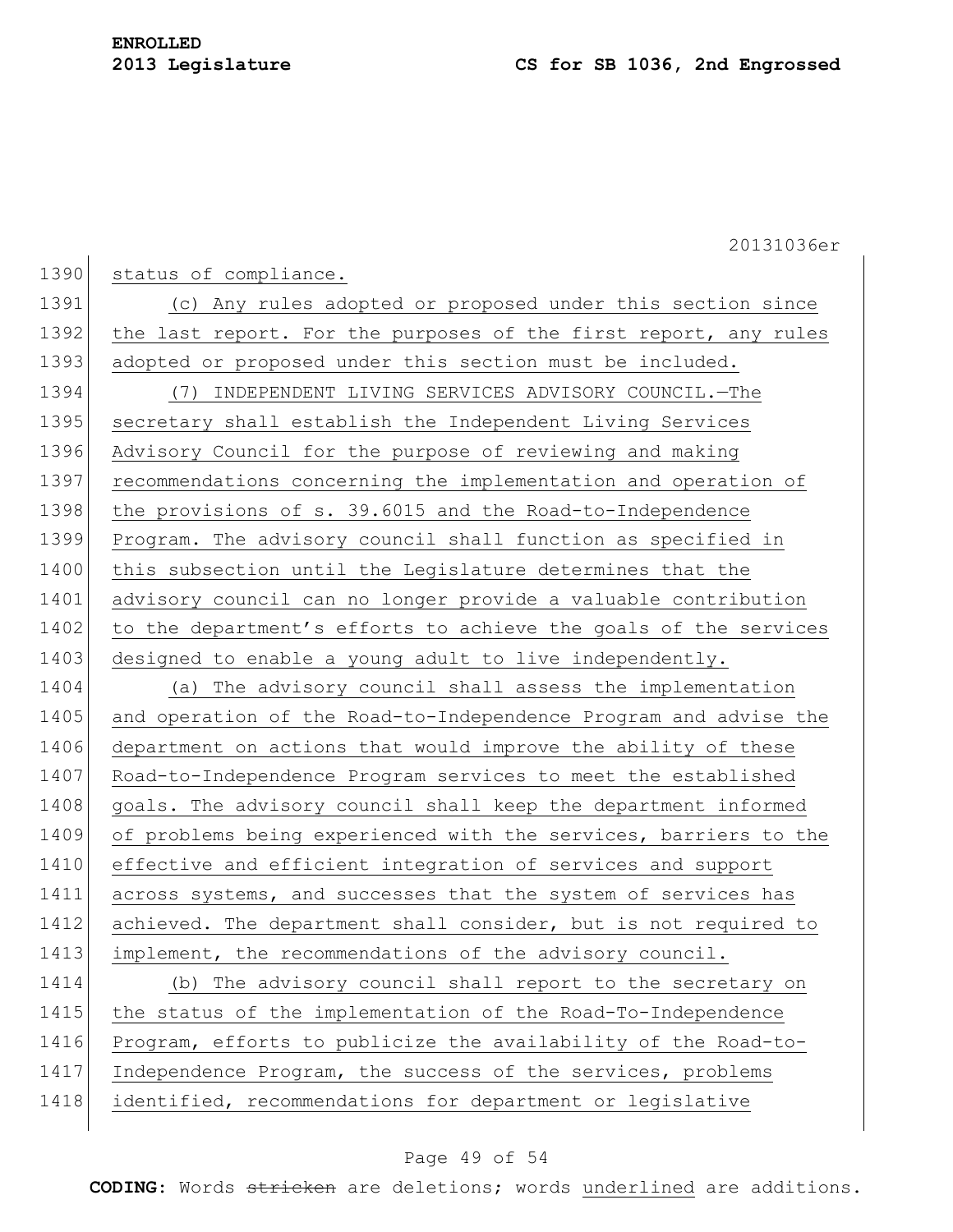20131036er 1419 action, and the department's implementation of the 1420 recommendations contained in the Independent Living Services 1421 Integration Workgroup Report submitted to the appropriate 1422 substantive committees of the Legislature by December 31, 2013. 1423 The department shall submit a report by December 31 of each year 1424 to the Governor, the President of the Senate, and the Speaker of 1425 | the House of Representatives which includes a summary of the 1426 factors reported on by the council and identifies the 1427 recommendations of the advisory council and either describes the 1428 department's actions to implement the recommendations or 1429 provides the department's rationale for not implementing the 1430 recommendations. 1431 (c) Members of the advisory council shall be appointed by 1432 the secretary of the department. The membership of the advisory 1433 council must include, at a minimum, representatives from the 1434 headquarters and regional offices of the Department of Children 1435 and Families, community-based care lead agencies, the Department 1436 of Juvenile Justice, the Department of Economic Opportunity, the 1437 Department of Education, the Agency for Health Care 1438 Administration, the State Youth Advisory Board, Workforce 1439 Florida, Inc., the Statewide Guardian Ad Litem Office, foster 1440 parents, recipients of services and funding through the Road-to-1441 Independence Program, and advocates for children in care. The 1442 secretary shall determine the length of the term to be served by 1443 each member appointed to the advisory council, which may not 1444 exceed 4 years. 1445 (d) The department shall provide administrative support to 1446 the Independent Living Services Advisory Council to accomplish 1447 its assigned tasks. The advisory council shall be afforded

#### Page 50 of 54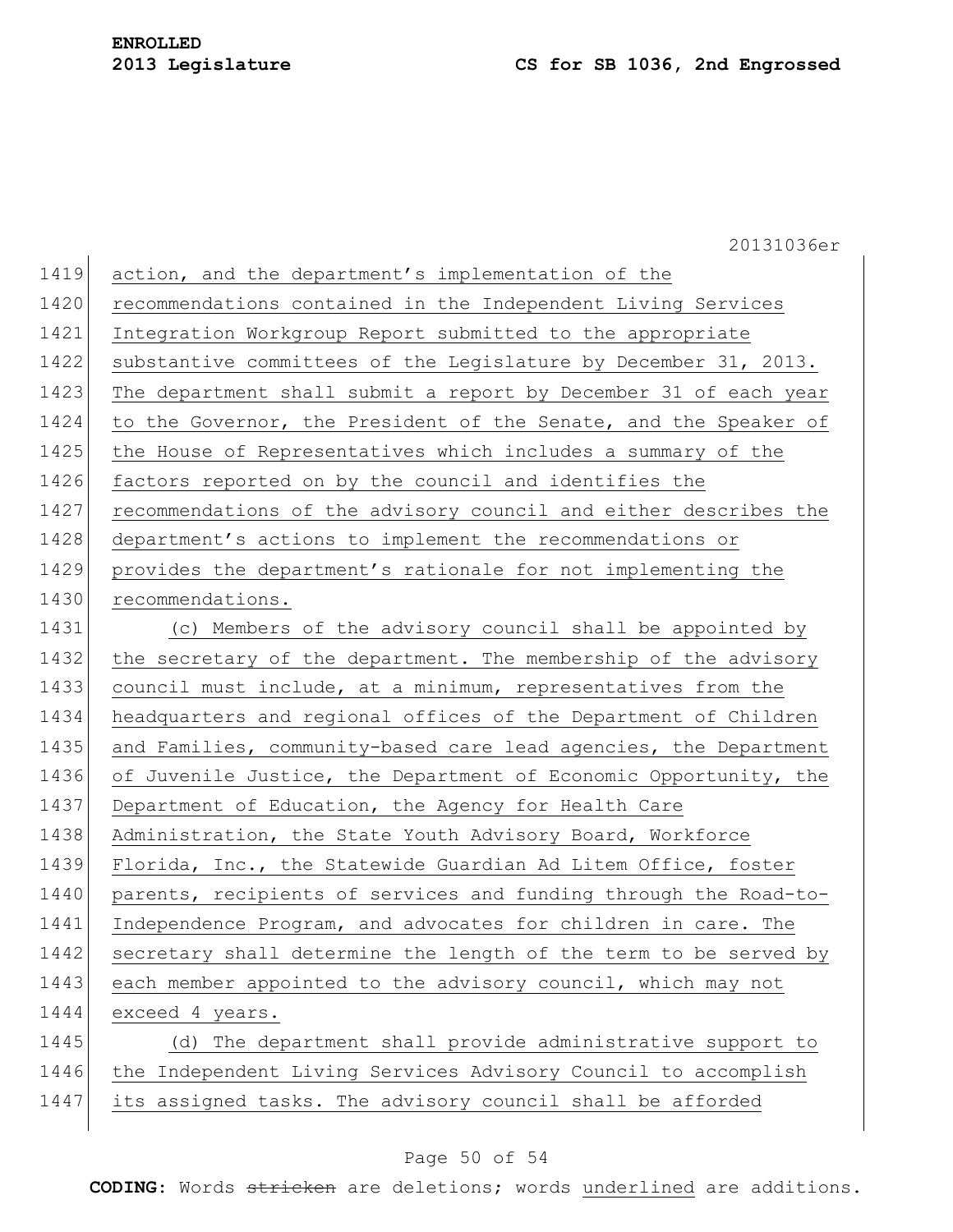|      | 20131036er                                                       |
|------|------------------------------------------------------------------|
| 1448 | access to all appropriate data from the department, each         |
| 1449 | community-based care lead agency, and other relevant agencies in |
| 1450 | order to accomplish the tasks set forth in this section. The     |
| 1451 | data collected may not include any information that would        |
| 1452 | identify a specific child or young adult.                        |
| 1453 | (e) The advisory council report required under paragraph         |
| 1454 | (b), must include an analysis of the system of independent       |
| 1455 | living transition services for young adults who reach 18 years   |
| 1456 | of age while in foster care before completing high school or its |
| 1457 | equivalent and recommendations for department or legislative     |
| 1458 | action. The council shall assess and report on the most          |
| 1459 | effective method of assisting these young adults to complete     |
| 1460 | high school or its equivalent by examining the practices of      |
| 1461 | other states.                                                    |
| 1462 | (8) PERSONAL PROPERTY. - Property acquired on behalf of a        |
| 1463 | young adult in this program shall become the personal property   |
| 1464 | of the young adult and is not subject to the requirements of     |
| 1465 | chapter 273 relating to state-owned tangible personal property.  |
| 1466 | Such property continues to be subject to applicable federal      |
| 1467 | laws.                                                            |
| 1468 | (9) MEDICAL ASSISTANCE FOR YOUNG ADULTS FORMERLY IN CARE.-       |
| 1469 | The department or community-based care lead agency shall         |
| 1470 | document that eligible young adults are enrolled in Medicaid     |
| 1471 | under s. 409.903(4).                                             |
| 1472 | (10) RULEMAKING. - The department shall adopt rules to           |
| 1473 | administer this section.                                         |
| 1474 | Section 9. Paragraph (a) of subsection (3) of section            |
| 1475 | 409.175, Florida Statutes, is amended to read:                   |
| 1476 | 409.175 Licensure of family foster homes, residential            |
|      |                                                                  |

# Page 51 of 54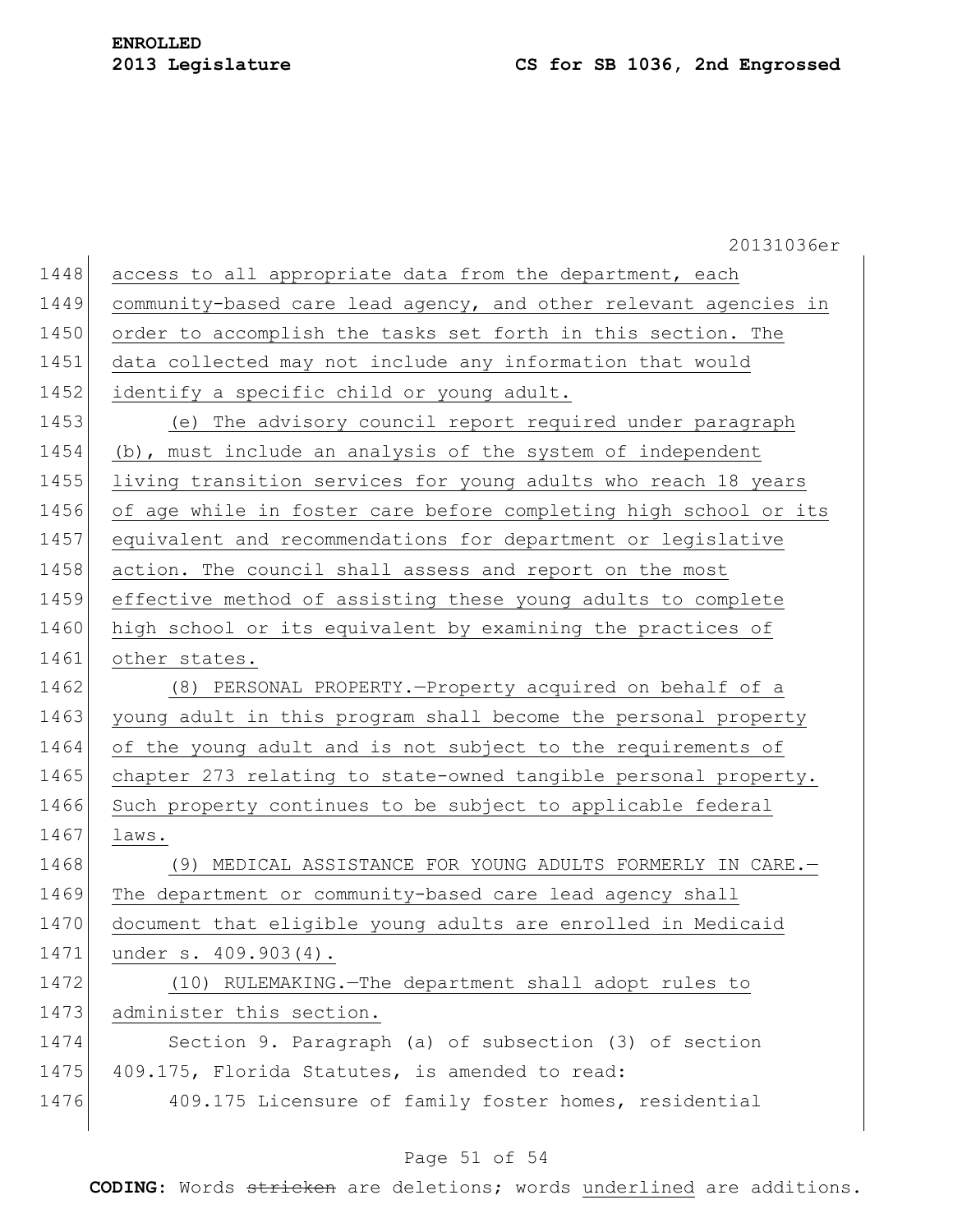1477 child-caring agencies, and child-placing agencies; public 1478 records exemption.-

1479 (3) (a) The total number of children placed in each family 1480 foster home shall be based on the recommendation of the 1481 department, or the community-based care lead agency where one is 1482 providing foster care and related services, based on the needs 1483 of each child in care, the ability of the foster family to meet 1484 the individual needs of each child, including any adoptive or 1485 biological children or young adults remaining in foster care 1486 living in the home, the amount of safe physical plant space, the 1487 ratio of active and appropriate adult supervision, and the 1488 background, experience, and skill of the family foster parents.

1489 Section 10. Subsection (4) of section 409.903, Florida 1490 Statutes, is amended to read:

1491 409.903 Mandatory payments for eligible persons.—The agency 1492 shall make payments for medical assistance and related services 1493 on behalf of the following persons who the department, or the 1494 Social Security Administration by contract with the Department 1495 of Children and Family Services, determines to be eligible, 1496 subject to the income, assets, and categorical eligibility tests 1497 set forth in federal and state law. Payment on behalf of these 1498 Medicaid eligible persons is subject to the availability of 1499 moneys and any limitations established by the General 1500 Appropriations Act or chapter 216.

1501 (4) A child who is eligible under Title IV-E of the Social 1502 Security Act for subsidized board payments, foster care, or 1503 adoption subsidies, and a child for whom the state has assumed 1504 temporary or permanent responsibility and who does not qualify 1505 for Title IV-E assistance but is in foster care, shelter or

#### Page 52 of 54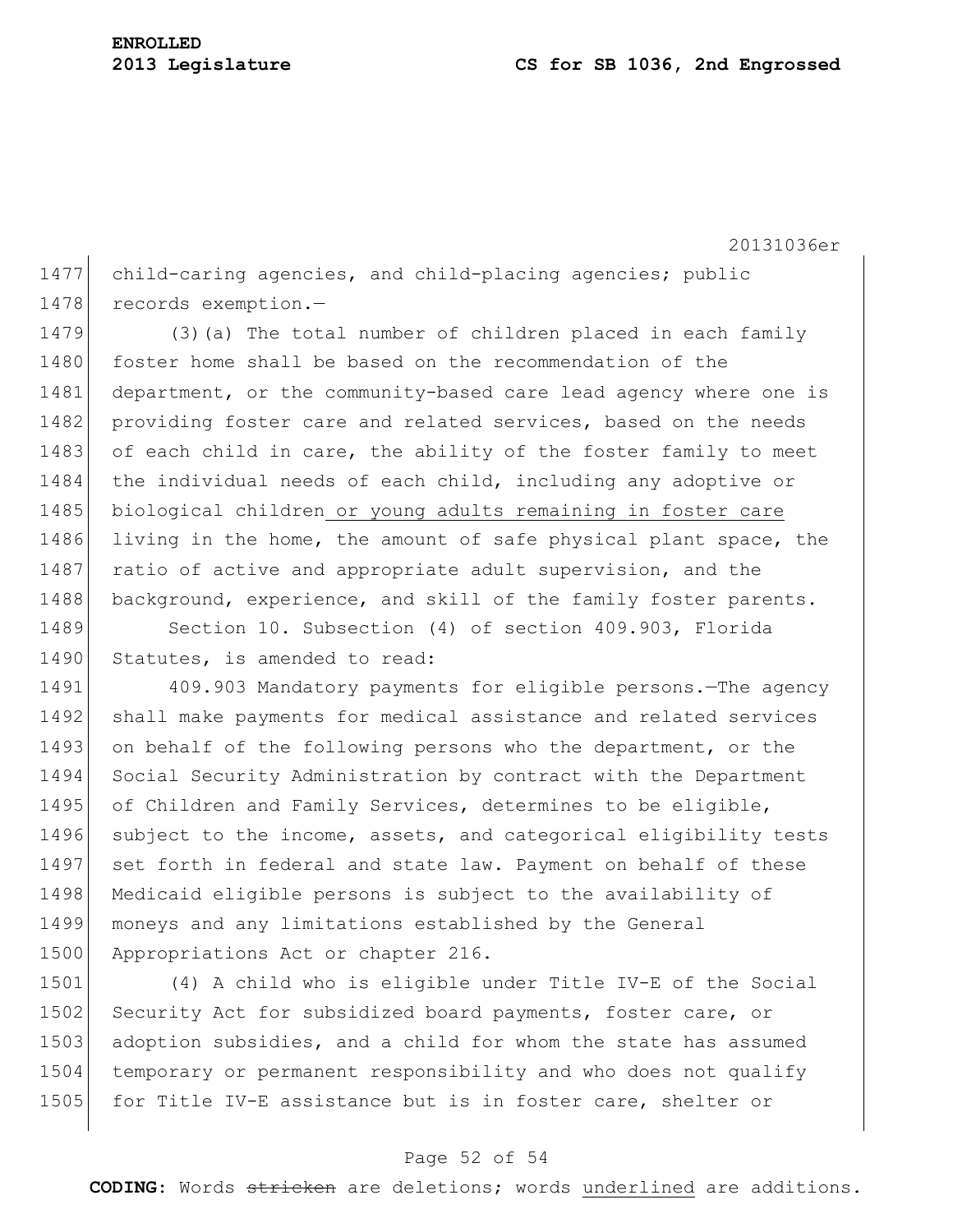20131036er emergency shelter care, or subsidized adoption. This category includes a young adult who is eligible to receive services under 1508 s. 409.1451 $(5)$ , until the young adult reaches 21 years of age, without regard to any income, resource, or categorical eligibility test that is otherwise required. This category also includes a person who as a child was eligible under Title IV-E 1512 of the Social Security Act for foster care or the state-provided foster care and who is a participant in the Road-to-Independence Program. 1515 Section 11. Effective July 1, 2013, the Department of Children and Families shall work in collaboration with the Board 1517 of Governors, the Florida College System, and the Department of Education to help address the need for a comprehensive support structure in the academic arena to assist children and young adults who have been or continue to remain in the foster care system in making the transition from a structured care system into an independent living setting. The State University System of Florida and the Florida College System shall provide postsecondary educational campus coaching positions that will be integrated into Florida College System institutions' and university institutions' general support services structure to provide current and former foster care children and young adults with dedicated, on-campus support. The Department of Children and Families has the sole discretion to determine which state 1530 college or university will offer a campus coaching position, based on departmental demographic data indicating greatest need. These campus coaching positions shall be employees of the selected educational institutions, focused on supporting children and young adults who have been or continue to remain in

#### Page 53 of 54